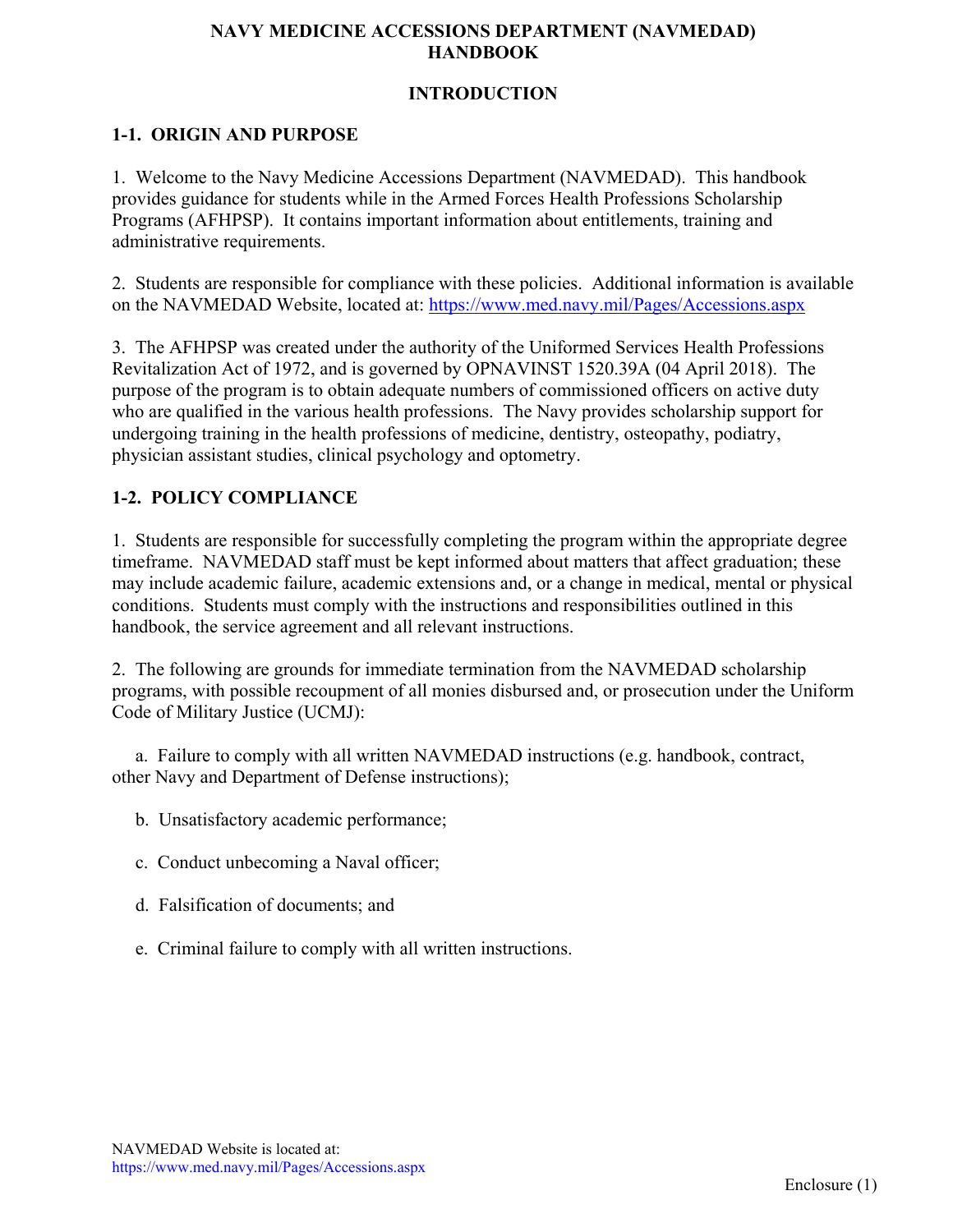#### **NAVMEDAD CONTACT AND BACKGROUND SECURITY INFORMATION**

1. **Email**: The most efficient way to correspond with the NAVMEDAD Staff is via email. The email address for NAVMEDAD is: [USN.OHSTUDENT@MAIL.MIL.](mailto:USN.OHSTUDENT@MAIL.MIL) When students use this address, questions will be directed to the appropriate staff student. Please limit each email to one topic, and use key words and your name in the subject heading. Attachments should be limited to 5MB or smaller.

# **USE THE BELOW SIGNATURE BLOCK FORMAT WHEN CORRESPONDING WITH THE NAVMEDAD**

**First and Last Name ENS, MC or (DC, MSC, NCP, USNR) Class\_\_\_\_ School name Email Phone number**

2. **Website**: The official website for NAVMEDAD is: <https://www.med.navy.mil/Pages/Accessions.aspx>

3. **Mailing Address**: The mailing address for NAVMEDAD is: Navy Medicine Accessions Department (NAVMEDAD) Building 1, 13th floor, Room 13132 8901 Wood Road Bethesda, MD 20889-5611 Attention: (SPECIFIC PROGRAM MANAGER)

4. Use of the U.S Postal Service is strongly discouraged because it is routed through a mail room which may delay the delivery of hard copy mail. The most efficient and effective method of sending documents to NAVMEDAD is to scan (at the lowest resolution setting available) and email them.

#### 5. **Phone Contacts**:

| Program Manager:                    | $(301)$ 295-9950 |
|-------------------------------------|------------------|
| Department Head Student Programs:   | $(301)$ 295-1217 |
| Department Head Registrar:          | $(301)$ 319-4526 |
| Department Head Tuition:            | $(301)$ 295-9977 |
| Department Head Travel:             | $(301)$ 319-4538 |
| Department Head Pay/Record Support: | $(301)$ 319-4529 |
| Department Head Reimbursements:     | $(301)$ 319-4538 |
| <b>Medical Readiness Clerk:</b>     | $(301)$ 295-3772 |

6. **Office hours**: Office hours are Monday through Friday 0730- 1600 (Eastern Standard Time).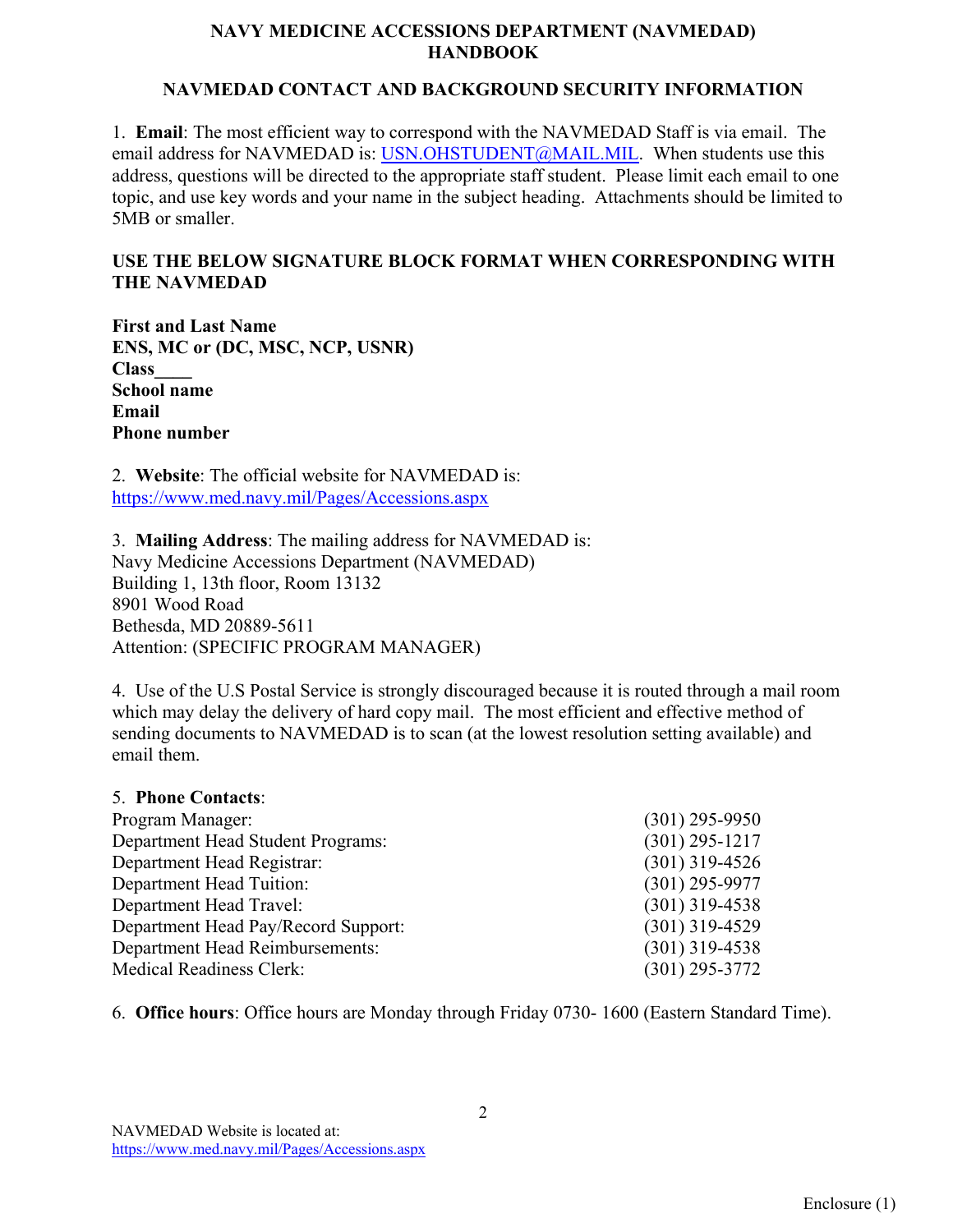(a)

7. **Student Security Background Checks:** While in a scholarship program all students will go through a security background check. The security background check will be initiated by the Bureau of Medicine and Surgery (BUMED) Security Manager. All students assigned to a scholarship program must meet the applicable investigative standards required to perform their duties and comply with security regulations. No individual will have access to classified information or be assigned to sensitive or non-classified duties unless a favorable personnel security determination has been made regarding his or her loyalty, reliability and trustworthiness by the Defense Industrial Security Clearance Office based upon a security clearance background investigation.

**NOTE:** All students will be contacted for a background security investigation. NAVMEDAD program managers will ensure that all background investigations are initiated prior to any Active Duty Training (ADT).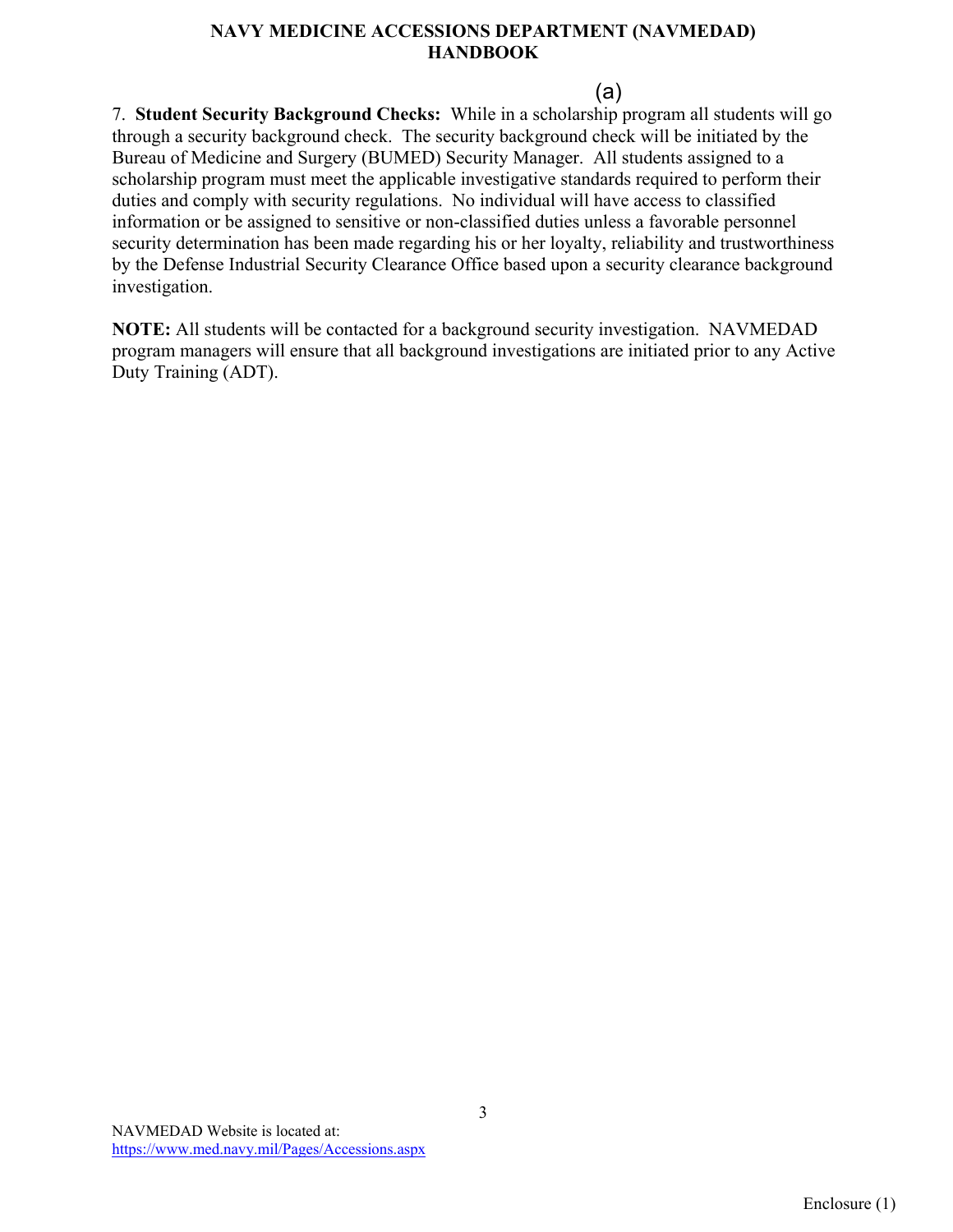| <b>CHAPTER</b>         | <b>TABLE OF CONTENTS</b>                                | <b>PAGE</b> |
|------------------------|---------------------------------------------------------|-------------|
|                        | <b>CHAPTER ONE: PERSONNEL</b>                           |             |
| $1 - 1$ .              |                                                         |             |
| $1-2.$                 |                                                         |             |
| $1 - 3$ .              |                                                         |             |
| $1-4.$                 |                                                         |             |
| $1-5.$                 |                                                         |             |
| $1-6.$                 |                                                         |             |
| $1 - 7$ .              |                                                         |             |
| $1-8.$                 |                                                         |             |
| $1-9.$                 |                                                         |             |
| $1-10.$                |                                                         |             |
| $1 - 11.$<br>$1 - 12.$ |                                                         |             |
| $1 - 13.$              |                                                         |             |
| $1 - 14.$              |                                                         |             |
|                        | <b>CHAPTER TWO: TUITION</b>                             |             |
| $2-1.$                 |                                                         |             |
|                        | <b>CHAPTER THREE: REIMBURSEMENT</b>                     |             |
| $3-1.$                 |                                                         |             |
|                        | <b>CHAPTER FOUR: REGISTRAR</b>                          |             |
| $4-1.$                 |                                                         |             |
|                        | <b>CHAPTER FIVE: ACTIVE DUTY FOR TRAINING</b>           |             |
| $5-1.$                 |                                                         |             |
|                        | <b>CHAPTER SIX: MEDICAL READINESS</b>                   |             |
| $6-1.$                 |                                                         |             |
|                        | <b>CHAPTER SEVEN: PROFESSIONAL AND CAREER PLANNING</b>  |             |
| $7-1.$                 |                                                         |             |
| $7-2.$                 |                                                         |             |
| $7-3.$                 |                                                         |             |
| $7-4.$<br>$7 - 5.$     |                                                         |             |
| $7-6.$                 |                                                         |             |
| $7 - 7.$               |                                                         |             |
| $7 - 8$ .              |                                                         |             |
|                        | <b>CHAPTER EIGHT: PROGRAM COMPLETION AND GRADUATION</b> |             |
| $8-1.$                 |                                                         |             |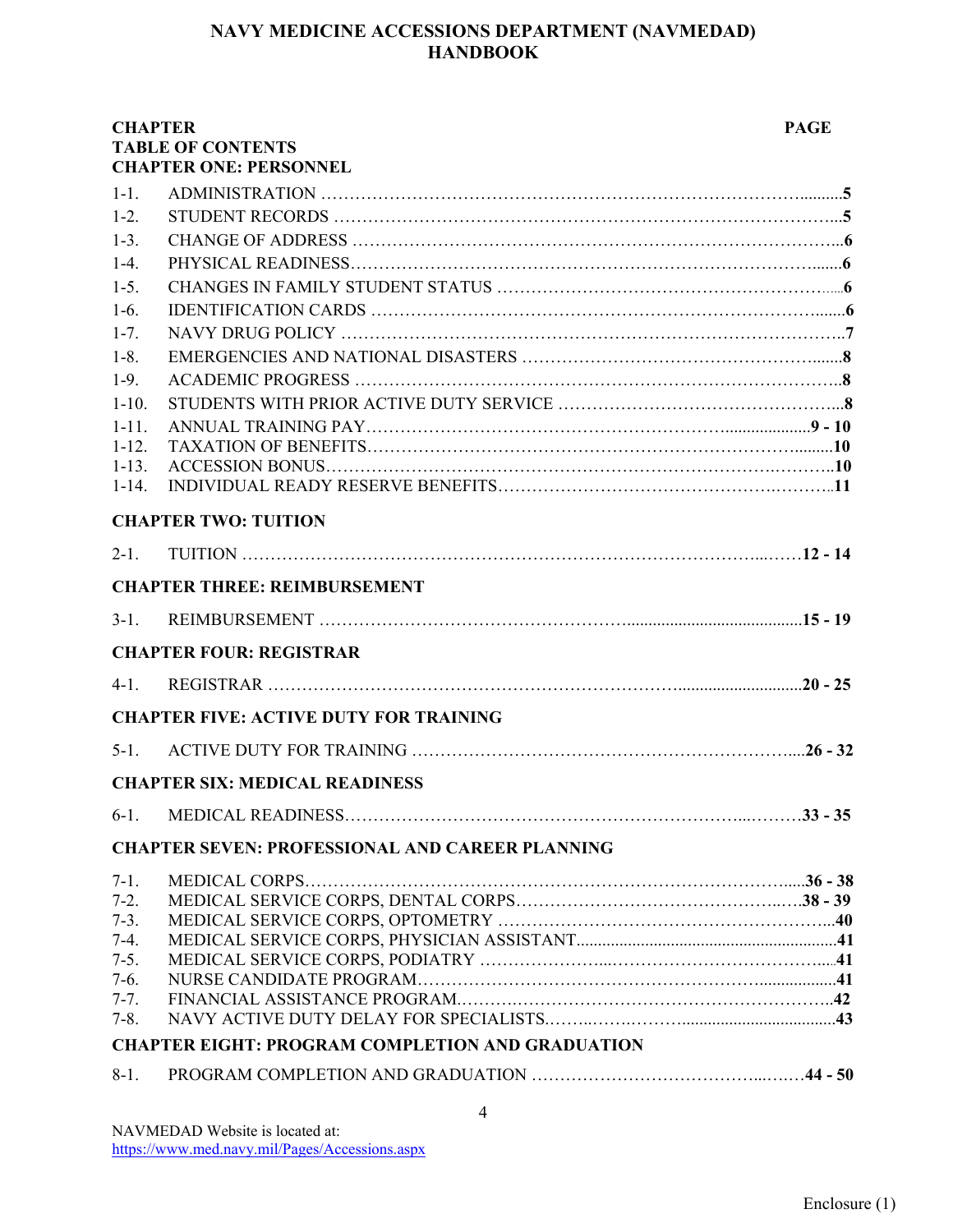#### **CHAPTER ONE: PERSONNEL**

# **1-1. ADMINISTRATION**

1. NAVMEDAD provides administrative support to students while in the AFHPSP. Questions and correspondence concerning changes in eligibility dates, transfers to other institutions, medical evaluations, and issues impacting the student's timely degree completion, requests for leave of absence, extensions, and academic withdrawals will be directed to the NAVMEDAD staff. When corresponding with the NAVMEDAD, the student's name, corps affiliation (i.e. medical, dental, medical service or nurse candidate) should be used for identification purposes.

2. Address all written correspondence to:

Navy Medicine Accessions Department (NAVMEDAD) Building 1, 13th floor, Room 13132 8901 Wood Road Bethesda, MD 20889-5611 Attention: (SPECIFIC PROGRAM MANAGER)

# **USE THE BELOW SIGNATURE BLOCK FORMAT WHEN CORRESPONDING WITH THE NAVMEDAD:**

First and Last Name ENS, MC or (DC, MSC, NCP, USNR) Class\_\_\_\_ School name Email Phone number

# **1-2. STUDENT RECORDS**

1. The NAVMEDAD maintains medical and dental records as well as other documents related to participation in the program. Students should keep copies of all correspondence between themselves and the Navy, including special issue electronic communication.

2. Documents maintained by the NAVMEDAD that must be updated on a regular basis are:

a. Physical (DD Form 2807-1 and -2, and DD Form 2808).

 b. Dependency Application Record of Emergency Data (also known as a "Page Two" form, NAVPERS 1070/602). This form documents marital status, children, next of kin and family information.

 c. Health Screening Form. This form is available in the Forms Section of the NAVMEDAD website located at: [https://www.med.navy.mil/Pages/Accessions.aspx.](https://www.med.navy.mil/Pages/Accessions.aspx)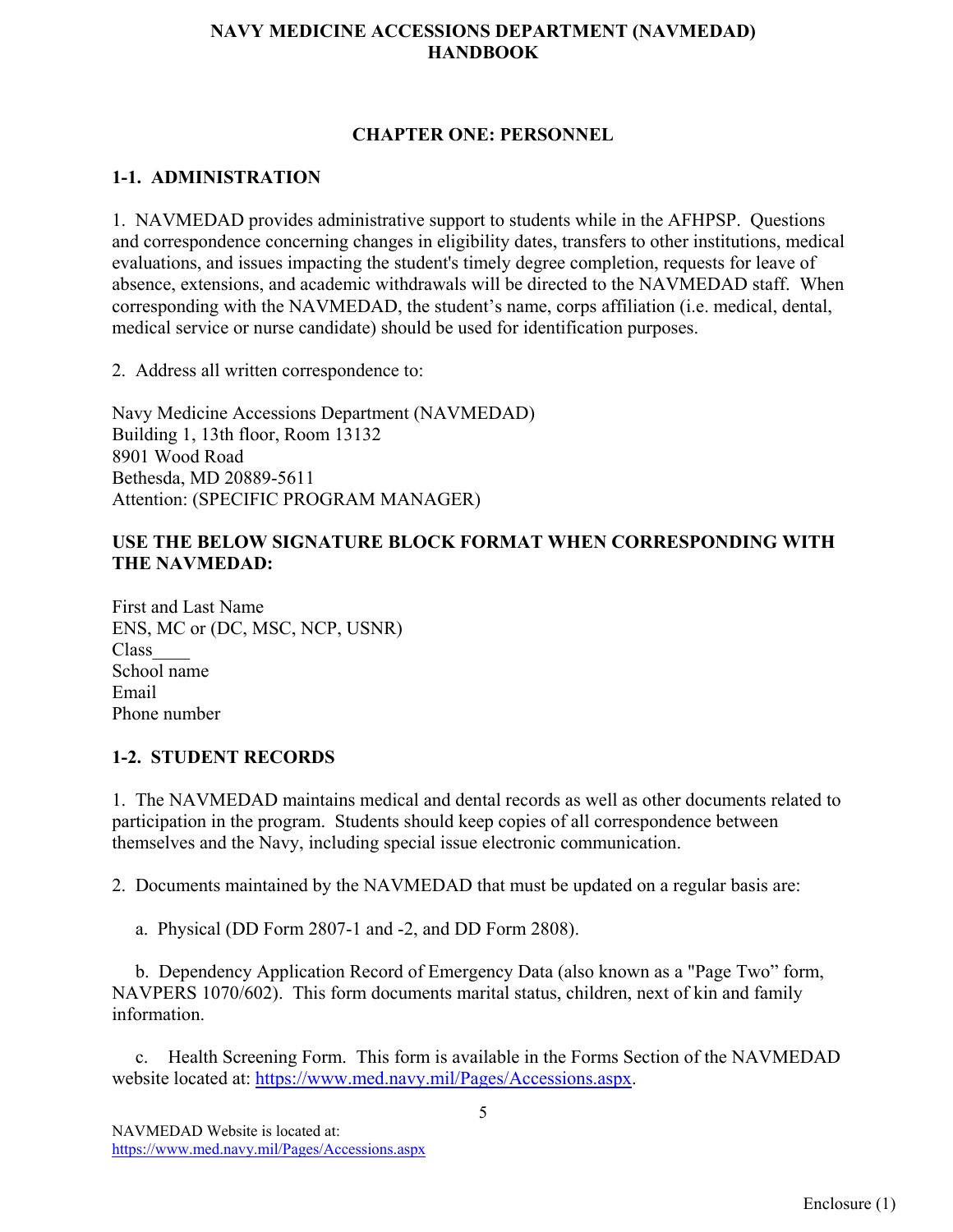Students must keep the NAVMEDAD apprised of any changes in medical or contact information by submitting changes via the NAVMEDAD email at: [USN.OHSTUDENT@MAIL.MIL.](mailto:USN.OHSTUDENT@MAIL.MIL) Often a student's contact information reflects outdated information and does not reflect current address, email or school information. (See Chapter 6, Medical Readiness).

# **1-3. CHANGE OF ADDRESS**

Every student must maintain current contact information on file with the NAVMEDAD to include: current mailing address, email address and telephone number. Changes in personal information will be sent via email to the NAVMEDAD email address: [USN.OHSTUDENT@MAIL.MIL.](mailto:USN.OHSTUDENT@MAIL.MIL)

# **1-4. PHYSICAL READINESS**

1. A complete physical is performed at the time of entrance into a scholarship program. Verification of student's health status is required and must be on file prior to initiating Active Duty Training (ADT) orders. (See Chapter 6-2 of this instruction for further information).

2. Any serious illness, hospitalization, pregnancy or chronic health problem that adversely affects the student's ability to serve on active duty, remain in school, or alters the graduation date must be reported immediately to the NAVMEDAD.

3. All students are required to remain within Navy height and weight standards. More information regarding Navy height and weight standards can be found via the NAVMEDAD website.

# **1-5. CHANGES IN FAMILY STUDENT STATUS**

A Dependency Application-Record of Emergency Data (NAVPERS 1070/602, commonly known as a "Page Two") is established at the time of entry into the program for each student. Should family status change, the Page Two must be updated. Students must send supporting documentation (i.e. marriage certificate, birth certificate, divorce decree, etc.) with the Page Two to NAVMEDAD via email to: [USN.OHSTUDENT@MAIL.MIL.](mailto:USN.OHSTUDENT@MAIL.MIL) (ATTN: PERSONNEL DEPARTMENT).

# **1-6. IDENTIFICATION CARDS**

1. While in the program, students are required to have a valid Armed Forces Identification Common Access Card (CAC). This card allows access to military facilities to use all entitled privileges, such as the commissary and exchange.

2. New CAC. To obtain a new CAC contact the NAVMEDAD Personnel Manager via the NAVMEDAD email address. The Personnel Manager will forward a copy of the student's Oath of Office, or DD Form 4 (if a Nurse Candidate) to the student. The student must take the Oath of Office DD Form 4 to the nearest Military Personnel Support Detachment (PSD) or ID card issuing facility to have the ID card issued.

3. Lost CACs. In the event that a CAC is lost or stolen, review and complete blocks 1-5 of the lost CAC, Identification (ID) memo, which can be found on the "Forms" page of the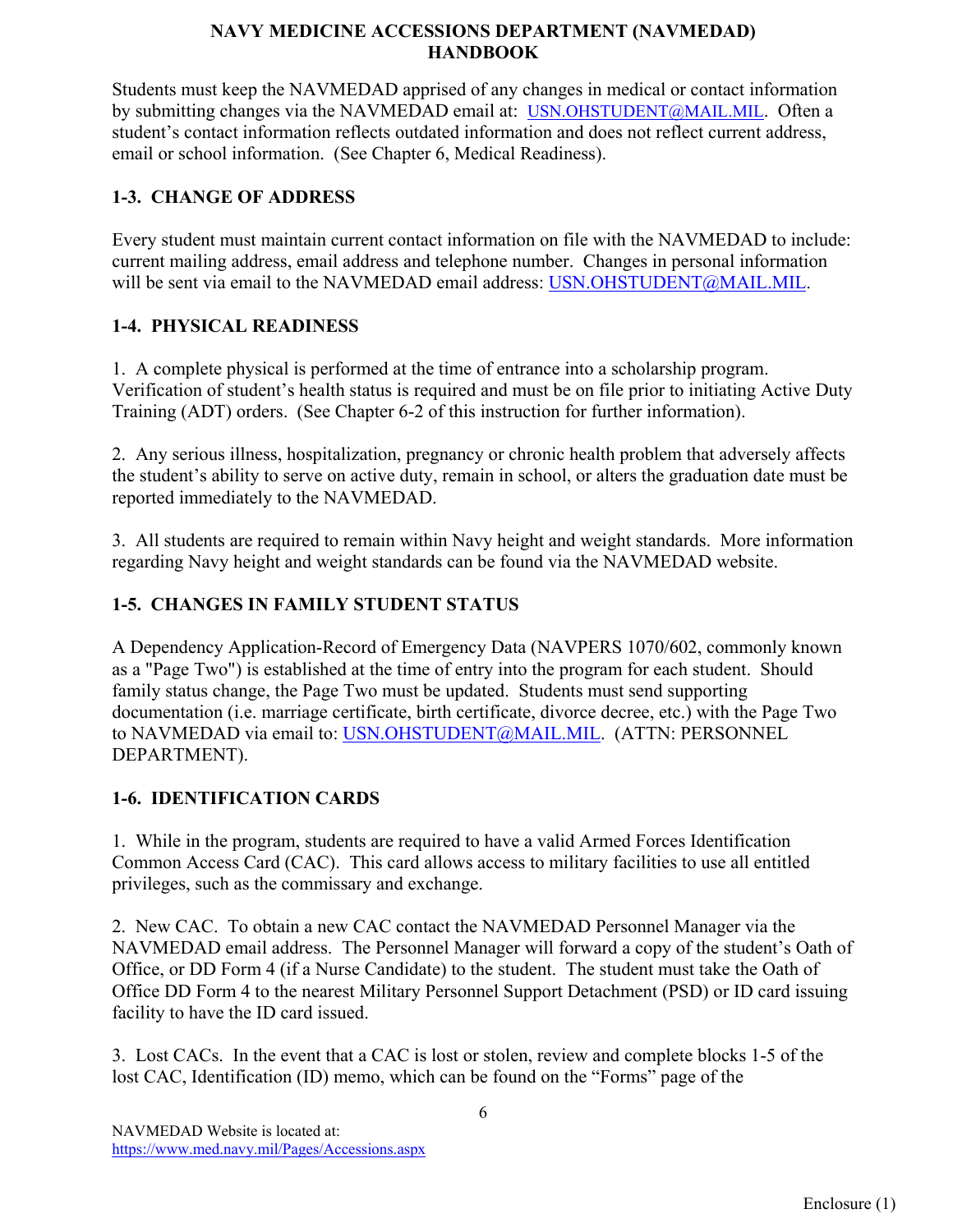NAVMEDAD website and email the form back to the NAVMEDAD for final endorsement before proceeding to the CAC, ID issuing facility. At least one photo ID (passport, driver's license, etc.) is required by the PSD or CAC, ID card issuing facility for verification purposes prior to obtaining a new CAC.

Students must take two forms of ID (passport, driver's license, etc.) when getting a military CAC-ID card. A list of acceptable forms of ID can be found on the NAVMEDAD website.

4. Dependent CAC-ID Cards. If dependent ID Cards are needed, contact the NAVMEDAD via email to receive the required forms and information for a dependent CAC. NAVMEDAD will forward a copy of the student's Oath of Office or DD Form 4 (if a Nurse Candidate) to the student. Students should take the marriage license and birth certificates for children (as appropriate) along with the Oath of Office form to the nearest Military PSD or ID card issuing facility to have the request for a dependent CAC authorized. The student should take the dependent to the ID card facility if the intent is to leave with a CAC in hand.

5. The nearest CAC issuing facility can be found using the military's RAPIDS Site Locator via website at: [https://www.dmdc.osd.mil/rsl.](https://www.dmdc.osd.mil/rsl) If unable to find a facility, the student should contact the NAVMEDAD via email.

# **1-7. NAVY DRUG POLICY**

1. The Navy has a ZERO TOLERANCE policy (OPNAVINST 5350.50) on drug use. If a student tests positive for illicit or controlled drugs (without a prescription), scholarship benefits will be immediately terminated and the student will be processed for immediate administrative separation from the Navy with full recoupment of funds.

2. While serving on an ADT (outlined in Chapter 5), each student is subject to the current drug policies of the Navy and the Uniform Code of Military Justice. Student status in no way exempts an individual from drug testing at any site established by the Navy.

# **1-8. EMERGENCIES AND NATIONAL DISASTERS**

In the event of a local, regional or national disaster in an area of the United States, affected program students should ensure the immediate safety of their family and themselves while following local emergency directions. Once safely situated, generally within 72 hours, contact the NAVMEDAD via email to provide contact information and discuss any immediate needs. The NAVMEDAD Department Head of Student Programs will initiate contact of all students in affected areas within 24 hours of the event.

# **1-9. ACADEMIC PROGRESS**

All students are required to submit documentation of successful completion of professional examinations as outlined in the program contract. Send documentation of completion to the NAVMEDAD via email. Failure to comply may result in administrative separation with recoupment of all funds expended.

7

# **Required documents include:**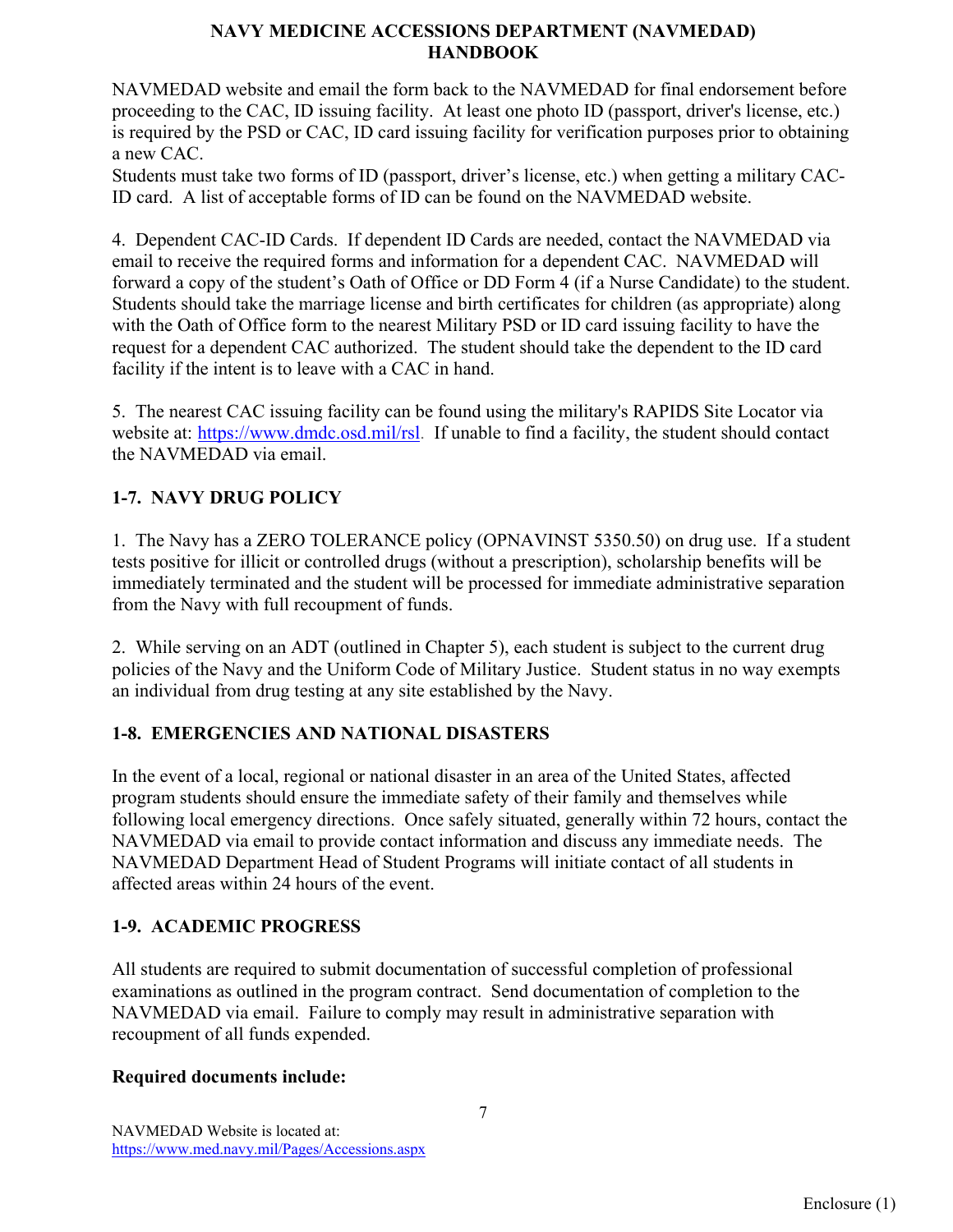a. Medical students: United States Medical Licensing Examination (USMLE) Parts I and II, Clinical Knowledge (CK) and Clinical Skills (CS), or Comprehensive Osteopathic Medical Licensing Examination (COMLEX) Parts I and II, Clinical Evaluation (CE) and Physical Evaluation (PE);

- b. Dental students: National Board of Dental Examiners (NBDE) Parts I and II.
- c. Optometry students: National Board of Optometry Examiners (NBOE).
- d. Podiatry students: National Board of Podiatric Medical Examiners (NBPME) Parts I and II.
- e. Physician Assistant students: Physician Assistant National Certification Exam (PANCE).

# **1-10. STUDENTS WITH PRIOR ACTIVE DUTY SERVICE**

1. Students with Prior Enlisted Service. Students with at least four years and one day of prior active enlisted service or 1,460 reserve points are entitled to "O-1E" pay during the annual training. Students with prior service, should send a copy of their DD-214, (Report of Separation from Active Duty), and any documentation of Reserve drill time and, or National Guard duty to the Personnel Department of the NAVMEDAD. These documents will be forwarded to Navy Personnel Command for computation of creditable prior service for pay purposes.

2. Save Pay. The National Defense Authorization Act of 2008 (NDAA 08) authorized NAVMEDAD students who fall within the provisions of sections 2004a, 2114 or 2121 to receive an increased rate of basic pay while on ADT if they have prior active service in the military, and the basic pay for former grade exceeds the basic pay for an O-1 (the pay grade at which the student serves on active duty while attending medical school). The higher rate does not apply to BAH. Pay adjustments are made after completion of the ADT period.

# **1-11. FAP STIPEND AND ADT PAYS**

1. Information regarding the FAP stipend amounts can be found via the NAVMEDAD website. Federal and, if applicable, state taxes are taken out of the stipend before posting to the student's direct deposit account. Each year the stipend is modified in accordance with the cost of living increase established for the Department of Defense. The FAP stipend begins on the Benefit Start Date (BSD), and the stipend payments are made by the Defense Finance and Accounting Service-Cleveland (DFAS-CL) after the BSD and the student's pay account has been established. Students are paid on the 15th of the month for days 1-15, and the 1st of the next month for days 16-30, 31. This is consistent with active duty pay procedures. Pay is issued using a standard 30 day month for calculation of stipend. If a student has a BSD which occurs on the 31st of the month, there is no stipend paid for that day.

2. The student will receive their first stipend check approximately three weeks after the NAVMEDAD receives the gain package documents from the Navy Recruiting Command. It can take up to six weeks to establish a pay record. The student's first payment will include all retroactive pay from the established BSD. Stipend payments are electronically transferred as a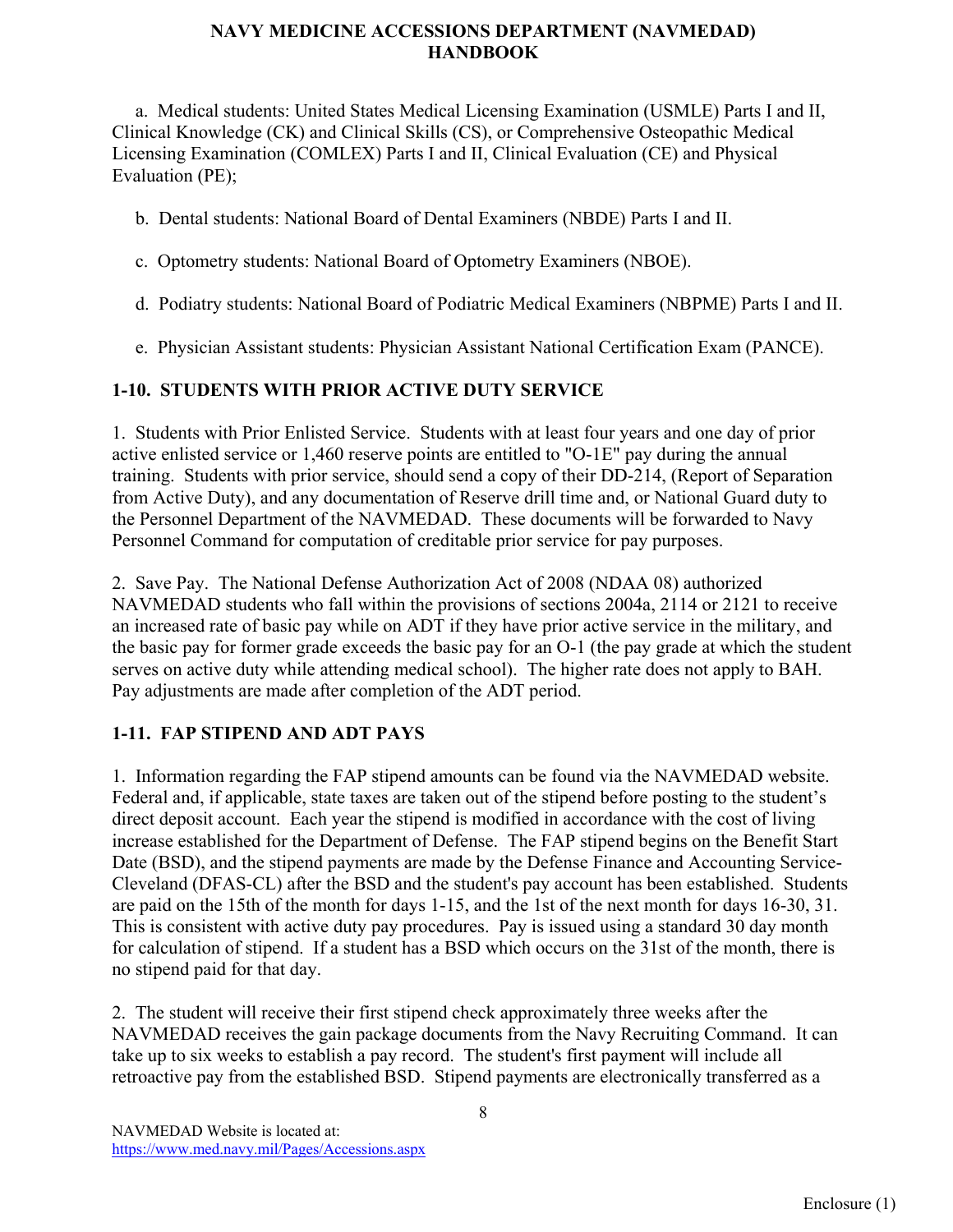direct deposit into the student's bank account. Questions regarding stipends should be directed to the NAVMEDAD Personnel Department via email.

3. Stipend and ADT: The FAP stipend stops when a student is on orders for ADT, and resumes upon completion of ADT orders. While on ADT, the student is paid at the appropriate military rank and receives active duty pay entitlements.

4. ADT pay consists of three separate entitlements: Base Pay (BP), Basic Allowance for Subsistence (BAS) and Basic Allowance for Housing (BAH). The appropriate amounts of each may be found on the Defense Finance and Accounting System (DFAS) Military Pay webpage at: [https://www.dfas.mil/militarystudents.html.](https://www.dfas.mil/militarymembers.html)

 a. Basic Pay (BP) is a taxable pay calculated on the basis of rank and the number of years of service an individual has had in the military. Most students will be paid at the rank of O-1 with less than two years basic pay active duty time while in the FAP program. If a student has prior commissioned or enlisted service, pay will be at the highest BP rate prior to entry into the program. If the student served at least four years and one day of enlisted service prior to entry into the FAP program, the student will be paid as an O-1E with the appropriate years of service while on annual training. Pay tables can be found on the DFAS webpage.

 b. Basic Allowance for Subsistence (BAS) is a non-taxable entitlement for food. The dollar amount of this pay is the same for all ranks.

 c. Basic Allowance for Housing (BAH) is a nontaxable entitlement that varies on the basis of dependency status and zip code of the home address listed on the ADT orders. The current pay system was designed to calculate BAH Type II for reservists and has not been updated to pay the higher BAH Type I, which was enacted by law in 2006. As a result, students will see an extra payment or "adjustment" in the direct deposit pay account after completion of the ADT, which is the difference between BAH Type II and BAH Type I.

5. **Save Pay**: The National Defense Authorization Act of 2008 (NDAA 08) authorized AFHPSP students who fall within the provisions of sections 2004a, 2114, or 2121 to receive an increased rate of basic pay if there is a prior active record of service in the military and the basic pay for the former grade would exceed the basic pay for an O-1 (the pay grade which is served on active duty while attending professional school) or O1-E (if the student had at least four years and one day of prior enlisted service). The higher rate does not apply to Basic Allowance for Housing (BAH). Students with prior service will receive the established stipend when not on ADT. When on the 45 days of ADT, Defense Finance and Accounting Service (DFAS) will pay the higher of base pay from the prior service or the O-1E or O-1 with years of service. Students will receive that base pay in addition to BAH and BAS at the O-1 rate and any per diem, if on travel. Occasionally, students will see the additional pay as an adjustment made after the ADT is completed. When ADT is completed, students revert back to the monthly stipend.

6. **Leave and Earnings Statement (LES)**. Students in the program are in the Individual Ready Reserve (IRR) status. Web posting or access of LES's via the My Pay System is available to IRR students. The LES contains important financial and tax information, including the student's state of residence (i.e. the state for which taxes are taken), address, and financial institution of record.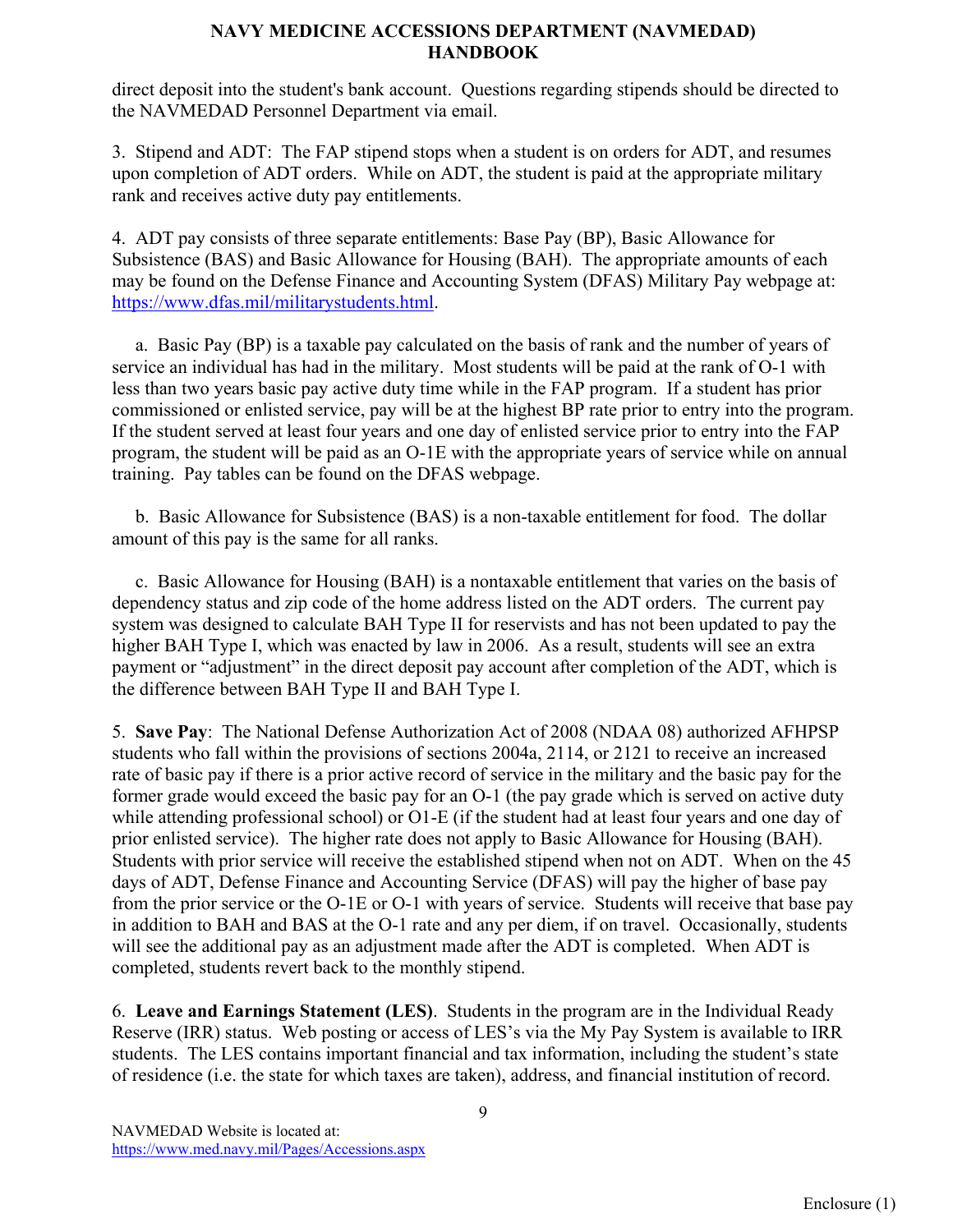Students should review this information to ensure that appropriate taxes are withheld prior to the end of the tax year.

# **1-12. TAXATION OF BENEFITS**

1. Stipends, bonuses and grants are taxable. The amount of federal tax withheld is based on the number of exemptions claimed on the Employee's Withholding Certificate (W-4 form) submitted at the time of entrance into the program and placed in the student's service record. If no W-4 form is received, the stipend is taxed at the rate of a single individual with no dependents. To initiate a change in Federal Withholding Tax, a student must complete a new W-4 form and submit it to the NAVMEDAD via email. If a student wants additional money withheld from each paycheck, a new W-4 form must be submitted. In block 6, the student must enter an amount that is divisible by 15 (i.e. \$15, \$30, \$45, etc.). Submit the completed W-4 form via email to the NAVMEDAD.

2. State Tax is currently withheld from stipend, bonuses and grants. Students must file a DD 2058 State of Legal Residence Certificate with the NAVMEDAD Personnel Section. DFAS-CL sends Federal Wage and LES after each financial posting to the students account for the stipend earned each month which indicates the state of residence (i.e. the state for which taxes are taken). All students should review this information to ensure that appropriate taxes are withheld prior to the end of the tax year.

3. W-2 Form for Federal Income Tax preparation. In January or February, DFAS sends the W-2 form to the same address it sends the student's LES. The student should receive the W-2 form no later than mid- February. All students should ensure that an accurate address is on file with the NAVMEDAD prior to 15 December, so that the LES and W-2 forms are delivered to the correct address. Students who graduate from the respective programs receive a W-2 form via the mail to the address on file with DFAS at the time of graduation. If a final W-2 form for the last year in the program is not received, students should contact the NAVMEDAD via email.

4. Accession Bonus. The Medical and Dental Accession bonus is taxed at a 25 percent federal tax rate. Appropriate state taxes will be withheld prior to direct deposit. The number of claimed exemptions does not apply.

5. While on ADT only base pay is taxable. BAS and BAH are nontaxable. Reimbursement for ADT travel is paid directly to the direct deposit account indicated on the Electronic Funds Transfer (EFT) form sent in with the travel claim. The students LES does not reflect this payment.

# **1-13. ACCESSION BONUS**

The Accession Bonus is a taxable one time incentive bonus paid to medical and dental enrollees, who entered the program after 1 October 2006. The student agrees to accept the bonus and a minimum service obligation of four years. This bonus is paid in three installments (For bonus amounts please visit the NAVMEDAD website). Each installment has taxes deducted prior to payment to the student's direct deposit account at the standard tax rate of 25 percent. The deposit is generally made over the course of a week after the BSD, and after a direct deposit pay account has been established. On the LES, the payment will be seen in the field of FLPP (Foreign Language Proficiency Pay.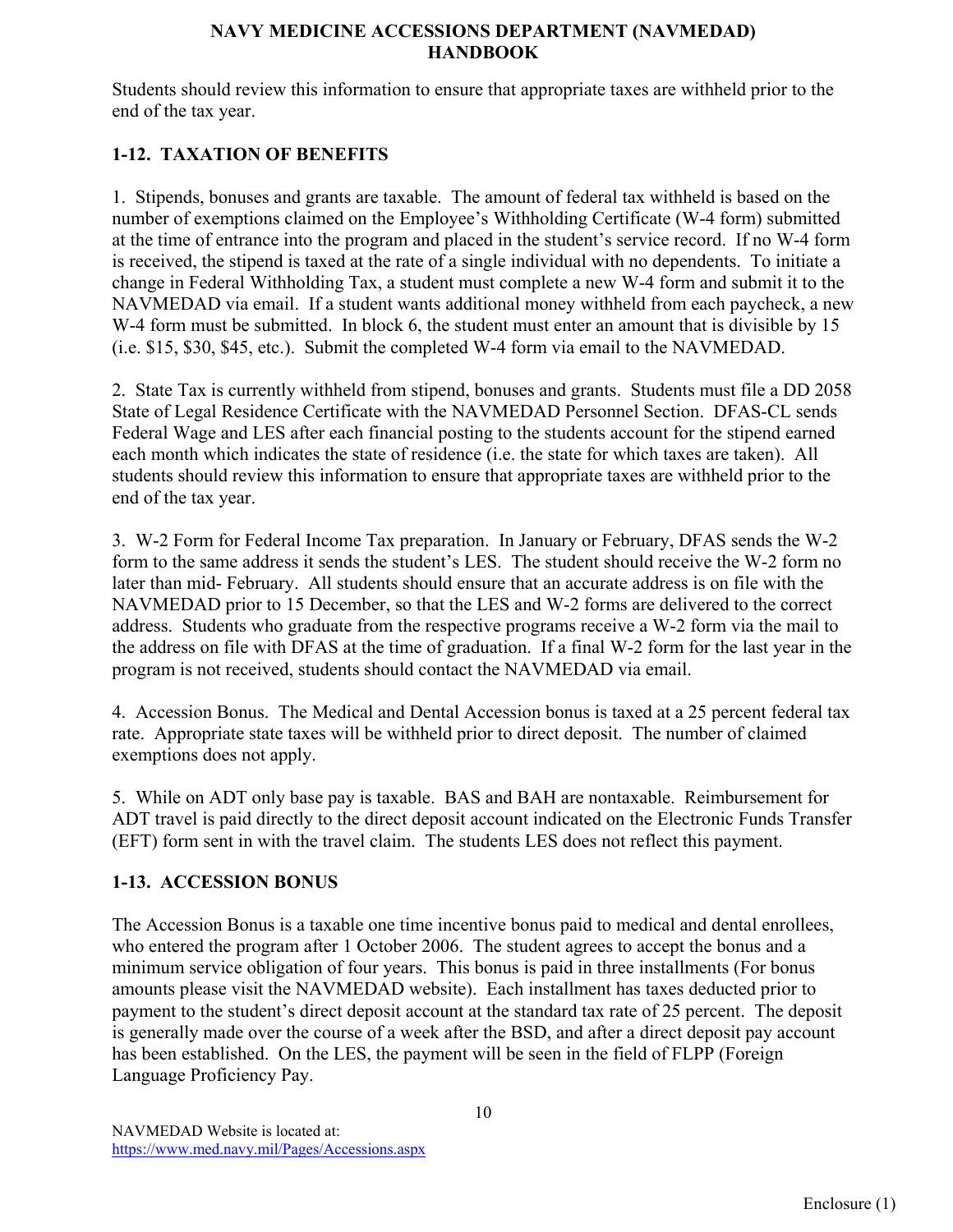# **1-14. INDIVIDUAL READY RESERVE (IRR) BENEFITS**

1. Commissary and Exchange Privileges. Students are entitled to unlimited military commissary and exchange privileges. A valid CAC must be presented to utilize these facilities.

2. Use of Morale, Welfare and Recreation (MWR) facilities. Students are entitled to unlimited use of military MWR facilities and equipment. A valid CAC must be presented when entering the facilities.

3. TRICARE Medical Benefits. Students are eligible for TRICARE medical benefits **only upon execution of ADT orders**. Students are automatically designated as eligible for TRICARE PRIME, and family students are automatically designated as eligible for TRICARE STANDARD. If a student desires TRICARE PRIME for family students while on ADT, the student must enroll the family students at the local TRICARE office when beginning ADT. Student and family students' eligibility ends upon completion of ADT orders. If a student has private health insurance, TRICARE is the second payer for medical expenses. (For more information, please see the Chapter 5, ADT).

4. Thrift Savings Program (TSP). The TSP is a retirement savings plan for students of the uniformed services. The Federal Retirement Thrift Investment Board administers the TSP. The TSP website, [http://www.tsp.gov,](http://www.tsp.gov/) has extensive information about the TSP program, and TSP forms can be located on the TSP website. To establish a TSP account, the student must email the TSP-U-1 form to:  $cl$ -nvres-tsp $@dfas$ -mil. All military active duty students are eligible to participate in the TSP. While on active duty for ADT students are eligible to initiate a TSP account and contribute any percentage (1 to 100 percent) of basic pay. However, the annual total of tax-deferred contributions cannot exceed the Internal Revenue Code limit. Stipend payments are not eligible for TSP contributions. The Accession Bonus is eligible for TSP contribution, but a TSP account must have been established on active duty prior to receipt of the Accession Bonus.

5. Servicestudent's Group Life Insurance (SGLI). While on ADT students are automatically enrolled in SGLI. Students are automatically insured for the maximum amount of \$400,000 unless the student officially requests less coverage. Coverage can be reduced only by increments of \$50,000 or cancelling it entirely. In addition, the SGLI coverage includes Traumatic Injury Protection, which provides servicestudent's protection against loss due to traumatic injuries, and provides financial assistance to students so their loved ones can be with them during their recovery. The coverage ranges from \$25,000 to \$100,000, depending on the nature of the injury. Students of the IRR will be charged \$26.00 per month for \$400,000 of coverage while on ADT. After release from ADT, students may extend the life insurance coverage by converting SGLI to Veterans Group Life Insurance (VGLI). (See Chapter 5, ADT for details).

6. Miscellaneous Benefits. Many merchants and stores offer military students special rates and discounts with a valid CAC. Additionally, certain credit unions, insurance companies, and financial institutions provide special benefits for military students.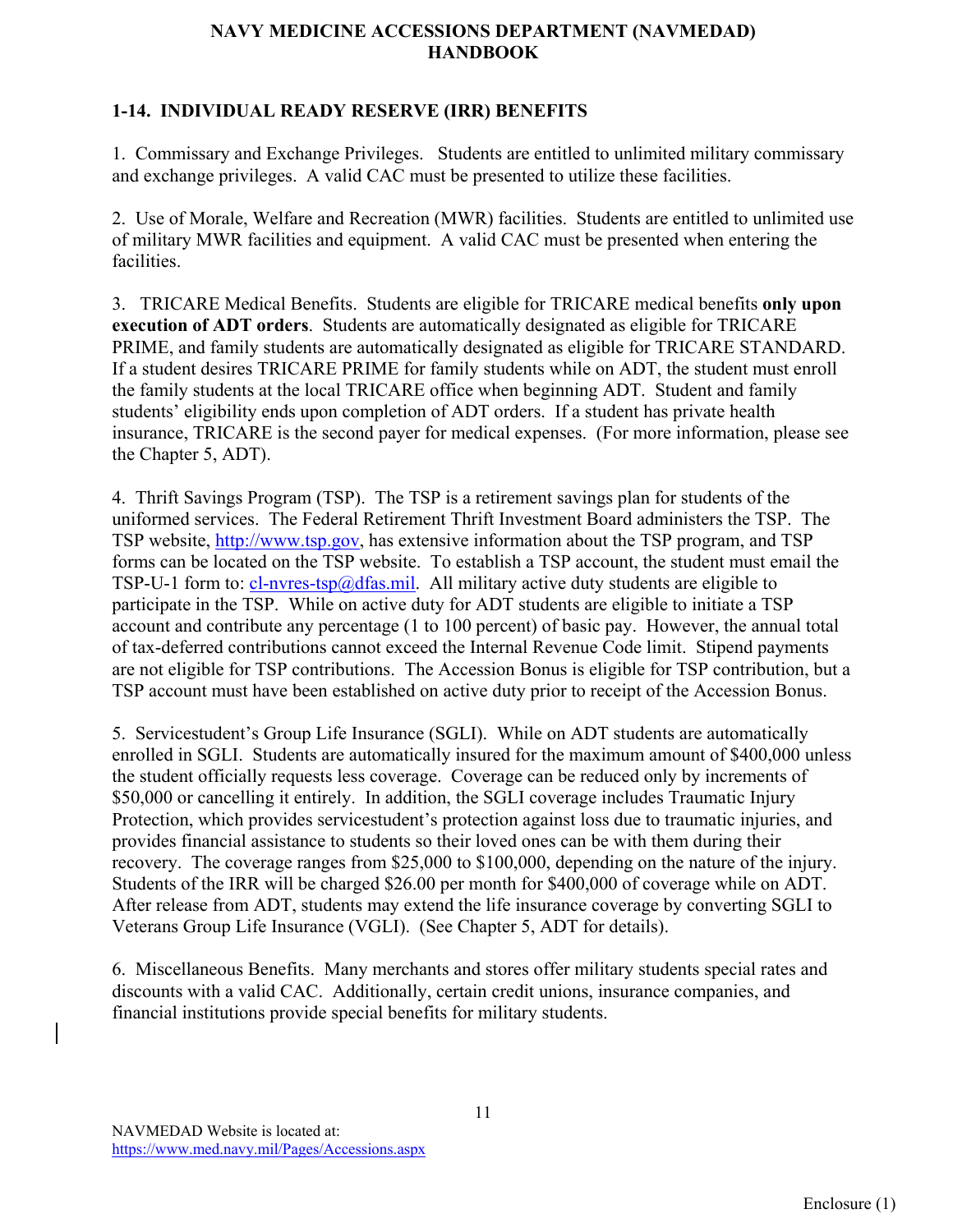# **CHAPTER TWO TUITION**

#### **2-1. ESTABLISHMENT OF ELIGIBILITY**

1. Date for Benefits i.e., Benefit Start Date (BSD). The NAVMEDAD establishes the date a student is eligible to begin receiving benefits based on the latest occurring date in the year of the three dates listed below:

- a. The signature date of the Oath of Office;
- b. The signature date of the Service Agreement (i.e. contract); or

 c. The start date of the academic year as shown on the Academic Year Statement (AYS) provided by the student's school. Tuition and fee account balances incurred prior to the term in which the student's BSD falls is not a covered benefit and will not be paid.

# **2-2. TERMINATION OF BENEFITS**

1. Scholarship benefits are terminated on graduation day. If the student fulfills the requirements for graduation prior to their recorded date as documented by written communication from the school, and needs to go to Officer Development School (ODS), the student may request the earlier date supersede the recorded date and benefits will be terminated.

# **2-3. TUITION PAYMENTS**

1. Tuition. Paid for the entire term or semester in which the BSD occurs for scholarship students. Tuition payment is not part of the NCP or NADDS benefit. The Navy contracts directly with the school for tuition payment based on an Educational Service Agreement (ESA). Students should provide a final select letter for the scholarship program to the school's bursar office, confirming the status as an AFHPSP scholarship student. If any problems occur related to tuition payment, the student must contact the NAVMEDAD Tuition Department immediately. Tuition will be paid directly to the school for all mandatory educational and required fees listed on the school's valid invoice. (The student is responsible for ensuring that NAVMEDAD Tuition Section Head has the correct school listed for contract purposes).

2. Tuition Fee Payment Policy. U.S. Code Title 10 authorizes the pay and educational expenses of students in professional education. The Department of Defense Instruction (DoDI) 6000.13, paragraph 6.4.8, states that for students in the AFHPSP program, reimbursement is not authorized for room and board or nonacademic expenses, such as yearbooks, school newspapers, parking fees, and tickets for sports activities. Many schools have added non-educational fees into the tuition charged for each term of education. Each participating educational facility will be contacted for a breakdown of the fees charged through its tuition. The AFHPSP or NAVMEDAD cannot legally pay for non-educational expenses, such as student union fees, financial aid fees, athletic fees, financial aid trust fee, recreational center program fee, student association fees, fees to reduce the cost of sporting or event tickets, cap and gown purchase or rental, computers or other electronic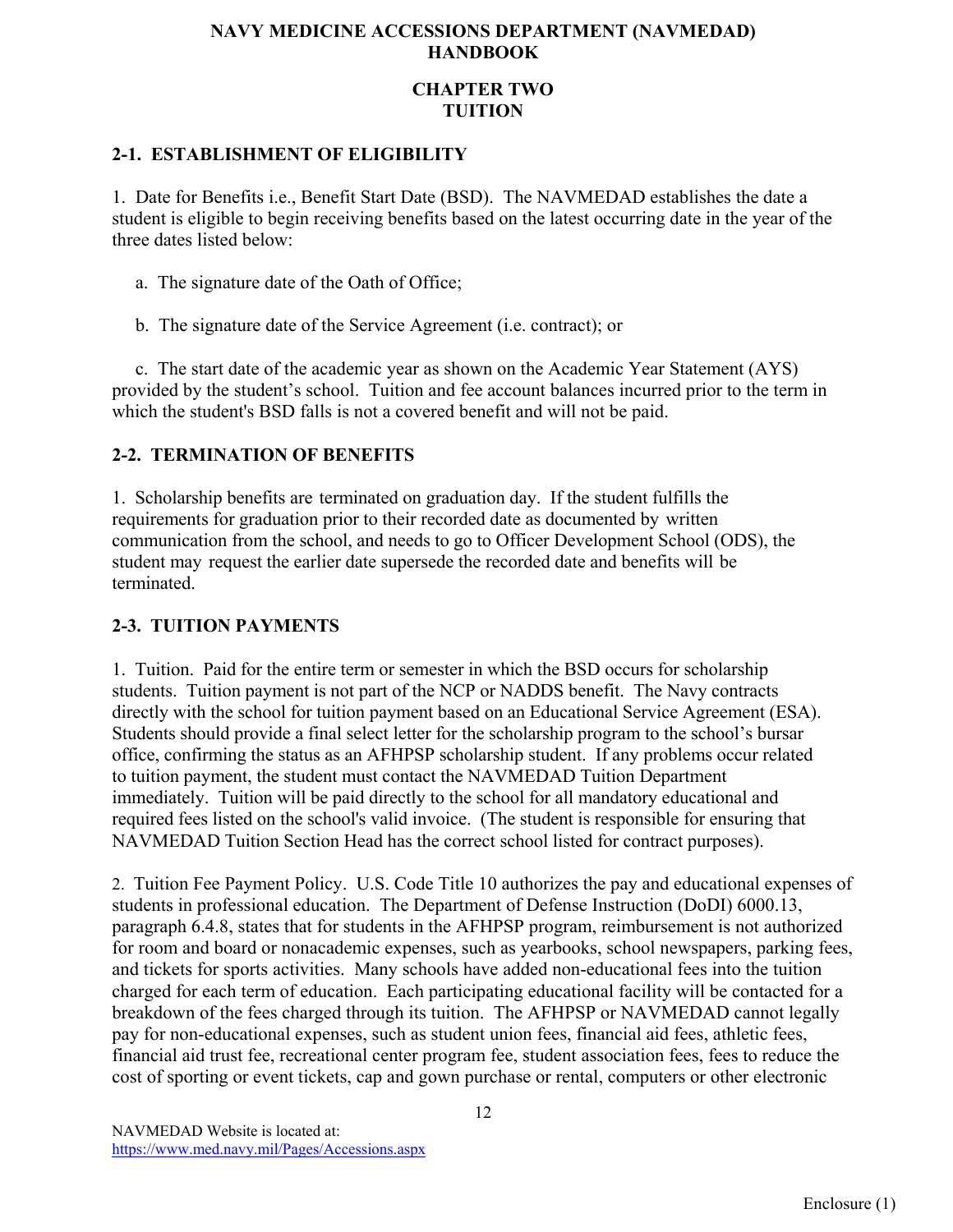#### purchases such as personal digital assistants, cell phones, or pagers or any optional fees. **NOTE: this list is not all inclusive; please refer to the NAVMEDAD website for the complete list.**

3. Items authorized for billing with tuition:

 a. Dental Equipment Kits: Dental kits are authorized for invoicing with tuition, and schools are encouraged to seek payment for these expensive equipment kits in this manner. If invoiced via the tuition payment, students may not submit a reimbursement claim for the same equipment. See the NAVMEDAD website for more information on reimbursements: https://www.med.navy.mil/Pages/Accessions.aspx.

 b. Health, dental, disability and vision insurance premiums, when invoiced with tuition, but ONLY when this insurance is mandated by the school for all students, and only at the lowest, single policy rate (single-rate with no dependents) will be covered. If required by the school but not invoiced with tuition, the student should pay for the health insurance and submit a claim for reimbursement using Standard Form (SF) 1164, "Claim for Reimbursement for Expenditures on Official Business", per instructions listed in Chapter 3.

4. Tuition deposits paid by the student. If a tuition deposit is required as part of a matriculation fee for the school, the Navy pays the full term or semester tuition including the matriculation fee. After the Navy pays the tuition invoice, a credit will appear in the student's school tuition account. The student must seek reimbursement for the credited amount directly from the school.

5. Tuition invoice received by the student instead of the NAVMEDAD. If the student receives a tuition bill from the school for a period covered by the scholarship, the student should contact NAVMEDAD Tuition Section Head as soon as possible.

6. Students placed on Leave Without Pay (LWOP) are NOT entitled to tuition payment. Student's should contact the NAVMEDAD Registrar **60 DAYS** prior to the end of the projected LWOP, so that tuition payments can be resumed. For more information on LWOP status please see Chapter. 4.

7. Dual Degree Programs (MD, PhD., MD, Masters) and Optional Summer Semesters. The Navy pays tuition ONLY for classes and semesters required for the professional degree (MD, DO, DDS, DMD, OD, PA, DPM, PsyD, PhD., etc.). Optional summer semesters and classes required for a second degree **WILL NOT** be paid by the Navy.

8. Additional Financial Aid. Students are permitted to apply for and receive additional financial aid, student loans, grants, etc. as long as no service obligation after graduation is required. If a service obligation is a part of the financial aid, the student is prohibited from accepting the aid.

9. If problems with tuition payments occur, the student should contact the NAVMEDAD Tuition Section Head for assistance via email. Under no circumstances should a student personally pay tuition before contacting the NAVMEDAD.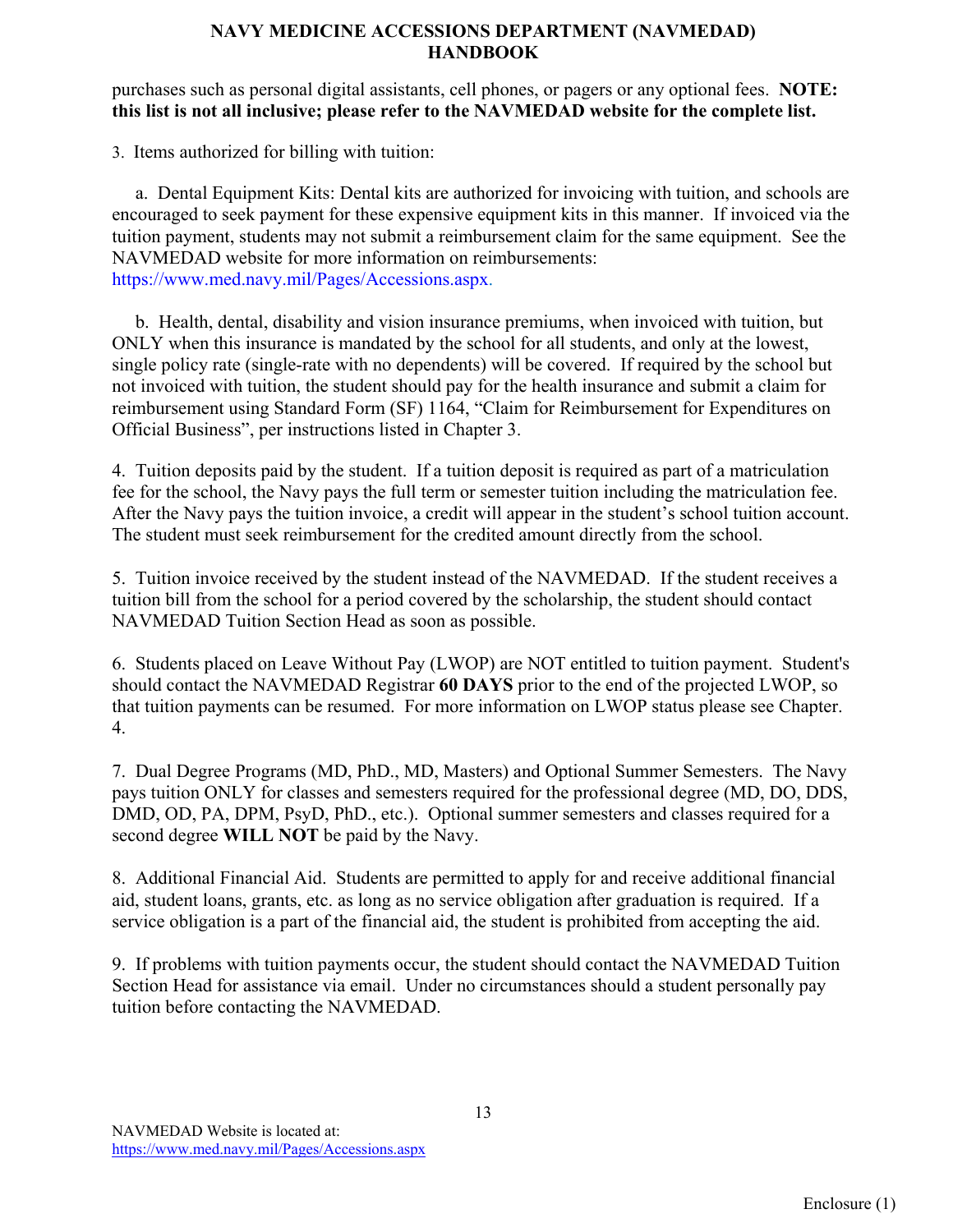# **2-4. OTHER PAYMENT SOURCES**

1. Pay from Other Sources. Students of the program (except those eligible for the GI Bill) are prohibited from accepting other scholarship support in any form from the Federal Government (i.e. Dual Compensation is not allowed), other than the pay associated with ADT. This applies to any federally sponsored or funded research grants. No restrictions apply to accepting pay or other remuneration from private or state sources, if doing so does not interfere with the student's status, requirements for graduation, annual training assignments, or active duty service obligation. Students should contact the NAVMEDAD for questions regarding accepting stipend or pay from other sources. (ATTN: TUITION DEPARTMENT SECTION HEAD).

2. GI Bill. The Department of Veterans Affairs considers the programs stipend a scholarship. This enables a student to collect the stipend plus the GI Bill education benefits previously earned while on active duty. For more information and determination of eligibility, students should contact the local VA office. NAVMEDAD is the primary  $(1<sup>st</sup> source)$  payer for tuition, and the GI Bill will pay any remaining tuition and, or fees. This must be coordinated with the school, therefore students intending to use both must contact the NAVMEDAD as soon as possible. Students may accept both stipends. When on ADT students cannot accept stipend of any kind, including the stipend from the 9-11 GI Bill. Cessation of the GI Bill stipend must be coordinated by the student with the Veterans Administration; the NAVMEDAD does not do this. Failure to stop the GI Bill stipend while receiving active duty pays could result in administrative prosecution and recoupment of funding.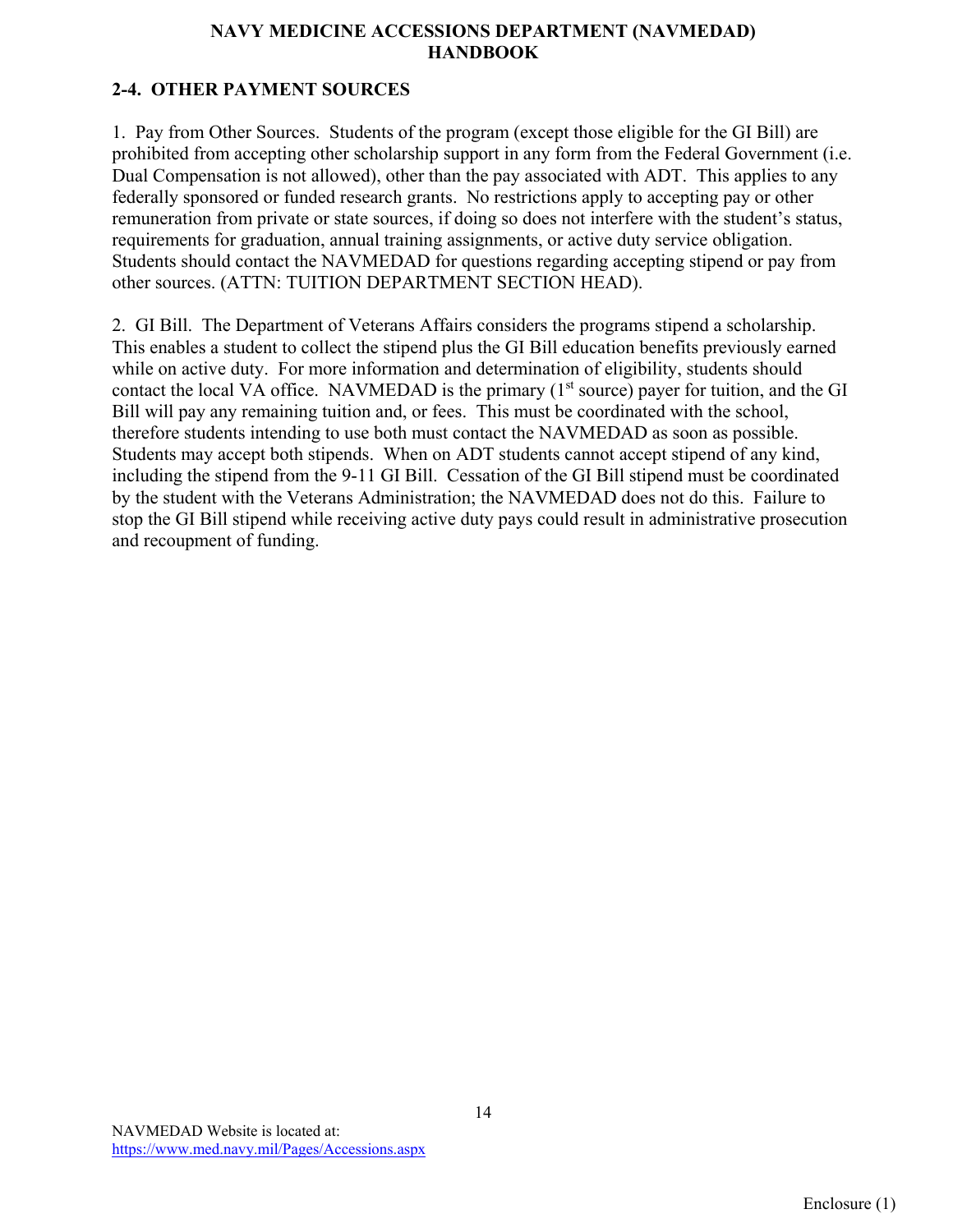### **CHAPTER THREE REIMBURSEMENTS**

# **3-1. GENERAL INFORMATION**

1. Students are authorized reimbursement for all required fees, books and laboratory expenses related to their program of study as outlined in this chapter.

2. Items authorized for reimbursement are limited to items that are considered necessary and required of all students enrolled in a qualifying professional degree program. Reimbursement is further limited to those items required by the school for the student's year level and course rotation. Student's must submit requests for reimbursement on a "Claim for Reimbursement of Expenditures on Official Business", SF -1164. This form is on the NAVMEDAD webpage. **NOTE: NAVMEDAD reserves the right to disapprove any item purchased four months prior to student's graduation.** 

a. Students will be reimbursed for authorized items only once, unless otherwise specified.

 b. Students will **NOT** be reimbursed for items specifically listed as not authorized for reimbursement. Additionally, state and local sales taxes are not reimbursed. If a student wishes to appeal the reimbursement of an item after review by the NAVMEDAD, the student should contact the Section Head for Reimbursements directly and discuss the item and its requirement.

 c. Students will **NOT** be reimbursed for items purchased more than 45 days prior to the start of their first covered term or semester. If a student is commissioned when already enrolled in a term or semester reimbursement for all authorized items purchased within 45 days of the start of that term will be approved.

 d. Students will **NOT** be reimbursed for items purchased while in a LWOP status, as outlined in Chapter 4.

 e. Graduating students will **NOT** be reimbursed for purchases made within 60 days of their graduation date or the date of completion of the academic requirements, whichever is earlier. Reimbursement claims should be received in the NAVMEDAD no later than 60 days prior to graduation. **Once the student has graduated reimbursement for items is not authorized**. No item will be reimbursed which would have been authorized at an earlier year level. NAVMEDAD is not responsible for reimbursing students for equipment or library materials intended for active duty use.

# **3-2. ITEMS AUTHORIZED FOR REIMBURSEMENT**

When authorized in accordance with section 3-1, the below items will be reimbursed to all students. Dollar limits on authorized items are listed in the NAVMEDAD Reimbursement List on the NAVMEDAD's website.

 a. Textbooks-Course Packets. The "required book list" must be submitted as proof of the requirement for the purchased item, and submitted with the claim as outlined on the NAVMEDAD

15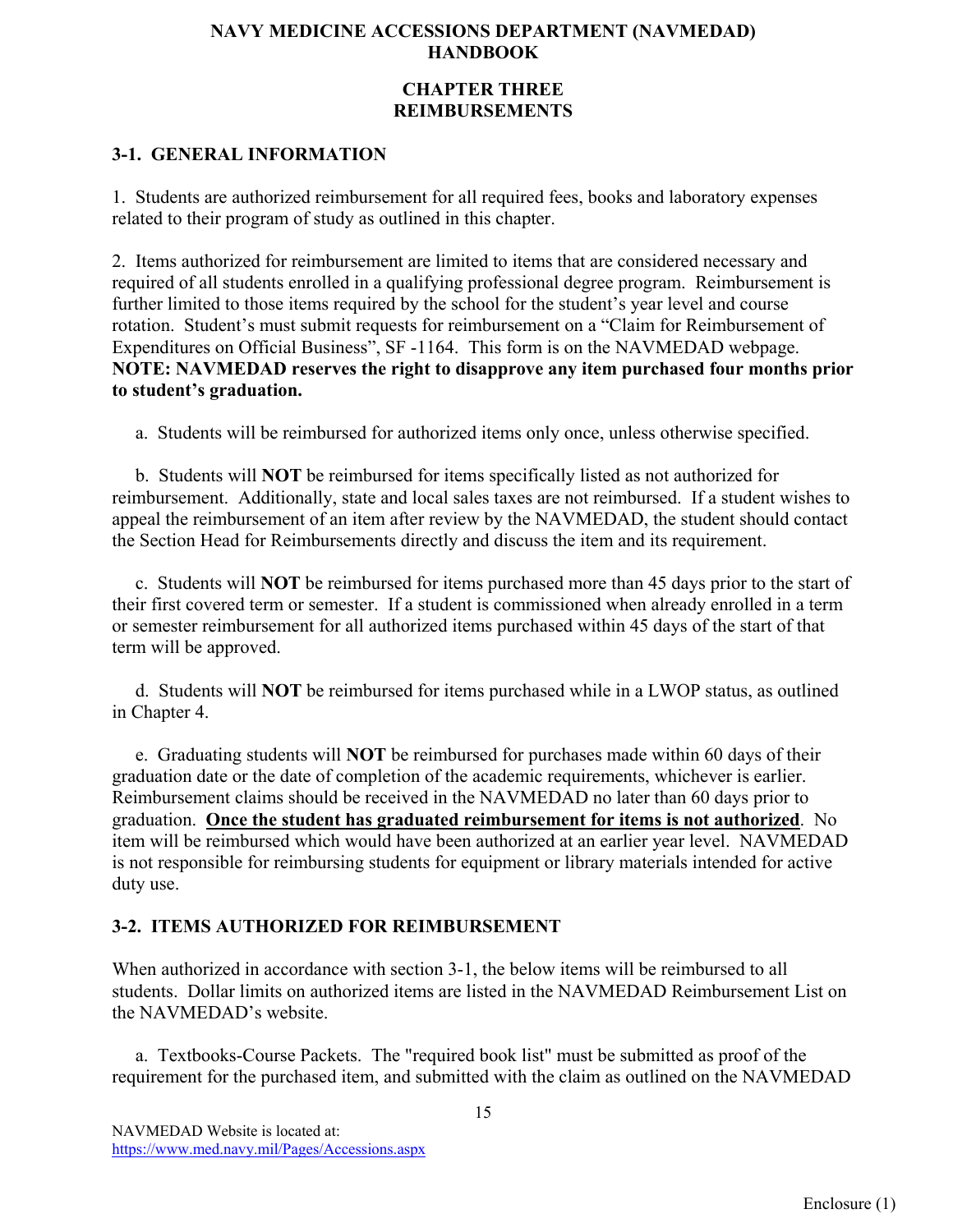webpage. CD-ROM-DVD course media will be reimbursed only when it is the required media documented by the Dean's Certificate.

 b. Microscope and Computer rental and lease. The DoD purchasing regulations prohibit the purchase of computers or tablets, personal digital assistants, cell phones, and other electronics for students. Rental of microscopes and computers is permitted. Microscope rentals are limited to \$250.00 per year for up to two years. Computer rental reimbursement is authorized up to \$500 per year for four years. The rental fee cannot be applied to microscope and-or computer purchases (i.e. rent to own). A copy of the computer lease or rental agreement from a leasing or rental entity in business (not friends or relatives) for that purpose must be provided. A rental lease or agreement that results in ownership at the end of the lease or rental period is not authorized for reimbursement and will not be allowed.

 c. National Board Examinations. A Dean's Certificate is not required for processing reimbursement of national board examinations.

 (1) United States Medical Licensing Examination (USMLE), Step 1, USMLE Step 2 Clinical Knowledge (CK) and Clinical Skills (CS) or Comprehensive Osteopathic Medical Licensing Examination (COMLEX) Levels 1 & 2 Clinical Evaluation (CE) and Physical Evaluation (PE) and 2;

(2) National Board of Dental Examiners (NBDE) Parts 1;

(3) National Board of Examiners in Optometry (NBEO);

(4) National Board of Podiatric Medical Examiners (NBPME), Parts I and II; or

(5) Physician Assistant National Certification Examination (PANCE).

#### d. State Licensure and Certification. **NAVMEDAD is not authorized to reimburse individuals for the cost of securing a State License or Certification for Practice.**

 e. Health Insurance. Health, Dental, Vision, Disability, etc. insurances are allowable reimbursement items only when paid by the student (i.e. NOT invoiced with tuition), and ONLY when required by the school. If coverage is required and the student is covered as a dependent on another's policy, the student will be reimbursed for the difference between the costs of the "primary insured" and "primary insured plus one". Reimbursement is limited to the cost of a single rate school policy if available. Proof of both rates is required. If payment is made via payroll deduction, submission of one pay stub reflecting the start of the reimbursement period and one pay stub at the end of the reimbursement period showing the recurring cost per academic period will suffice. Reimbursement will be made for a policy that satisfies the minimum insurance requirements as outlined by the school and will be for the lowest cost option listed below:

(1) A policy issued by the school (single rate only);

(2) An independent insurer at the single rate; or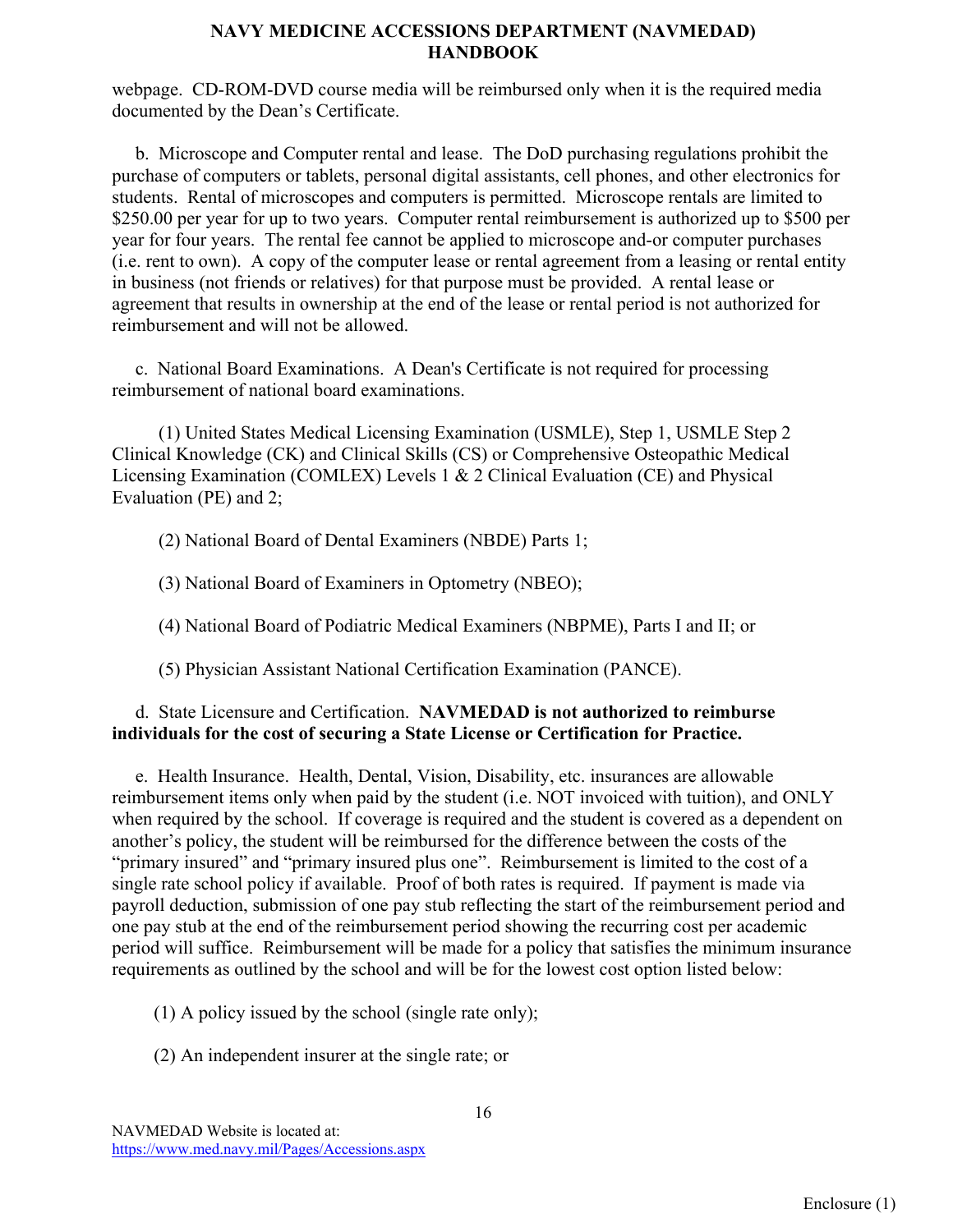(3) The cost of adding the student to a family student's policy.

 f. Health Insurance Documentation for Reimbursement. In addition to a properly completed SF-1164, the Health Insurance section on the Dean's Certificate must be completed.

 (1) Proof that health insurance coverage is required by the school. This is item 1 or 2 under HEALTH INSURANCE on the Dean's Certificate, which must be completed and initialed.

(2) Proof of the cost and dates of coverage for a single policy, if one is offered by the school.

 (3) If required but no policy is offered by the school, the Dean must initial item 2 under HEALTH INSURANCE on the Dean's Certification form. The student must provide proof of the single policy rate, the actual policy premium being paid and the dates of coverage by the insurance company holding the policy.

g. Immunizations. The following immunizations are reimbursable by NAVMEDAD:

- (1) Hepatitis A;
- (2) Hepatitis B Series (3 shot series);
- (3) Measles-Mumps-Rubella (MMR); if no immunity is documented via Titers;
- (4) Varicella: Required; if no immunity is documented via titers;
- (5) Influenza; and
- (6) Tetanus.

 h. Fees authorized under section 2-3 may be reimbursed only if paid directly by the student and NOT invoiced or paid with tuition.

 i. HIV Testing. HIV testing is required every two years. Students may be reimbursed for HIV testing. No Dean's Certificate is required for reimbursement of an HIV test.

# **3-3. AUTHORIZED REIMBURSEMENT FOR STUDENTS**.

When authorized in accordance with section 3-1, items will be reimbursed for students based on the professional training requirements. The NAVMEDAD Reimbursement List and the list of items NOT authorized for reimbursement can be found on the NAVMEDAD webpage. Items not specifically listed as authorized will be reviewed by the NAVMEDAD staff for reimbursement appropriateness. Professional examinations required for graduation or as specified by the students contract will be reimbursed one time only. A Dean's Certificate is not required for reimbursement of these examinations.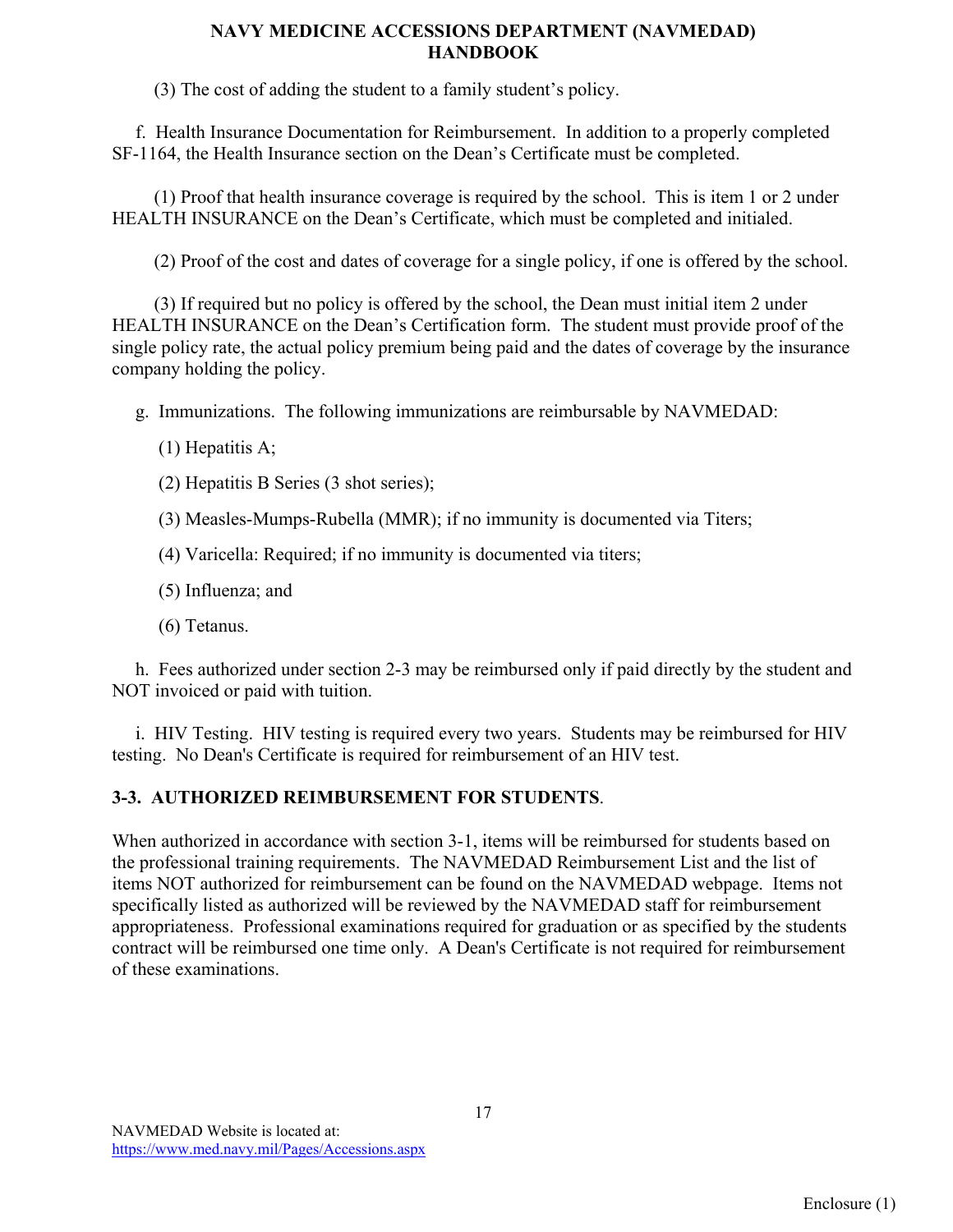#### **3-4. INSTRUCTIONS FOR SUBMITTING A CLAIM FOR REIMBURSEMENT**

1. All requests for reimbursement for authorized items must be submitted on a "Claim for Reimbursement for Expenditures on Official Business," SF-1164. A PDF fillable version of the SF-1164 can be found on the NAVMEDAD website in the Reimbursement section.

a. Use only **ONE** SF-1164 per submitted claim,

b. Type or print legibly in black ink, and

 c. Limit the number of claims to one per every three months to decrease the processing volume in the NAVMEDAD. Always keep a copy of what is sent for personal files and records.

2. Reimbursement requests can be sent multiple times throughout a year and can contain items purchased in a different fiscal year. A fiscal year begins on 01 October and ends 30 September the following year. Example: If a student purchased six textbooks between 20 October and 04 September the following year, the books purchased can go on one SF-1164. Do **NOT** save reimbursements for the entire time in the program to be reimbursed prior to the graduation date, due to the complexity of the claim and availability of funds. Submit at least one claim each year with items purchased for that year of benefit to ensure availability of funds for reimbursement.

#### 3. Claim Preparation:

 a. Itemize the SF-1164 in the order that authorized items were purchased as noted on the date of the receipts.

 b. Arrange original receipts in chronological order and scan them as an electronic PDF document. Do not send original receipts. The NAVMEDAD will not be held liable for any loss of original receipts. The student's name and the last four digits of the social security number must be printed on each scanned page.

 c. Sign and date the SF-1164 and include all documents listed in Section 3-5 together in one package. The student's name and the last four digits of the social security number must be printed on each page submitted.

 d. Keep a copy of the entire claim submission package for future reference. Processed claim packages are not returned.

 e. If there is an incomplete claim after review, the student will be notified of the discrepancies by email and held for 30 days. After 30 days, if requested information is not submitted to the NAVMEDAD, incomplete claims are filed with no further action.

 f. Delivery Methods: Reimbursement claims can only be submitted using the following email address: [USN.OHSTUDENT@MAIL.MIL](mailto:USN.OHSTUDENT@MAIL.MIL) with the subject heading "ENS (or LT), (Last Name) Reimbursement Claim.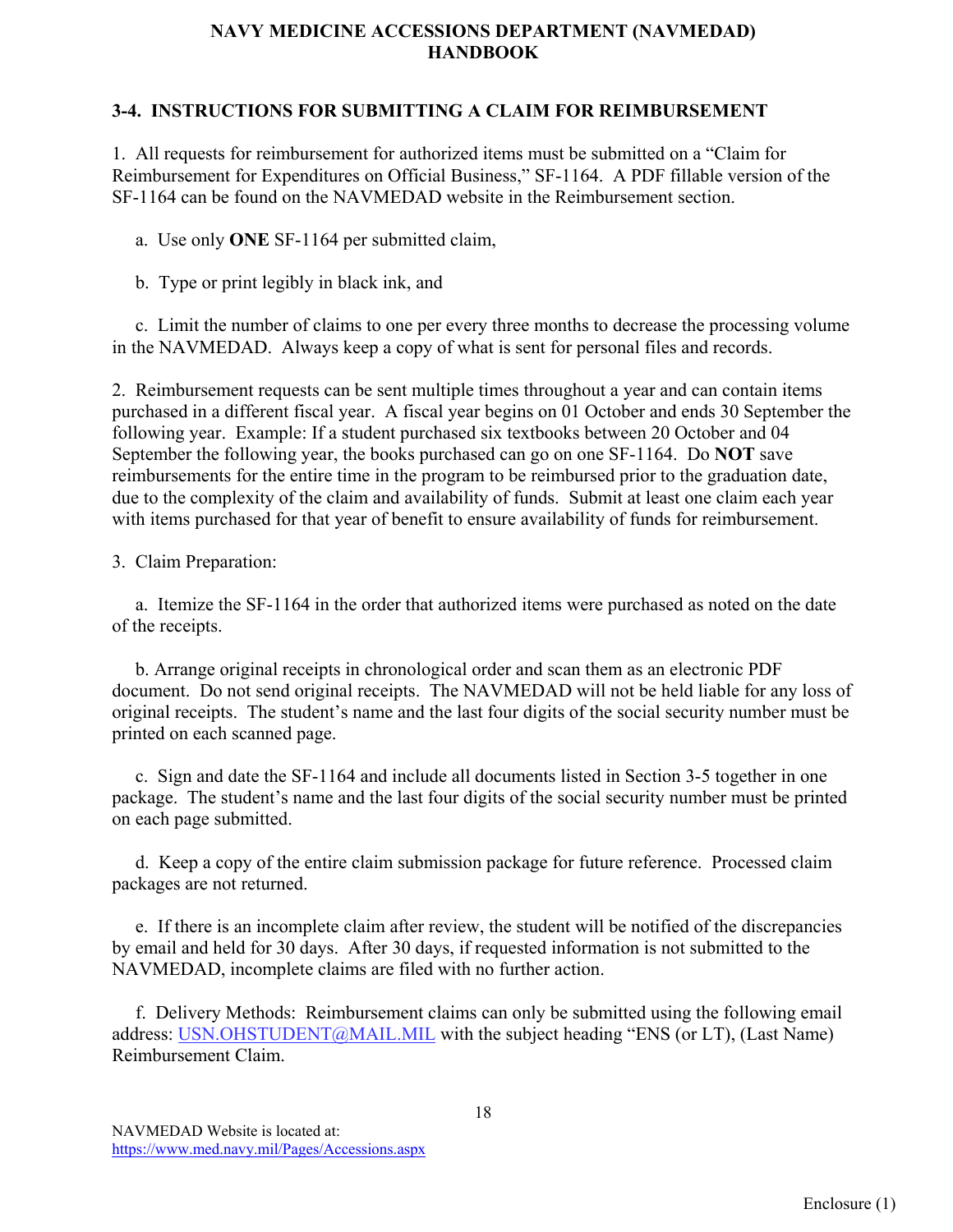# **3-5. ITEMS NEEDED TO SUBMIT A REIMBURSEMENT CLAIM (SF-1164)**

1. Dean's Certificate. The Dean's office must review each claim for reimbursement and complete and sign the most current version of the Dean's Certificate (available on the NAVMEDAD website in the Reimbursement Section or Forms Section). **NOTE:** The Dean's Certificate is not a blanket authorization and must identify specific purchases. If a student is in the FAP program, the Program Director may sign the Dean's Certificate in lieu of a "Dean."

2. A required book list must be sent with a reimbursement claim for books. If the student's school does not clearly identify texts as "required" and provides only a list of "recommended" books, the Dean's Certificate must clearly identify the required books.

3. Itemized bookstore, vendor, online receipt, invoice or packing slip which includes at a minimum the vendor name, method of payment, amount paid, and date paid. If sending an in-store sales receipt, it must show a zero balance. If the receipt itself does not demonstrate payment in full, a copy of the canceled check (both sides) or a copy of the credit card statement must accompany the claim. A credit card statement is not sole proof of payment for any item. In addition, an invoice must accompany a credit card statement to verify that the item was purchased.

- 4. The following are **NOT** acceptable as qualifying receipts:
	- a. National Board acknowledgment cards;
	- b. Carbon copy and, or hand written receipts with no store or school heading; or
	- c. Letters or notes indicating sales or agreement for rentals between private parties.

5. If the NAVMEDAD reimbursement reviewer cannot verify that an item is required, the student may be asked to provide additional documentation of its necessity. Questions about reimbursable items should be directed to the NAVMEDAD via email using the subject heading "ENS or LT (last name) -Reimbursement". Reimbursement Claims are subject to government audit at any time. Filing false or fraudulent claims may lead to loss of scholarship and possible criminal prosecution.

# **3-6. SHIPPING AND HANDLING FEES AND SALES TAXES**

1. Shipping and handling fees are not reimbursable. Taxes are not reimbursable.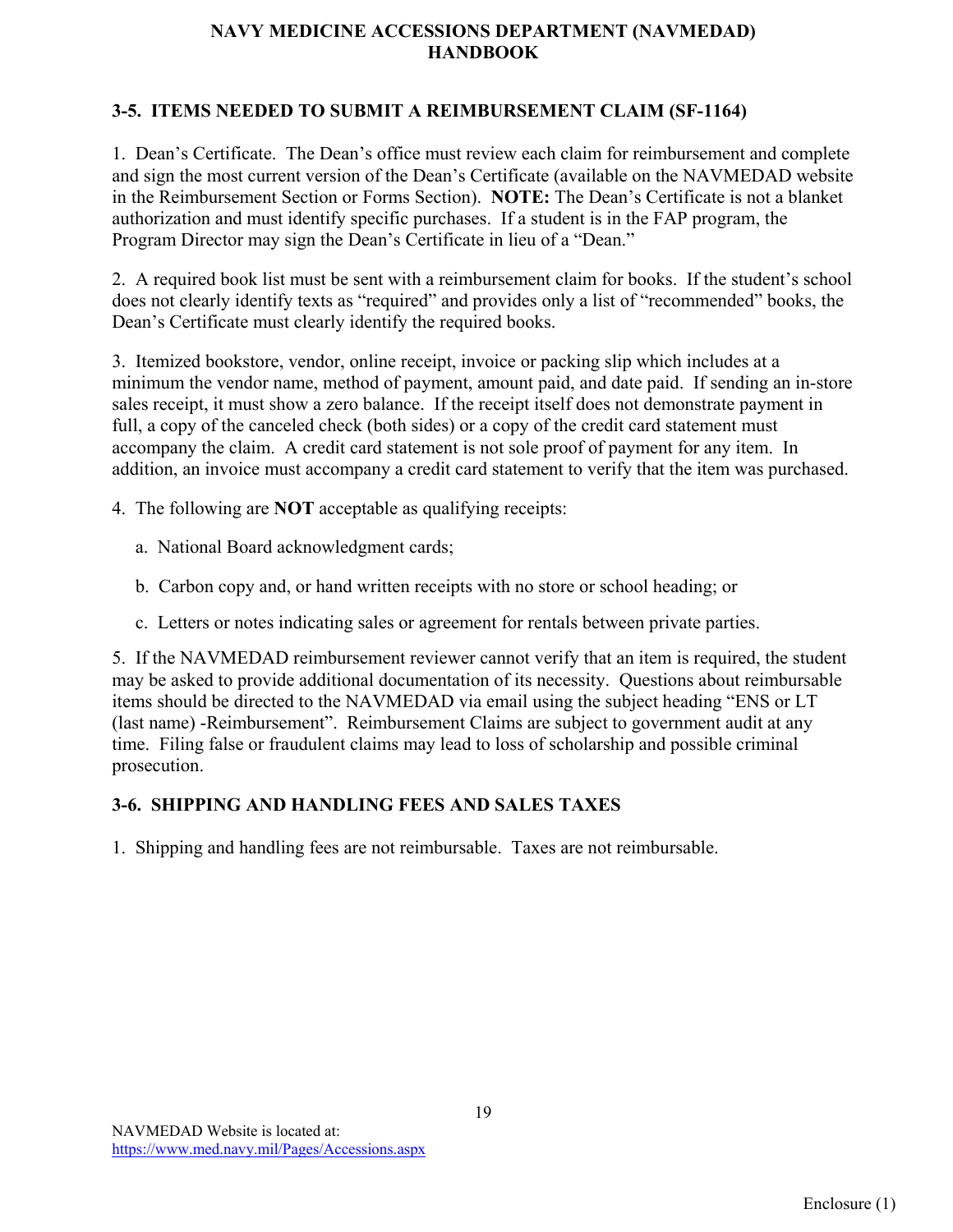## **CHAPTER FOUR REGISTRAR**

# **4-1. LEAVE WITHOUT PAY (LWOP)**

1. **General.** Students must request Leave Without Pay (LWOP) from the NAVMEDAD Registrar if there is any delay in the graduation date. LWOP may be granted for periods of six months or one year. Generally, no more than 12 months of LWOP are granted to any student. Requests for additional LWOP because of academic or administrative reasons may result in separation from the program with subsequent recoupment of expended funds.

2. **LWOP REQUESTS AND APPROVAL.** Students must contact the NAVMEDAD Registrar to request a period of LWOP by sending the request via email using the subject heading "ENS or LT (last name) – LWOP Request". Approval of LWOP from the scholarship program is separate from any approval for the leave process by the student's school. Any change in graduation date not approved by the NAVMEDAD Registrar will constitute a withdrawal from school and will result in loss of scholarship eligibility and all benefits. A student who is granted LWOP status will receive an official letter via email from the NAVMEDAD Registrar that states the length and terms of the LWOP period.

3. **TYPES OF LWOP**. There are six types of LWOP:

 a. Administrative LWOP. This is an involuntary LWOP. It is the only LWOP status from which a student can automatically be placed, and then returned to active status in the NAVMEDAD program. Students will be automatically placed on an administrative LWOP for noncompliance with administrative or contractual requirements such as failure to apply to Graduate Medical Education (GME), to update contact information, or provide licensing exam results, and when medical, security or military service disqualification is first indicated, requesting discharge from the Reserves, or when status cannot be determined.

 b. Medical LWOP. This is normally a voluntary LWOP. It may become involuntary when it is determined that a student has been granted a medical leave by the school or when otherwise indicated. Quarterly progress reports are required from the treating health care professionals and may be sent via email or via certified and, or registered mail to the NAVMEDAD Registrar. If a pregnancy and subsequent recovery delays graduation, a student may need to be placed on Medical LWOP. This must be reported to the NAVMEDAD Registrar via email.

 c. Academic LWOP. Academic LWOP occurs when a student must repeat an academic period, has entered a preparatory or decelerated program, or has failed to pass appropriate licensing examinations. A student repeating an academic period during the summer is not placed in a LWOP status if it does not delay graduation. Any course failure **MUST** be reported to NAVMEDAD Program Managers for follow-up of corrective remediation and verification of unchanged graduation date. Failing courses and quickly remediating without contacting the NAVMEDAD Registrar may be grounds for separation. Notify the NAVMEDAD Registrar and the Program Manager of **ANY** course failures while in the program.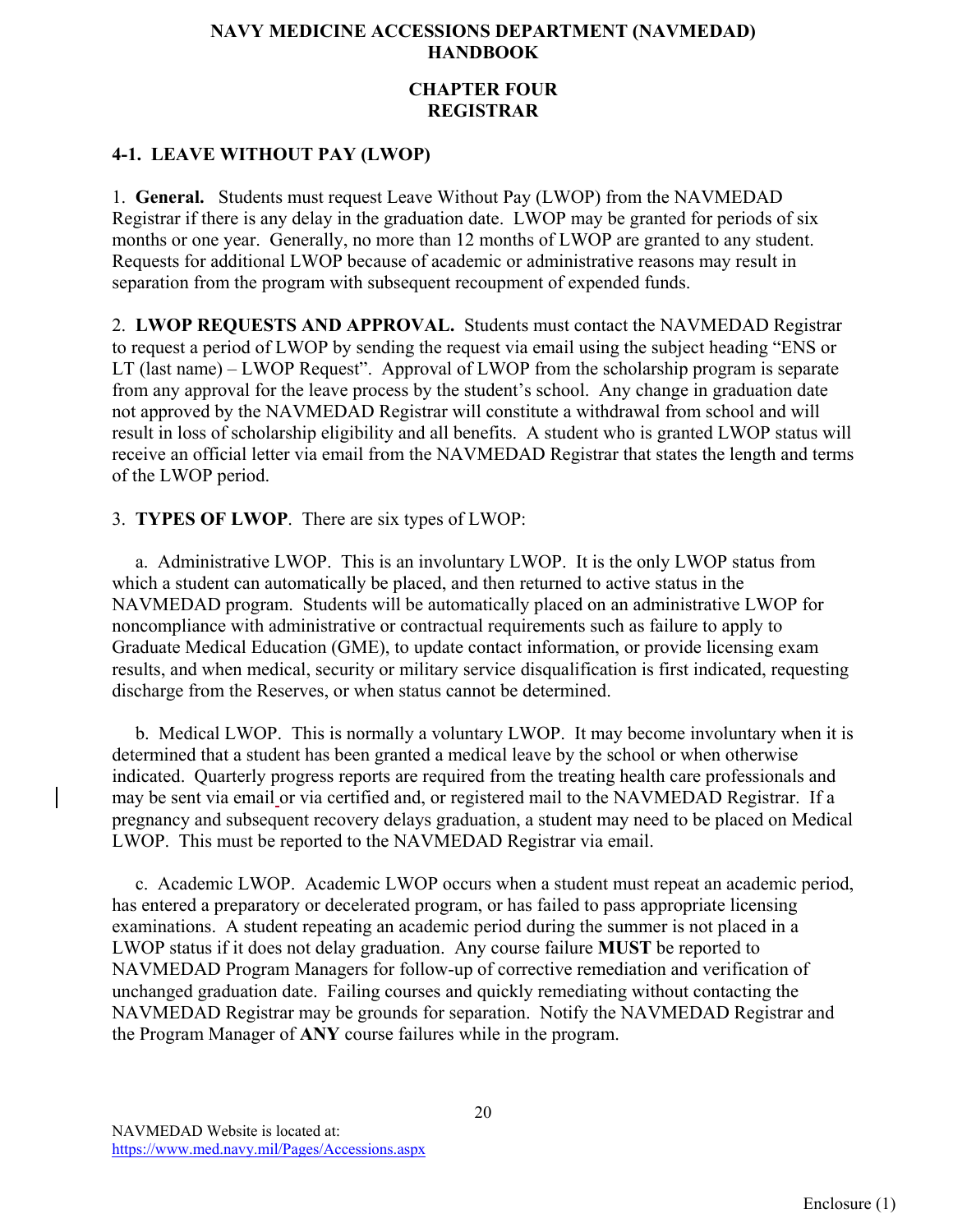d. Educational LWOP. A LWOP request for completion of additional degrees or participation in other educational programs prior to obtaining the professional degree is rarely approved. Educational LWOP is completely subject to the needs of Navy Medicine and must be approved by the NAVMEDAD Program Manager and the Navy Medicine Corps Chief prior to beginning an additional program. A request for Educational LWOP must include the following information:

(1) Current transcript;

(2) Copies of board scores (If Applicable);

(3) Outline of intended course of study or detailed program description;

 (4) Endorsement by the Dean with dates of commencement of study and completion of program with new graduation date included, and

(5) Motivational statement which includes benefit to the Navy.

 e. Post-Graduation Hold. Students are placed in this category of LWOP when waiting to transition to Active Duty. NCP graduates are placed in this category pending passing the nursing licensing exam. Other program students are placed on Post Graduate Hold when the Navy scholarship benefits stop and while finishing additional academic requirements.

 f. Other. This category of LWOP is utilized for situations such as pending legal matters and instances not applicable to other categories of LWOP.

4. **LWOP PROCEDURE**. LWOP and return from LWOP must be requested and is processed via the NAVMEDAD Registrar.

 a. Requesting LWOP. LWOP requests must be submitted as soon as issues are identified by the student and before the LWOP effective date. Any entitlements received after the LWOP effective date will be recouped.

(1) The LWOP request should include a detailed justification for the LWOP and the proposed duration.

(2) A letter from the Dean of Student Affairs indicating the LWOP period, the student's class standing, revised graduation date and reasons for the LWOP must be sent separately to the NAVMEDAD Registrar via email. (ATTN: Registrar).

 b. Return from LWOP. A written "Reinstatement Request" must be made at least **60 days prior** to the expiration of LWOP in order to allow adequate time to restore entitlements. The request must include a letter from the Dean of Student Affairs that confirms the effective date of the student's re-entry into school, the new anticipated graduation date, and verification that the student is in good academic status. An official copy of the most recent transcript is also required for submission. The student must request to be reinstated back into the program in a formal, professionally written format that can be emailed to the Registrar.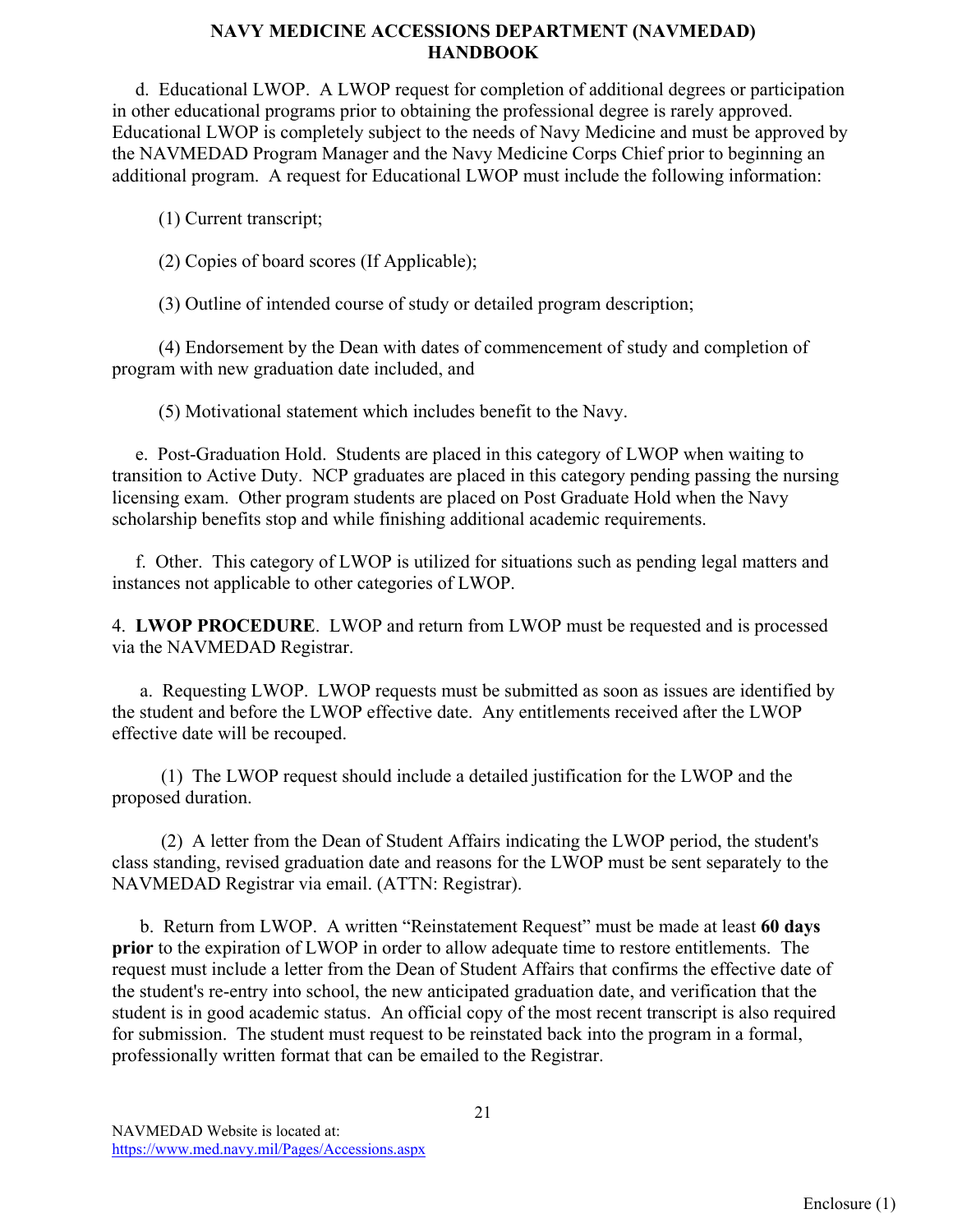Please contact the NAVMEDAD Registrar for proper "Reinstatement Request" format. Return to active status from a voluntary **LWOP IS NOT** automatic.

5**. Administrative LWOP**. Return from an administrative, involuntary LWOP will occur after the issue(s) which prompted the LWOP is resolved. Benefits will be retroactively reinstated once the requested information has been received by the NAVMEDAD Registrar.

6. **Medical LWOP.** The student must initiate removal from LWOP status to ensure timely resumption of entitlements. Return from a medical LWOP requires a medical evaluation from a physician, including the following information:

- a. Initial diagnosis;
- b. Initial treatment;
- c. Interim progress;
- d. Final diagnosis;
- e. Final treatment; and
- f. Long term prognosis.

*NOTE:* Some medical conditions will require submission of a waiver request determination for retention purposes. If the medical condition is deemed "not suitable for continued military service" by the Navy Personnel Command via the Medical Board Waiver Process, the student will be recommended for separation from military service with recoupment of expended funds.

7. **Academic LWOP**. The student must initiate removal from LWOP status by submitting information from the school Dean demonstrating that remediation has been successfully completed, and the student is in good academic standing. If academic progress has been hindered, appropriate communication updates will be made and adjustments to benefits will follow. The NAVMEDAD Registrar must be notified if there is any change to the projected graduation date. An official current transcript showing successful remediation must be emailed to the Registrar.

8. **Educational LWOP.** The student initiates removal from LWOP status by submitting a copy of the degree or transcript from the completed program of study and a request to the NAVMEDAD Registrar for reinstatement into the program and for restoration of program entitlements.

a. Failure to request return from LWOP may result in loss of benefits.

 b. Effect of LWOP on Entitlements. All entitlements, as well as active duty training, are suspended during any period of LWOP. The student's remaining entitlements will be determined by calculating the previously expended benefits, the remaining benefits based on the student's contract, and the new graduation date.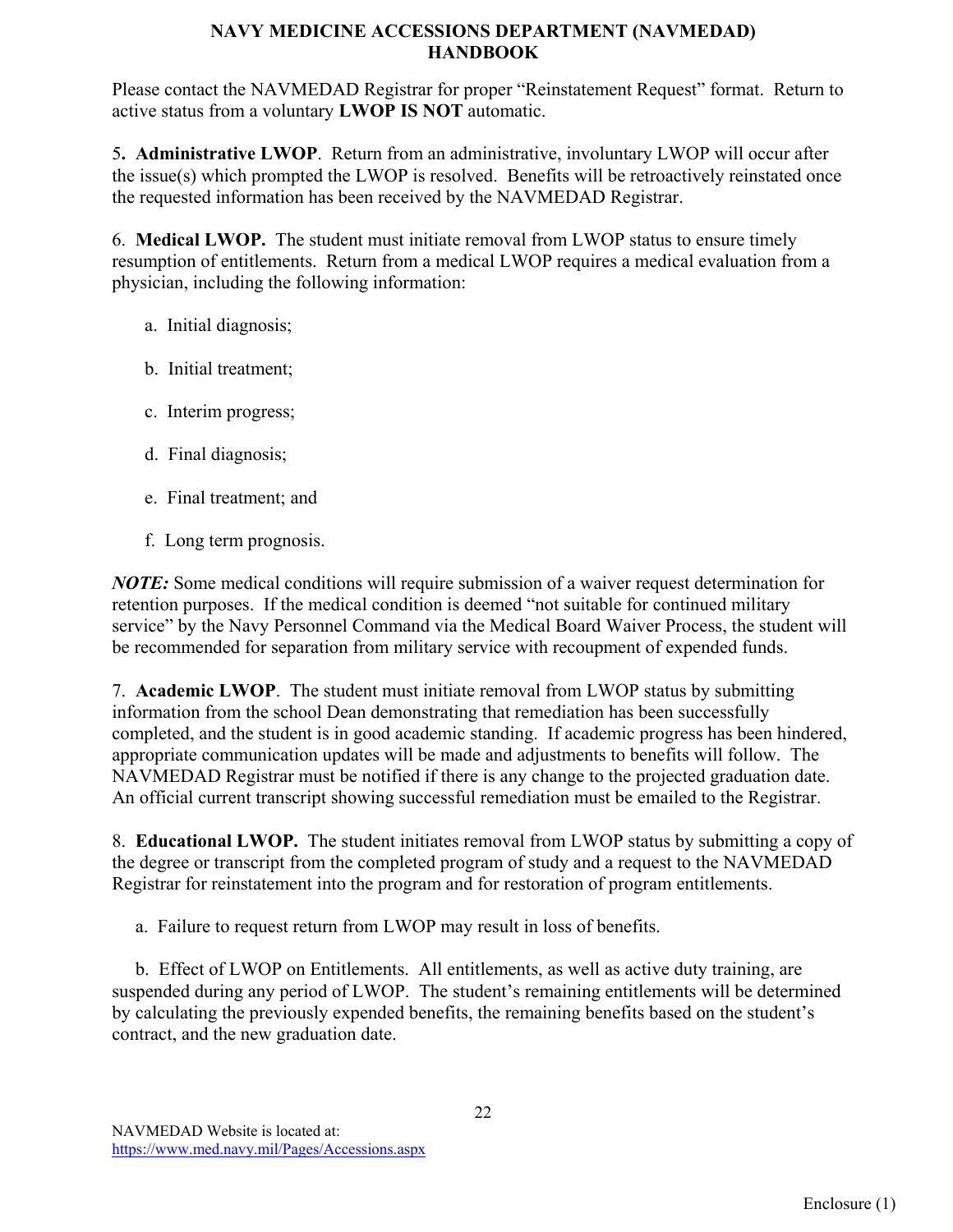c. A Reinstatement of program benefits letter will be emailed by the Registrar to the student, which documents the benefit reinstatement date and the new anticipated graduation date. Entitlements suspended for administrative noncompliance will be restored retroactively upon completion of administrative requirements, if applicable.

# **4-2. DISENROLLMENT POLICY**

1. Disenrollment occurs automatically upon failure to maintain eligibility, including but not limited to, disenrollment from school for any reason, loss of eligibility for military service or the scholarship, medical disqualification, etc. Failure to pass national licensing examinations after **two** attempts will be considered failure to progress academically, and can result in disenrollment from the program (per the student's contract). If program disenrollment or separation occurs, all funds expended in support of the student (i.e. tuition, stipend, bonus, grants and equipment, books, supplies reimbursement) will be recouped.

2. **Voluntary Disenrollment**. Students may request disenrollment from a program for exceptional circumstances. Voluntary disenrollment is rarely approved and in addition to endorsement by the NAVMEDAD Program Manager, requires approval by Navy Personnel Command. The request for disenrollment must include the reason for the request and supporting documentation (per appropriate Navy instruction). A voluntary disenrollment does not eliminate any incurred service obligation. A formal, written request (not email) with supporting documentation must be sent via **CERTIFIED, REGISTERED** mail to the NAVMEDAD Registrar. Discussion with the NAVMEDAD Registrar via email prior to submitting the written request will help expedite the review process and ensure that all required documentation is sent.

3. **Involuntary Disenrollment**. A student considered for involuntary disenrollment will be given due process. Students may be considered for involuntary disenrollment if it is determined to be in the best interest of the Government when a student:

a. Fails to complete the contractual health care degree;

 b. Is convicted for a felony as defined under Federal, State, or Local law - an offense which if tried under the Uniform Code of Military Justice (UCMJ) could result in confinement or a dishonorable discharge;

 c. Has discreditable involvement with civilian or military authorities, including driving under the influence or while intoxicated;

d. Exceeds the maximum authorized leave of absence period (generally 12 months);

e. Demonstrates administrative or contractual noncompliance;

 f. Fails to successfully complete Officer Development School (ODS) or professional licensure examination requirements; or

23

g. Commits an offense which is punishable by separation under the UCMJ.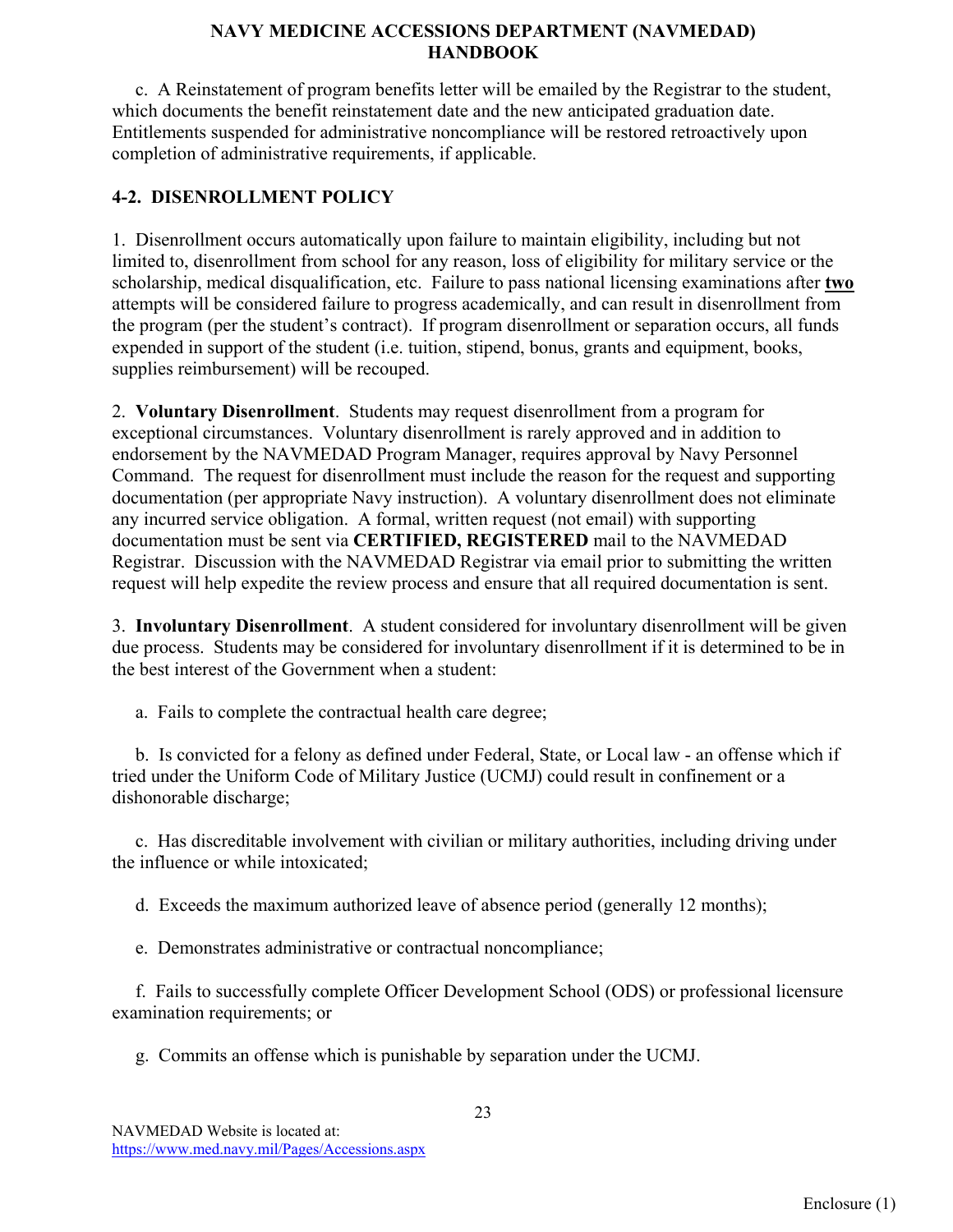4. **Due Process**. When it is determined that a student meets any of the above criteria, due process will be afforded. Failure on the part of the student to not keep contact address and phone number current will not delay the Due Process proceedings. The Due Process is generated at PERS-911, after receipt of a Recommendation for Separation from the Navy and Recoupment of Funds Package is submitted via Chief, Bureau of Medicine and Surgery. The student will be provided a written due process notification from PERS-911 which specifies the below information:

a. The reason the student is being considered for involuntary disenrollment from the program.

 b. The time period allotted for response, the address of the office to receive the response and the decisional authority.

5. The student's rights under the due process proceedings include: consultation with an attorney at the student's own expense; submission of personal statements, and statements from witnesses and other information to demonstrate why disenrollment should not occur or why other disposition should be considered.

6. A student is given 30 calendar days upon receipt of the Recommendation for Separation notice to respond. An extension (up to 30 calendar days) may be granted, if requested. Failure to respond in a timely manner will not delay the decision, unless there are extenuating circumstances.

7. The NAVMEDAD Program Manager is the initial reviewing authority for all proposed disenrollments. The NAVMEDAD Program Manager will send an endorsement to Navy Personnel Command for a final determination. A written decision will normally be provided from Navy Personnel Command within 60 calendar days from the date of the disenrollment notice.

8. An appeal is not automatic. It is the student's option to appeal any decision that results in disenrollment and the process is handled through PERS-911.

9. When a situation warrants and if requested in writing by the student, a student may be placed in a LWOP status pending the outcome of the decision.

# **4-3. TRANSFER BETWEEN ACADEMIC INSTITUTIONS**

1. A student may not transfer to another institution, without first receiving permission from the NAVMEDAD Program Manager. To request a transfer to another institution, a student must submit the following three items to the NAVMEDAD Registrar:

 a. A request in writing via certified or registered mail to seek transfer to another school (this request must contain the name of the school the student is currently attending and the school to which the student desires to transfer) and a supporting explanation for the request. **Requests that necessitate an extension of the scholarship beyond the time established in the student's initial contract will not be approved.**

 b. A letter of acceptance from the new institution stating both the academic term start date and the anticipated graduation date.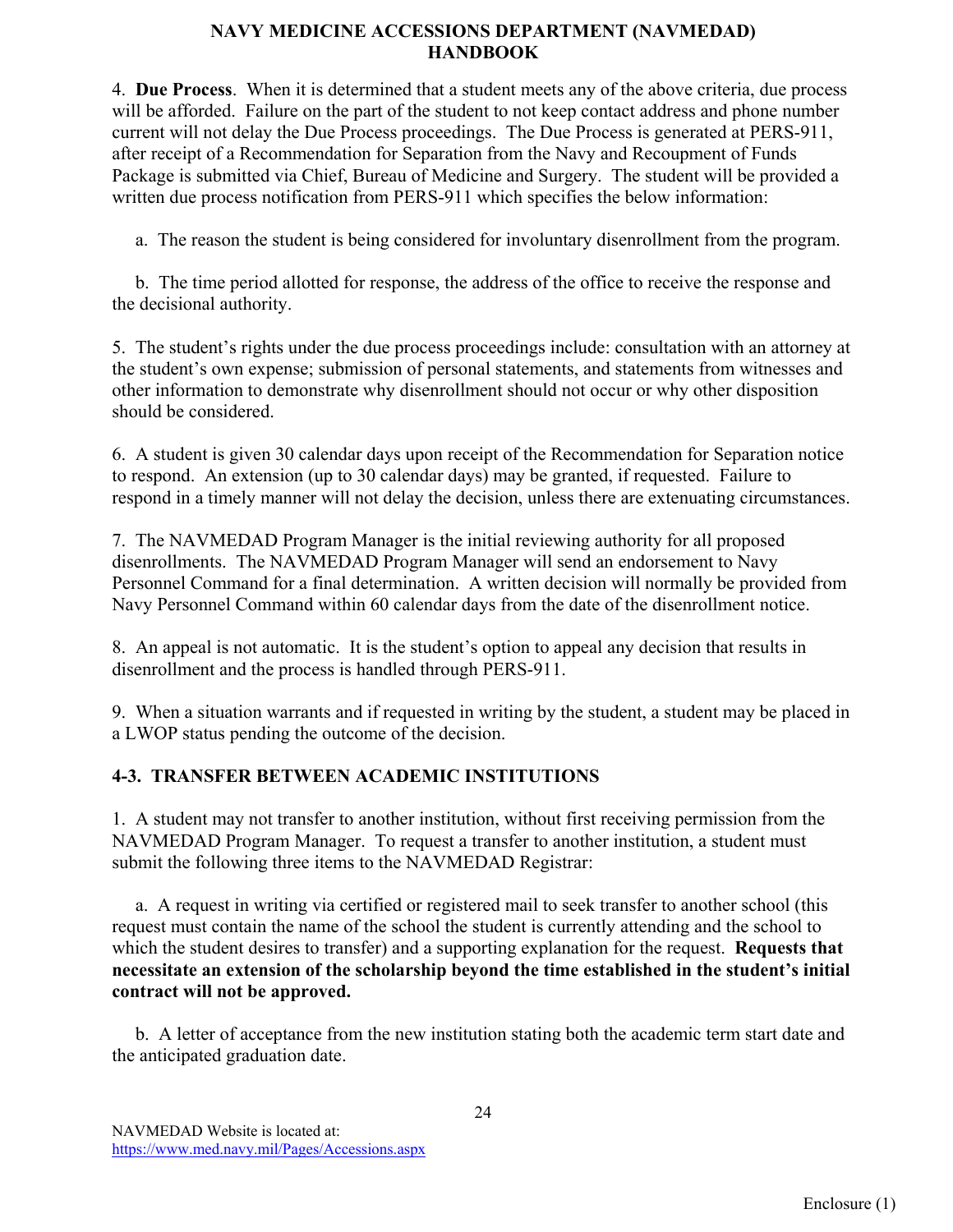c. A letter from the institution the student is leaving which verifies the effective date of the student's release from the program manager.

2. The Transfer Request must reach the NAVMEDAD **at least 90 days prior to the start of the term for which the transfer is requested**. If approval from the NAVMEDAD to transfer schools is granted, a new Academic Year Statement (AYS) from the gaining institution must be sent to the NAVMEDAD Registrar immediately. Once the AYS is received, the NAVMEDAD Tuition Section Head will contact the new institution to initiate payment of tuition and required fees.

# **4-4. PROGRAM RESIGNATION**

1. The Navy has entered into a written contract with the student in good faith and depends upon graduation to fill the needs of personnel, manpower. A student is expected to fulfill the terms of his, her written contract.

2. There is no provision to "buy out" the scholarship contract.

3. Requests based on personal reasons are normally disapproved. If resignation is requested, the student should contact the NAVMEDAD Registrar for guidance. A resignation request must include the following:

a. A letter from the student fully explaining the reasons for requesting resignation,

 b. Supporting documents (i.e. a letter from the Dean of Student Affairs or an advisor who supports the resignation, confirmation of current academic status); whether or not the student has disenrolled from school and the surrounding circumstances.

4. Based on the student's particular case and supporting correspondence, the Chief, Bureau of Medicine and Surgery, will make a recommendation, and forward the request to Navy Personnel Command for a final decision.

5. If resignation is granted, all funds will be recouped that were expended in support of the student while in the program.

# **4-5. RECOUPMENT**

1. Approval or disapproval to recoup funds is determined by the Secretary of the Navy (SECNAV). All monies expended for and to a student who is separated from the scholarship program for any reason will be recouped. Following separation and upon receipt of a recoupment approval letter from SECNAV, the DFAS is sent a summary package of all tuition, stipends, bonuses and book, equipment, supply reimbursements received by the student. DFAS is the DoD debt collection agent. All correspondence dealing with debt repayment should be directed to the DFAS Help Desk. Contact information with DFAS will be contained in the Debt Establishment Letter sent directly to the student from DFAS.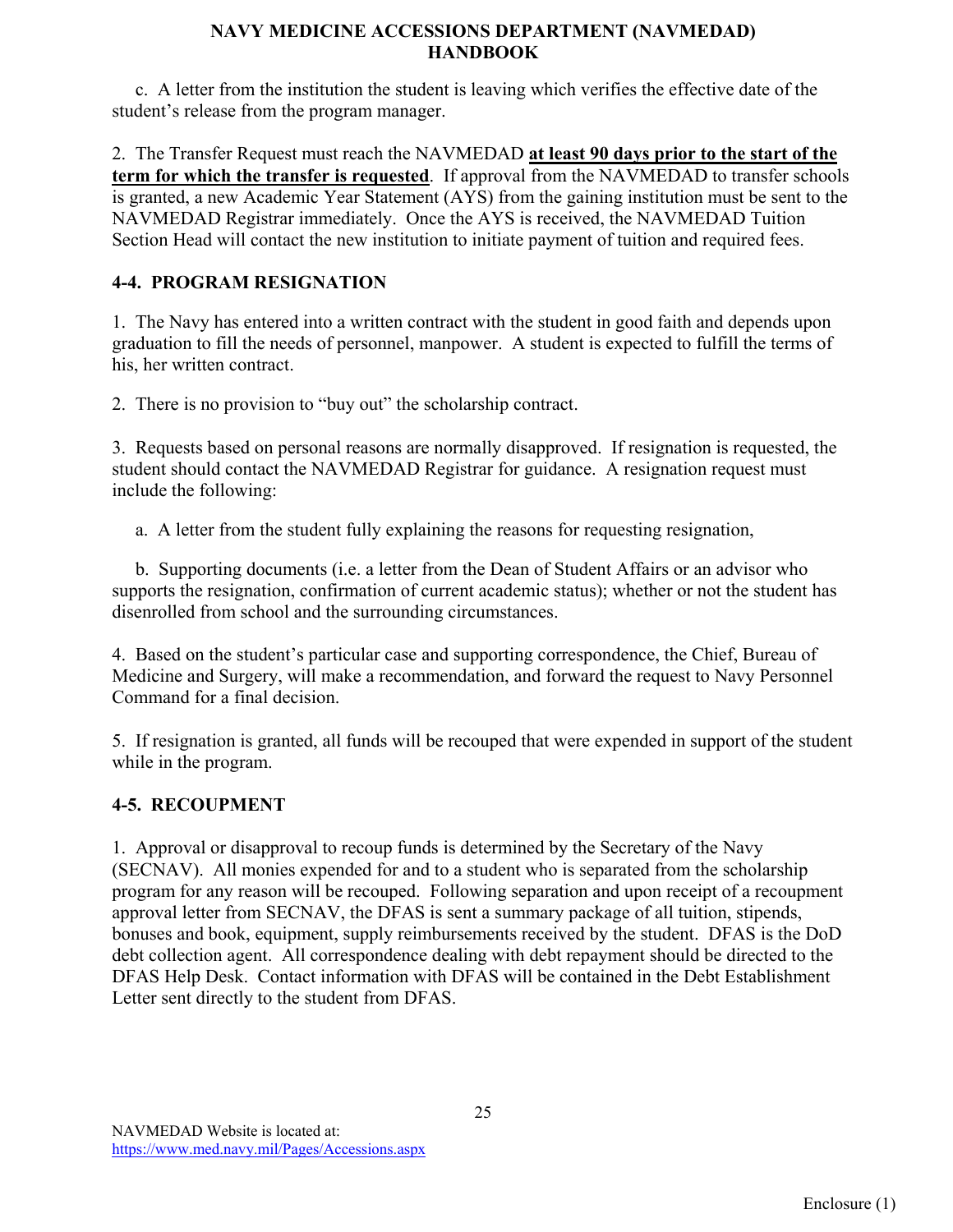# **CHAPTER FIVE ACTIVE DUTY FOR TRAINING**

# **5-1. INTRODUCTION TO ACTIVE DUTY FOR TRAINING (ADT)**

1. Students are entitled to one ADT every year 12 months, for each year listed on the student's service agreement. ADT doesn't apply for NADDS students. ADT provides a valuable adjunct to professional education and assists in the student's transition to future active duty service with the Navy. ADT which requires travel outside of the Continental United States or hazardous duty, such as Dive School or Jump School, is prohibited. While on ADT students receive the full pay and benefits of an Ensign. Stipend is not paid when a student is on ADT.

2. **ADT LENGTH**. Every eligible student of the program is entitled to perform 45 days of ADT for each year of program participation (four-year scholarship students are entitled to four ADT periods; three-year scholarship students are entitled to three ADTs, etc.). FAP students are entitled to 14 days of ADT per scholarship year.

 a. Students cannot extend an ADT period beyond 45 days or split the time between two different Naval Medical facilities. FAP students cannot extend an ADT beyond 14 days.

 b. A Clerkship ADT is limited to 28 days of travel away from the student's school. ADT at Officer Development School (ODS) is authorized for five weeks. School Orders will complete the remaining days of allowable ADT period. The "School Orders" portion may occur at the beginning or at the end of the 45 day period for clerkships depending on ADT requirements and policy. If the student's school schedule does not allow time for an ADT at a Navy facility, the entire ADT period will be served as "School Orders."

# **5-2. TYPES OF ADT**

1. **OFFICER DEVELOPMENT SCHOOL (ODS**). This is a five-week Navy officer orientation course located at Newport, Rhode Island, completed at the first available opportunity, and generally prior to entry into professional school or after the first year of study. Further information about ODS is available on the NAVMEDAD website. Attendance at ODS is not required for United States Naval Academy (USNA) graduates or prior commissioned Navy officers. All other prior service students must attend ODS. Prior enlisted service does not exempt students from the requirement to attend ODS.

2. **RESEARCH CLERKSHIP**. A research clerkship is performed at a Navy medical research facility and focuses on research related to the operational Navy. These rotations are usually performed by first and second year students who have already attended ODS. For additional information about these opportunities, visit the NAVMEDAD website.

3. **CLINICAL CLERKSHIP**. A clinical clerkship is performed at a Naval Hospital or clinic, for which the student may receive elective credit toward graduation (the student's school must approve the clerkship for credit). These clerkships are performed by third and fourth year students, generally in preparation for selection for the Graduate Medical Education (GME)-1 year or active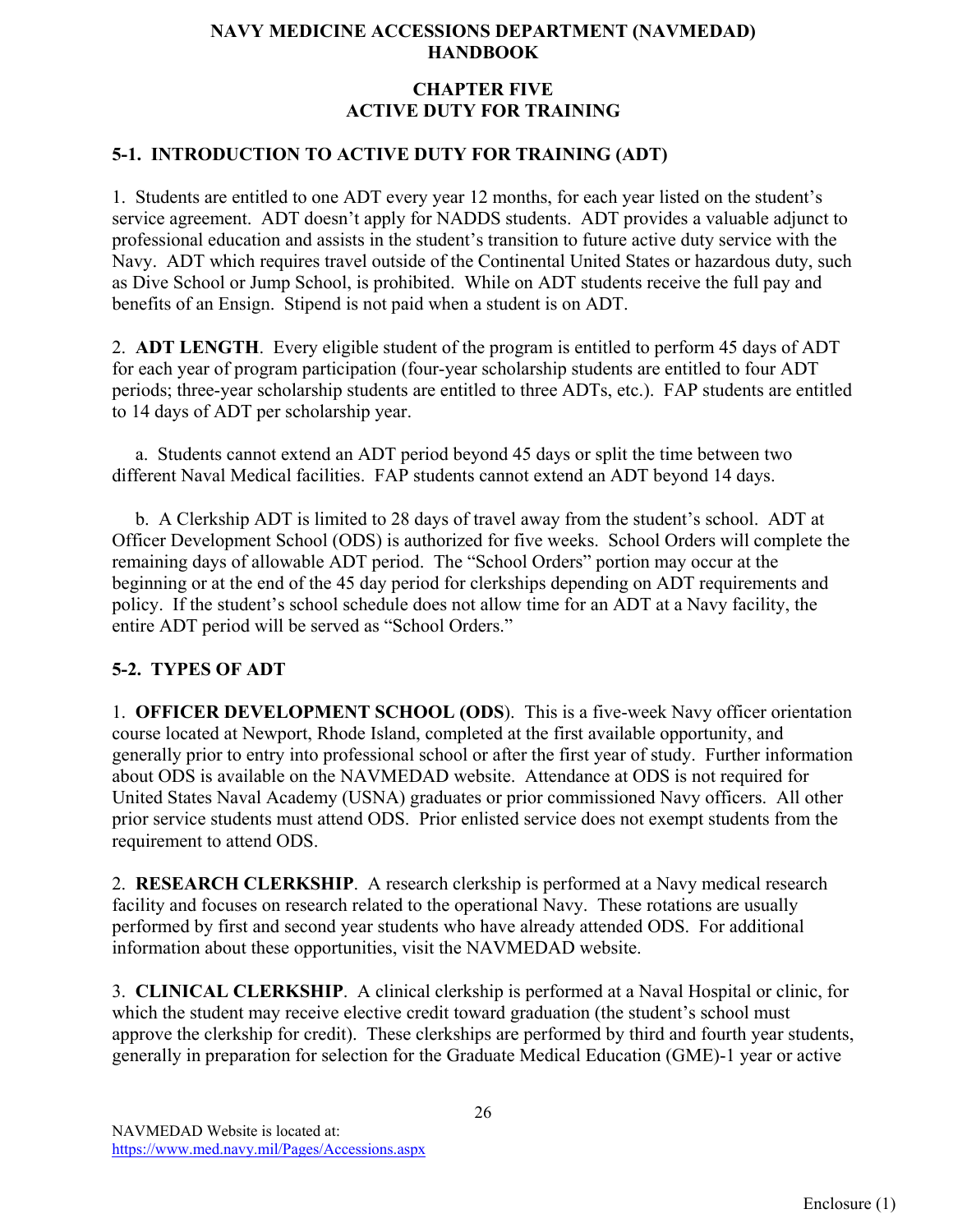duty assignment. For additional information about clerkships, visit the NAVMEDAD website page

4. **SCHOOL ORDERS**. School Orders are normally taken when the student's academic schedule does not permit travel to a Navy site. School Orders are performed entirely in the geographic location of the student's education site. Students must remain at school for the entire 45 day period (no trips or vacations away from school are permitted). Students starting School Orders do not need to report or check in with any Navy activity or base. The student goes to classes and receives full active duty benefits during the 45 day period. Wearing a Navy uniform is not required when on School Orders. School Orders may contain language to "report by letter only," which means report by sending a letter to the command. Orders might also contain instructions to report to a local Reserve Center. These instructions are inserted into the orders automatically by the order writing system. Contact the NAVMEDAD via email for questions on the receipt or execution of School Orders.

5. **ADT LOCATIONS**. A list of ADT locations and types of clinical and research clerkships are located on NAVMEDAD website: [https://www.med.navy.mil/Pages/Accessions.aspx.](http://www.med.navy.mil/Accessions/Pages/default.aspx)

# **5-3. ADT TRAVEL**

1. NAVMEDAD travel regulations state that one day of travel equals 350 miles. Students are authorized one day of travel to the ADT site. The last day of the ADT is used for return travel. If the ADT site is greater than 350 miles from the student's school, NAVMEDAD will issue a government purchased airline or train ticket. If the ADT site is less than 350 miles from the student's school, the student may request to drive. The 350 mile driving limit policy is in accordance with current NAVMEDAD travel regulations, which considers a day of driving as eight hours with an hour lunch break and 55 miles per hour as the speed limit.

2. Travel for family students is not authorized while on ADT orders. If family students accompany a student, the Navy will not reimburse for any expenses the family students incur.

# **5-4. REQUESTING ADT**

Students are responsible for scheduling and securing individual clerkships. Prior to requesting travel orders, a student must request a clerkship position from the GME coordinator at the ADT site, using the list of GME coordinators found on the NAVMEDAD website. Once a student has received an acceptance letter from the site an ADT request may be submitted with a copy of the clerkship acceptance letter to the NAVMEDAD Travel Section Head via email. Students must plan in advance, and follow up on requests for clerkship assignments with the appropriate GME office. All ADT requests must be requested through the NAVMEDAD at least eight weeks prior to the start of the requested training period. If orders have not been received by the student one week prior to travel, the student must contact the NAVMEDAD Travel Section.

# **5-5. ADT ORDERS**

1. Orders (and E-tickets, if required) for an ADT will be issued and sent via email approximately 10 days prior to the start of the required travel. The flight itinerary is issued and sent to the student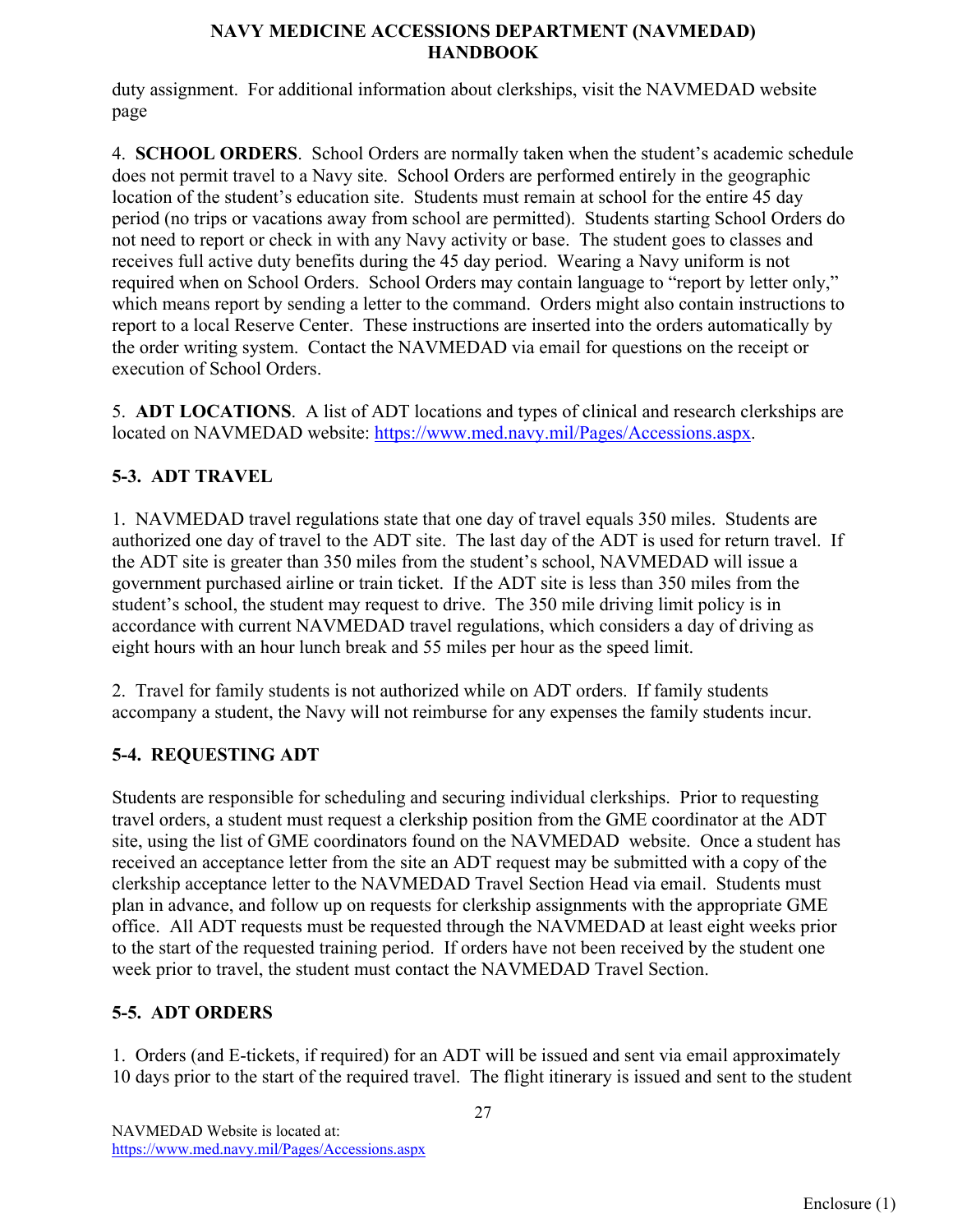by the Navy Passenger Transportation Office after the orders are processed in the order writing system. The Scheduling Airline Travel Office (SATO) issues E-tickets 3 days prior to the student's travel date. At no time should a student purchase a ticket or change flights that are issued. A student will not be reimbursed for the cost of a personally purchased ticket, and COMNAVRESFORCOM will not issue E-tickets if the flight has been changed by the student. Students should read orders and tickets carefully to ensure accuracy. If the student has questions or if there is any discrepancy, the NAVMEDAD should be contacted immediately via email. Each student should save a copy of the travel itinerary if the itinerary changes while in a travel status. This will be required when submitting a claim for travel following completion of orders. Processing a travel claim can be problematic without a copy of the itinerary.

2. Once orders are received, students are expected to complete them. If for any reason a student cannot complete a set of ADT orders, the NAVMEDAD must be notified immediately so that the orders can be cancelled.

3. When reporting to and departing from an ADT site, students must have the original orders endorsed (signed) by the command duty office often located on the Quarterdeck at the visiting site to reflect the time and date of reporting and detaching. This is the only proof that the active duty orders were completed. These dates and times are used to compute travel and authorized per diem pay. Students will not be reimbursed travel cost without proper endorsed orders.

4. Check-in at Clerkship or Officer Development School (ODS). Upon arrival at a clerkship site, students will report to the GME coordinator. If reporting to ODS, the student should report to the ODS Administrative Officer at King Hall. All travel orders need to have reporting and detaching endorsements to process travel claims.

 a. If the student's itinerary does not have a Certificate of Non-availability (CNA) number on it, the student must check in with the Bachelor Officer Quarters (BOQ) office for a room, regardless of what the itinerary says.

b. If a room is available, the student MUST use it.

 c. If no BOQ room is available, the student must get a Certificate of Non-Availability (CNA) stamp on the orders or a letter from the BOQ manager. Only with this documentation can the student be reimbursed for commercial lodging.

 d. Once the student has a CNA, commercial lodging is authorized in accordance with the ADT orders. Maximum lodging rates will be listed on the orders.

 e. If the student's itinerary has a CNA on it, the student may use commercial lodging as authorized in the orders. Reservations must be made at a facility that charges the government rate listed on the travel orders. When making reservations, the student should inform the reservation clerk at the facility of being on official military orders and requiring the government rate for lodging.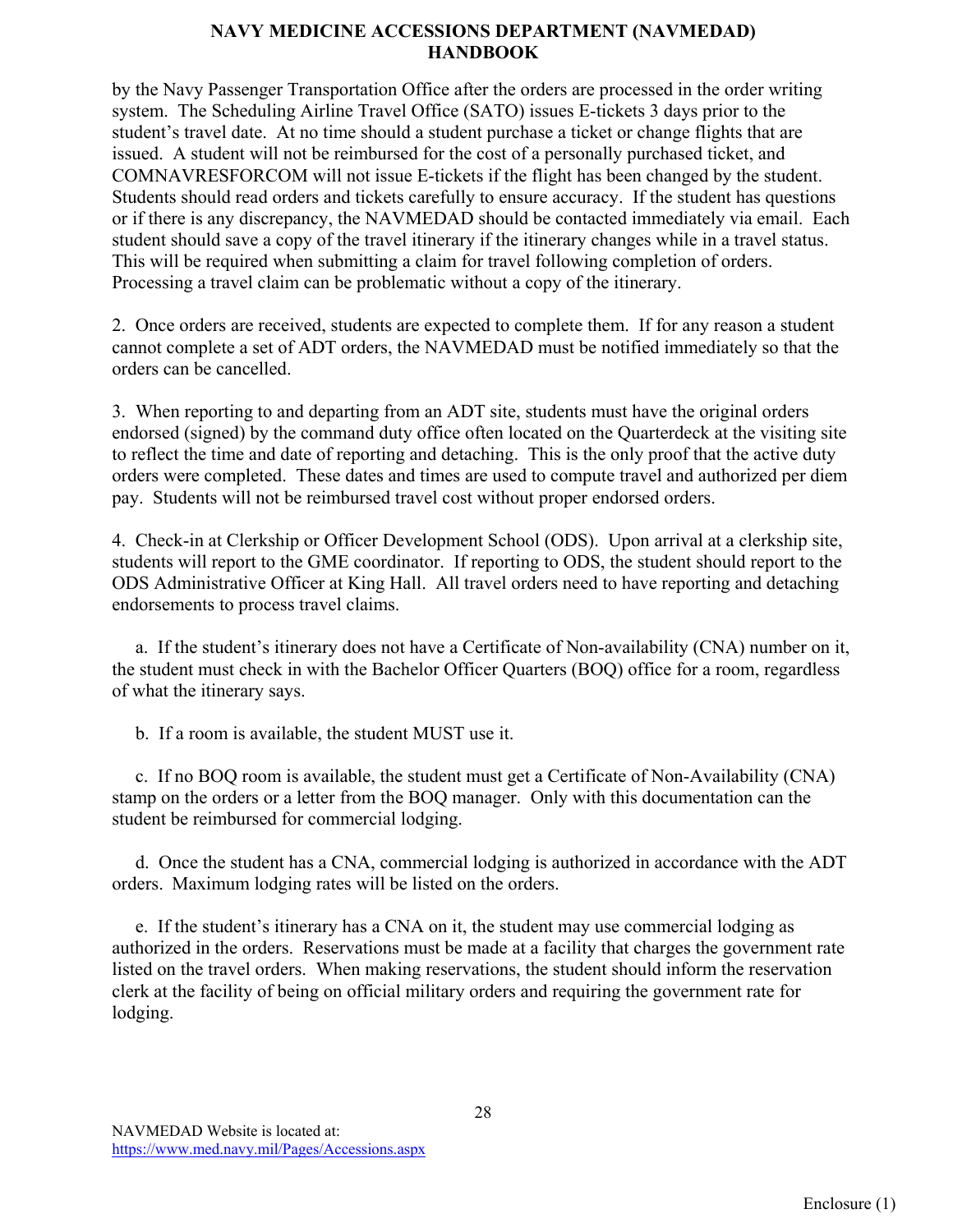# 5. **NO MESSING AVAILABLE LETTER**.

Most clerkship orders will have a paragraph which states, "The use of the mess adversely affects mission performance, per-diem authorized at commercial rate." This statement allows the student to receive full commercial per diem. If this statement is not included on a set of clerkship orders, the student must go to the GME office immediately and obtain a "No Messing Available Letter." This allows the student to receive full commercial per diem if commercial messing is authorized. ODS and School Orders will not have this statement included. ODS and School Orders do not allow commercial messing.

# **5-6. UNIFORMS**

1. The Naval uniform is to be worn when on ADT at a military facility or at other indicated times. The Navy authorizes a variety of uniforms for all climates and seasons, plus jackets, raincoats, overcoats, etc., for both men and women. A complete description of authorized uniform combinations and specific instructions for placement of rank and insignia are contained in the United States Navy Uniform Regulations located on the Navy Personnel Command website: [https://www.public.navy.mil/bupers-npc/support/uniforms/uniformregulations/Pages/default.aspx.](https://www.public.navy.mil/bupers-npc/support/uniforms/uniformregulations/Pages/default.aspx)

2. Students are authorized to purchase Navy uniforms from the Navy Uniform Shop at any Navy Exchange, by calling the Navy Uniform Support Center, or via the web through the Navy Exchange website. Students must have a current military CAC, and be listed in the Defense Enrollment Eligibility Reporting System (DEERS) in order to purchase uniforms. It is not recommended for students to purchase uniforms via the mail for the first uniform purchase. This recommendation is due to size variations between civilian and military clothing. An experienced officer or clothing sales store person can assist a student in selecting the minimum requirement for a student's assignment needs.

 a. Students do not need to purchase uniforms prior to attending ODS. Uniforms will be purchased at ODS.

 b. Before reporting on ADT, students must contact the GME, GDE coordinator at the facility regarding the specific uniform(s) required for the ADT. If the student has not attended ODS, a minimum set of uniforms should be acquired prior to the start of the ADT. However, in some instances, students may be able to purchase uniforms after reporting.

# **5-7. UNIFORM ALLOWANCE**

Officers are authorized a one-time uniform allowance. Students will be paid the uniform allowance via Direct Deposit after the first ADT. Although the cost of a full set of uniforms will exceed the authorized amount, this is the limit set by Congress for officer uniforms. Students are not reimbursed for uniform purchases through the reimbursement process. Visit the NAVMEDAD website for uniform allowance amounts.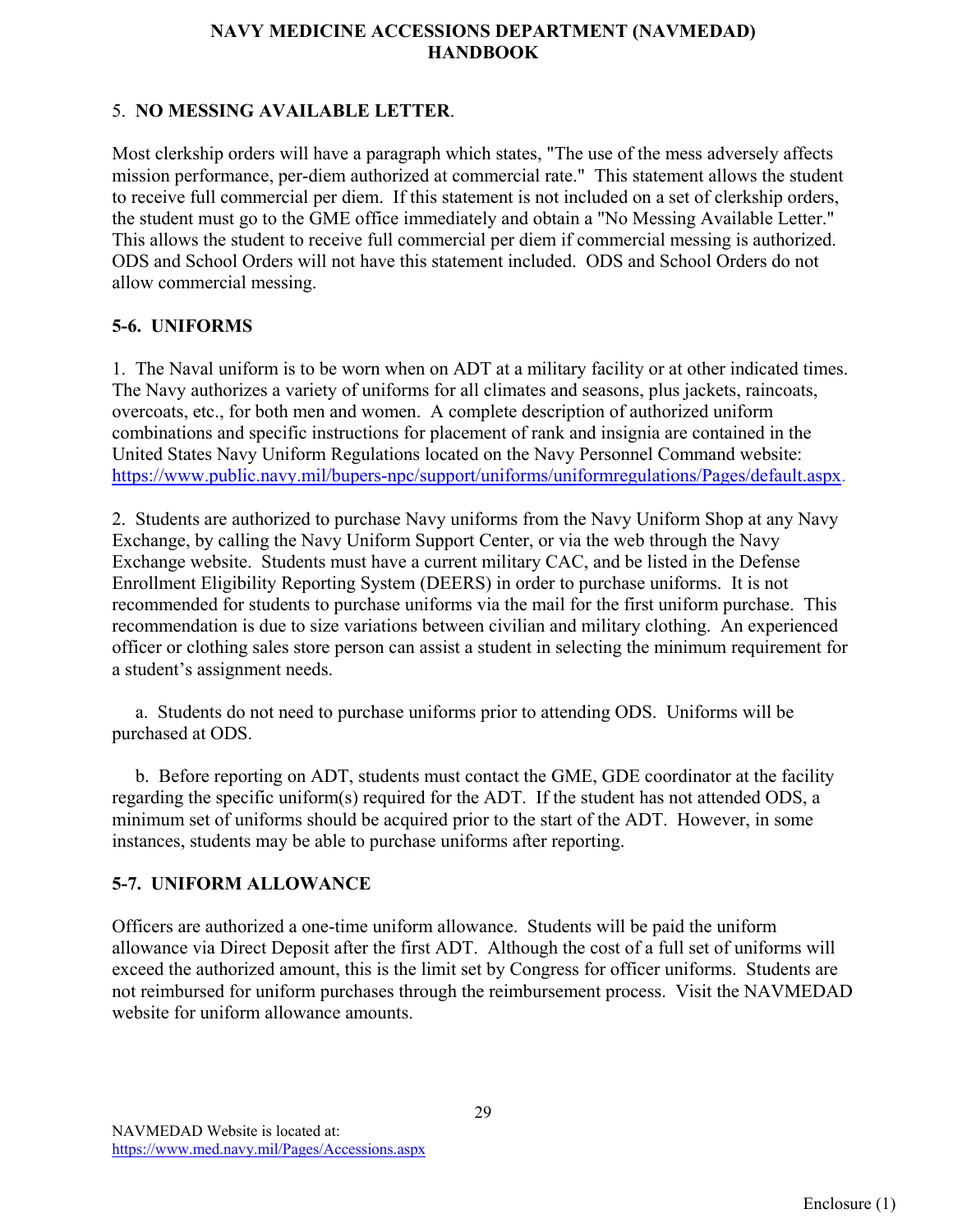# **5-8. NAVY GROOMING STANDARDS**

1. While on ADT at a military facility, students must conform to Navy dress and grooming standards. Official Navy standards are located in the Navy Uniform Regulations. In general, hair, grooming, personal appearance while in uniform will present a neat, professional appearance. Navy uniform and grooming standards are located via Navy Personnel website at: [https://www.public.navy.mil/bupers-npc/support/uniforms/uniformregulations/Pages/default.aspx.](https://www.public.navy.mil/bupers-npc/support/uniforms/uniformregulations/Pages/default.aspx)

2. Entitlements. While on ADT, students are entitled to all the rights and privileges of a commissioned officer.

# **5-9. MEDICAL CARE WHILE ON ADT**

1. **MEDICAL CARE.** While on ADT, dependents are eligible for medical care through TRICARE. Before using TRICARE, students must register themselves and their dependents in the Defense Enrollment Eligibility Reporting System (DEERS), and then must register the dependents at a Health Benefits Advisor's office at the nearest Medical Treatment Facility.

2. To register in DEERS for the ADT period the student must provide a copy of the endorsed orders to COMNAVRESFORCOM, N1C4 Data Integrity, Navy Reserve DEERS, Rapids Project Office, 1915 Forrestal DR, Norfolk, VA 23551 COM: (757) 322-2263. Note: If the military student is not available, family students can update DEERS with a valid power of attorney.

3. Once enrolled in DEERS and the duty status has been changed to active the student's information will be transferred into the TRICARE system. Information about TRICARE can be accessed at [https://tricare.mil.](https://tricare.mil/) Note the following about TRICARE:

 a. TRICARE is only available for dependents when the student is on active duty orders for a period longer than 30 days;

 b. Students should check with TRICARE to find the nearest Military Treatment Facility (MTF) to ADT location. This can be done by going to: [https://tricare.mil;](https://tricare.mil/) and

 c. Dependents must be enrolled in the DEERS order to be eligible for TRICARE. It is the student's responsibility to perform this at the start of each ADT.

4. For more information, contact the Health Benefits Advisor's office at the nearest MTF.

# **5-10. DENTAL CARE WHILE ON ADT**

Students (not dependents) are eligible for dental care at MTF or through TRICARE Prime Remote. If the student is located greater than 50 miles from a MTF, TRICARE Prime Remote can be used to obtain care. For more information regarding Dental Care, visit the NAVMEDAD website.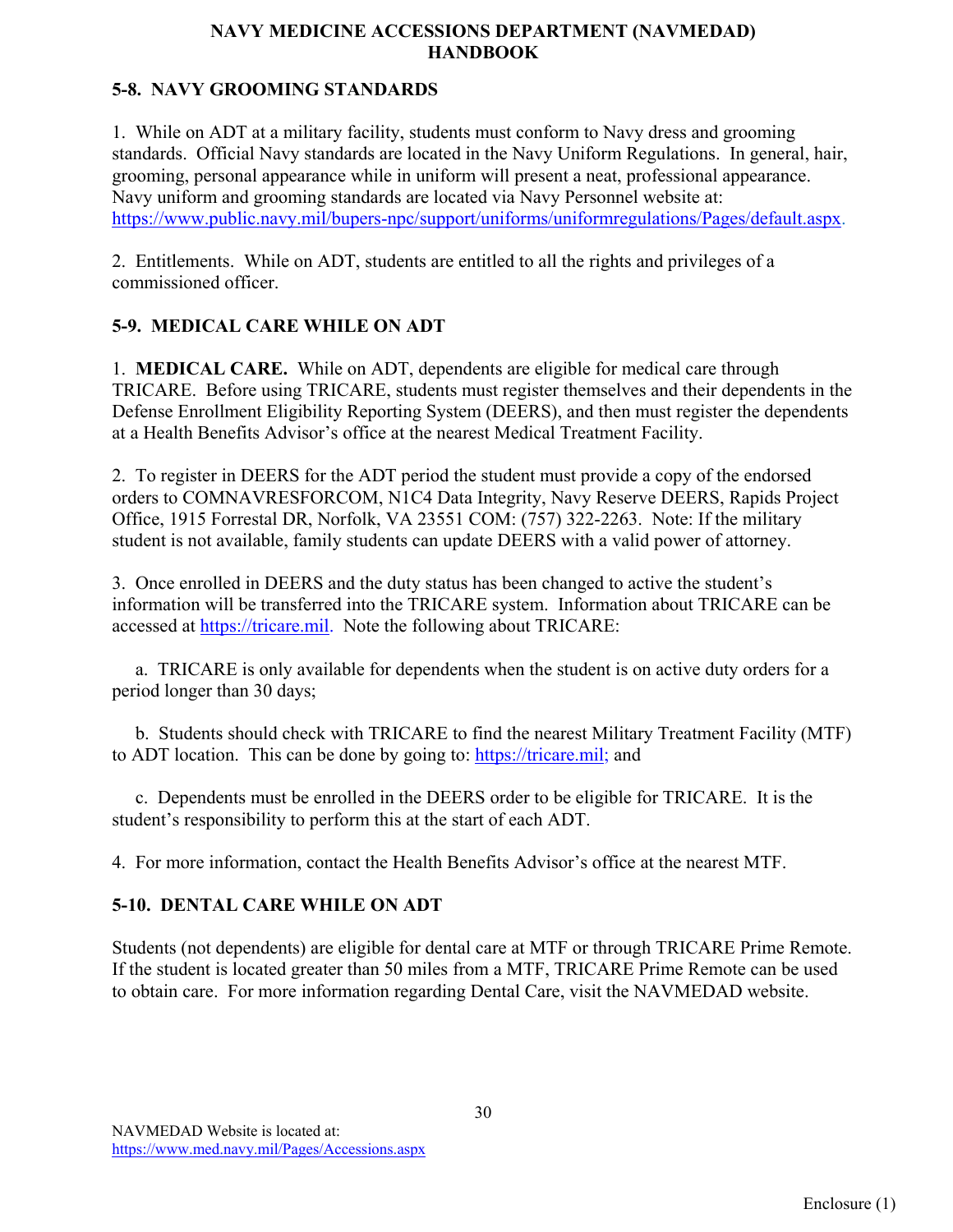# **5-11. LEAVE.**

Students accrue four days of leave while on 45 days of ADT. Students are not authorized to take leave during ADT, or carry over leave after completion of ADT. All accrued leave will be "sold back" to the Navy. Students will be paid for the leave via Direct Deposit at the rate of one day of base pay per day of leave. Prior active duty students who have already been paid for 60 days accrued leave cannot be paid for any leave.

# **5-12. SERVICEMEMBERS' GROUP LIFE INSURANCE (SGLI) AND VETERAN'S GROUP LIFE INSURANCE (VGLI)**

1. **SGLI**. Servicemembers' Group Life Insurance (SGLI) is a program of low cost group life insurance for students on active duty, ready reservists, students of the National Guard, students of the Commissioned Corps of the National Oceanic and Atmospheric Administration, the Public Health Service, cadets and midshipmen of the four service academies, and students of the Reserve Officer Training Corps. SGLI is automatically deducted from student's base pay during ADT. If a student does not want to participate in SGLI, the NAVMEDAD must be contacted prior to the student commencing ADT to decline SGLI.

2. **VGLI**. After release from ADT, students may extend the life insurance coverage by converting SGLI to Veteran's Group Life Insurance (VGLI). The method of payment is by coupon. The length of participation is limited to five years, but is renewable. Students cannot apply for VGLI unless previously insured under SGLI during ADT. After release from ADT, students have 120 days to convert to VGLI without having to provide evidence of insurability for an amount not to exceed the SGLI coverage. Once the 120 day period has passed, students have an additional year to apply for VGLI, but evidence of insurability may be required. For further information about this coverage, contact the Office of Servicemembers' Group Life Insurance (OSGLI), 213 Washington St., Newark, NJ 07102. OSGLI's toll-free number is: (800) 419-1473. Students may cancel VGLI to take advantage of the 120 day SGLI free premium each time reporting on ADT. However, once on extended active duty after graduation, students must cancel the VGLI policy and take the SGLI. Students will again become eligible for the VGLI 5-year renewable policy after release from active duty.

# **5-13. TRAVEL CLAIM PROCESSING, ADT REIMBURSEMENT**

1. All Travel Claims must be submitted to the NAVMEDAD no later than 5 business days after completion of travel. Claims should be scanned and sent via email to NAVMEDAD. The NAVMEDAD website has blank forms and instructions for completing a Travel Claim. Travel claims (DD Form 1351-2) are checked for accuracy and verified to ensure that only reimbursable items are being claimed. The properly completed DD 1351-2 is signed by the NAVMEDAD Approving Officer and submitted to Third Party Collections Memphis for reimbursement to the student. Attempts to defraud the government by falsifying travel expenses can result in prosecution and separation from the program.

2. When corresponding with the NAVMEDAD about a travel claim, the student's name, corps affiliation (i.e. medical, dental, medical service), training location, and dates of travel should be used for identification purposes.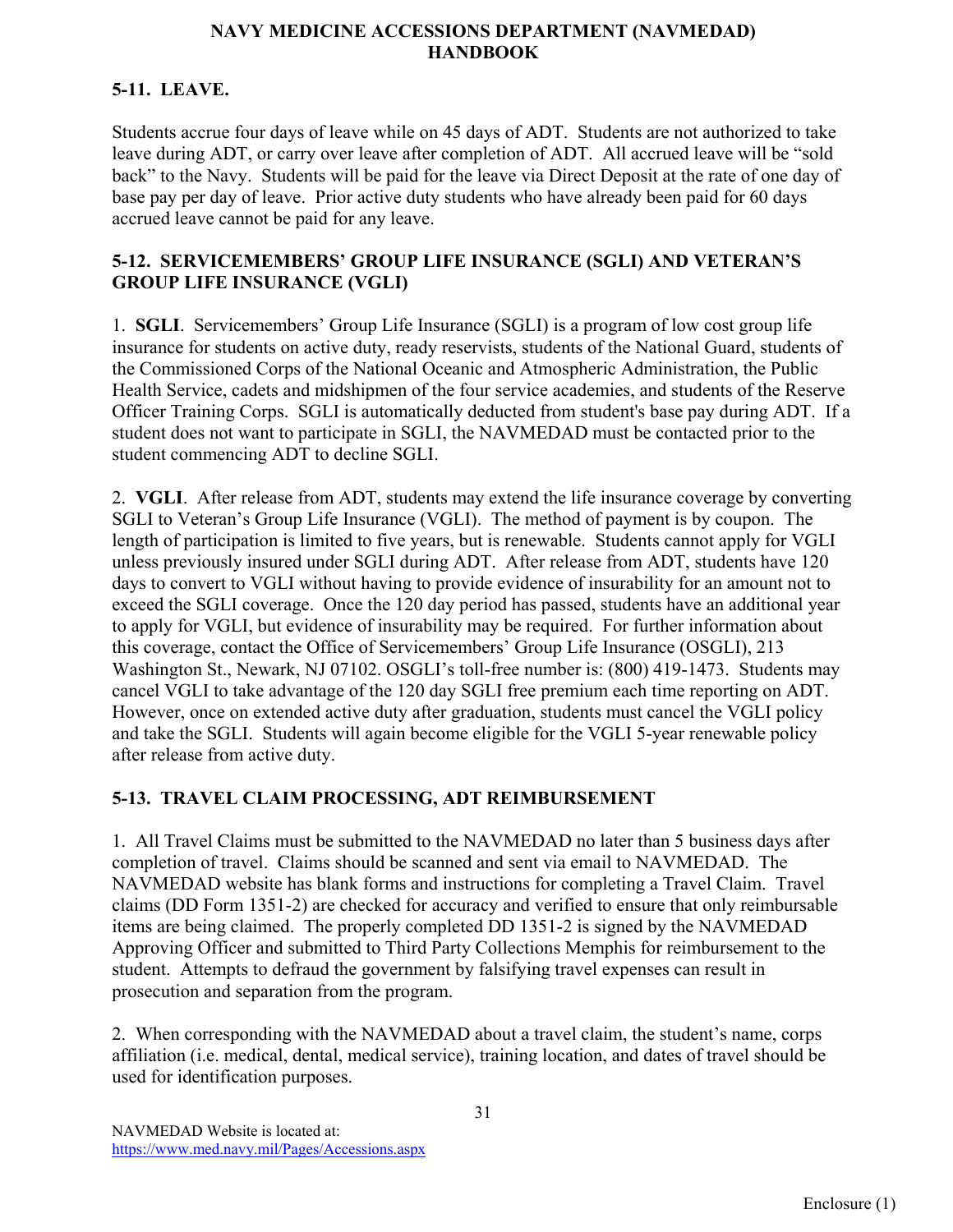3. Travel claim payment is performed by voucher, directly into the student's bank account listed on the Electronic Fund Transfer (EFT). Payment is made through the Defense Finance and Accounting System. Therefore, the payment will appear on the student's LES, but is listed in the student's My Pay account under the voucher section. Only active duty pay and entitlements will show on the student's LES for the ADT period.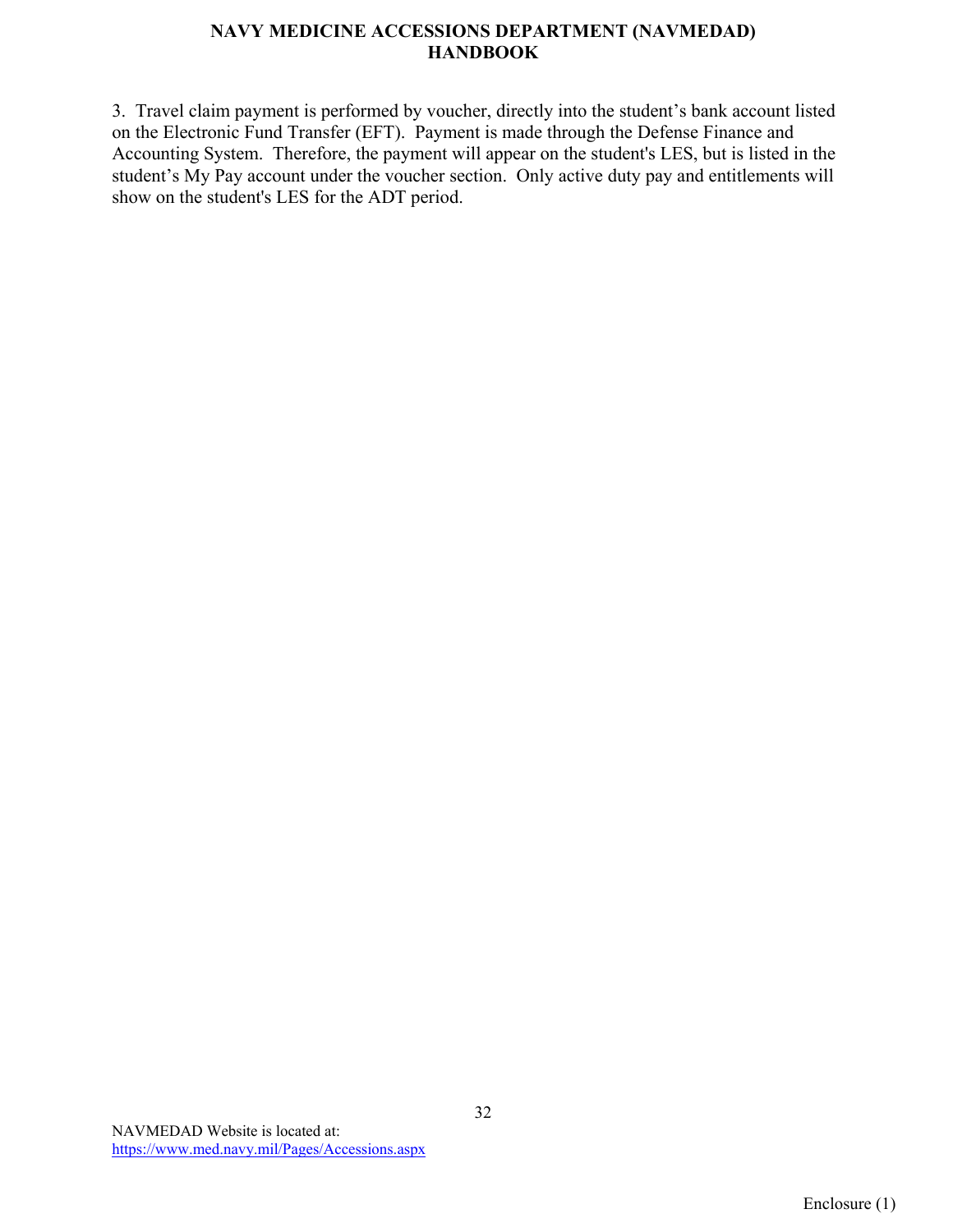### **CHAPTER SIX MEDICAL READINESS**

### **6-1. RESPONSIBILITY**

Students are expected to maintain good health and conform to Navy Physical Fitness standards during participation in the program. It is anticipated that upon graduation and completion of board examinations, all students will enter active duty and be fit for worldwide assignment. The NAVMEDAD Medical Readiness department is responsible for ensuring that the Navy Physical Fitness standards are maintained by all students.

# **6-2. HEALTH SCREENING PACKAGE**

Health Screening Package. The student's Health Screening Package and HIV must be current prior to initiating ADT orders. This information is required every two years to provide the NAVMEDAD with important information on the student's health status. The Health Screening Form updates only medical conditions and can be obtained via the NAVMEDAD website. An HIV test is required every two years, and is a reimbursable expense for all students except for Navy Active Duty Delay for Specialists (NADDS).

#### **6-3. PREGNANCY**

Students should notify the NAVMEDAD of pregnancy and an estimated date of delivery. Pregnant students may elect to take School Orders during pregnancy, and may elect to be covered under the active duty medical benefits program. Pregnant students may perform ADT up to, but not during, the third trimester. Any delay in graduation date must be reported to the NAVMEDAD Registrar via email. Pregnant students are not allowed to attend ODS. ODS may be attended during the six month period following delivery with a personal waiver statement and a medical clearance letter from a licensed provider. Without required documentation the student must wait a full year before attending ODS.

# **6-4. HEIGHT AND WEIGHT REQUIREMENTS**

Students are required to maintain compliance with Navy physical fitness and weight standards to ensure physical readiness. Navy height and weight standards are waived during pregnancy, but must be met within six months after delivery. Navy height, weight, and pregnancy standards can be found via the Navy Personnel Website at: [https://www.public.navy.mil/bupers](https://www.public.navy.mil/bupers-npc/support/21st_Century_Sailor/physical/Pages/default2.aspx)[npc/support/21st\\_Century\\_Sailor/physical/Pages/default2.aspx.](https://www.public.navy.mil/bupers-npc/support/21st_Century_Sailor/physical/Pages/default2.aspx)

# **6-5. MEDICAL COVERAGE**

1. Health Insurance. Health, Dental, Vision, Disability, etc., insurances are allowable reimbursement items only when paid by the student (i.e. NOT invoiced with tuition), and ONLY when required by the school. Reimbursement will be made for a policy that satisfies the minimum insurance requirements as outlined in Chapter 3.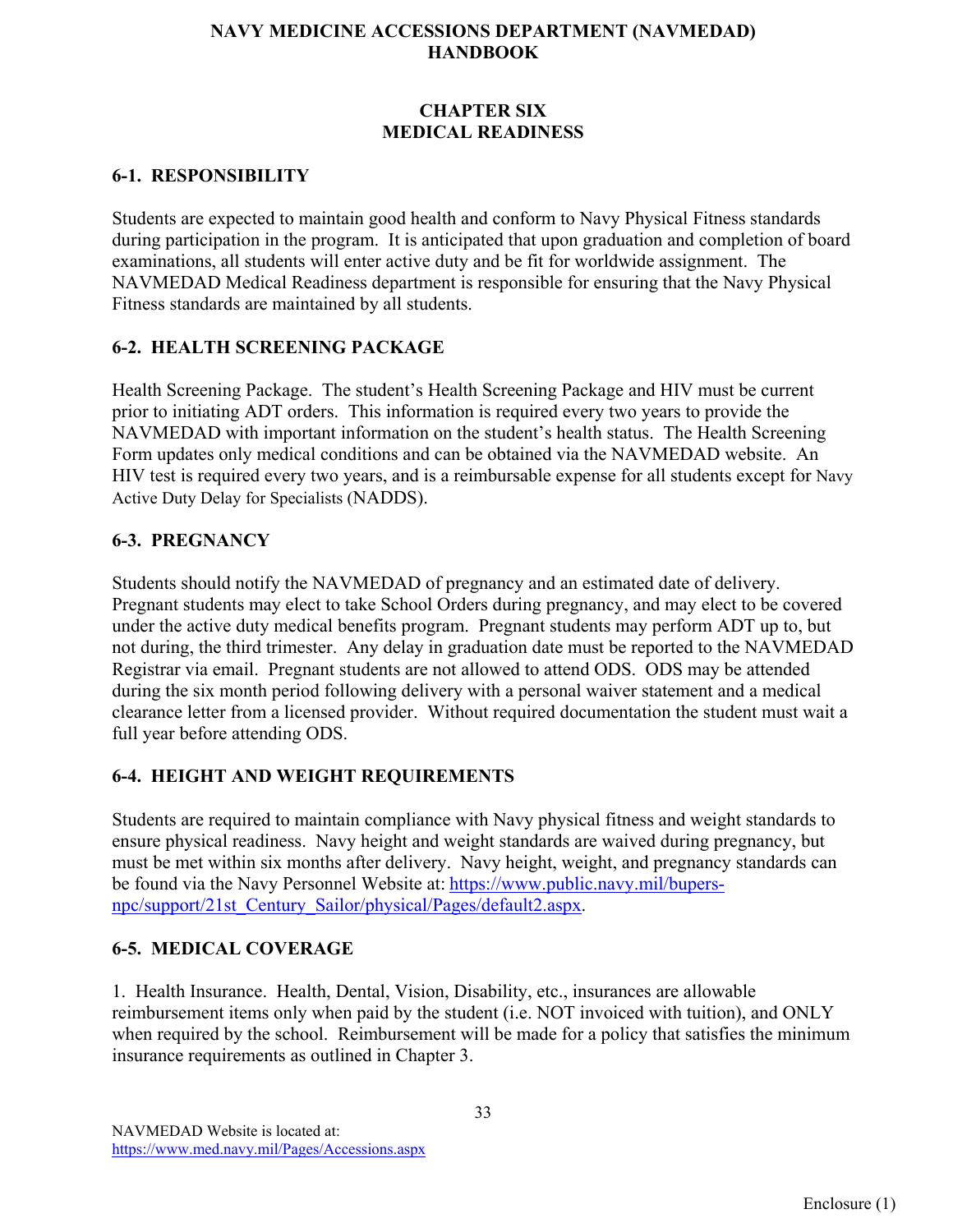2. TRICARE. Students and dependents are covered by the Navy's TRICARE Health Insurance Program ONLY during the 45 days of ADT. Before using TRICARE, students must register dependents in the Defense Enrollment Eligibility Reporting System (DEERS), and then must contact the Health Benefits Advisor's office at the nearest military medical care facility to register dependents.

3. To register in DEERS, students should take a copy of the oath of office, dependents' birth certificate, marriage certificate to the nearest PSD, fill out a DD Form 1172, and request enrollment into the DEERS system. To receive a CAC-ID card to be seen at a military installation, students and dependents must go in person to the PSD to obtain the CAC-ID card. At the start of each ADT period, students and dependents must have a PSD update the student's status to active duty, and get an active duty CAC-ID card. To update DEERS, documentation such as the student's Social Security Card or Active Duty Orders are required. Note: If the military student is not available, family students can update DEERS with a valid power of attorney.

#### **DEERS can be updated in one of the following ways:**

 a. To add or remove a family student, the student must visit a local military CAC-ID cardissuing facility. Search for an office by ZIP code, city, or state at www.dmdc.osd.mil/rsl. Note: call the office first to verify location, business hours, and required documentation.

 b. Call the Defense Manpower Data Center Support Office at 1-800-538-9552 to update address and phone number.

 c. Update contact information online on the DEERS Web site at: <https://www.tricare.mil/deers> or on the Beneficiary Web Enrollment website at: [https://tricare.mil/bwe.](https://tricare.mil/bwe)

 d. Once enrolled in DEERS and the student's active duty status has been changed by PSD, the student and dependent's information can be accessed via the TRICARE system. Information about TRICARE can be accessed at [http://www.tricare.mil/.](http://www.tricare.mil/) TRICARE is only available for dependents when the student is on active duty orders for a period longer than 30 days. Dependents must be enrolled in the DEERS at a military PSD in order to be eligible for TRICARE. It is the student's responsibility to verify enrollment at the start of each ADT. For more information, contact the Health Benefits Advisor's office at the nearest MTF.

# **6-6. DENTAL CARE**

While on ADT, the student (not dependents) is eligible for dental care at MTF or through TRICARE Prime Remote. If located greater than 50 miles from a MTF, TRICARE Prime Remote can be used to obtain care. Preauthorization is required through the Defense Health Agency (DHA) Great Lakes. The DHA website with all the required forms and processes outlined is located at: [https://health.mil/.](https://health.mil/)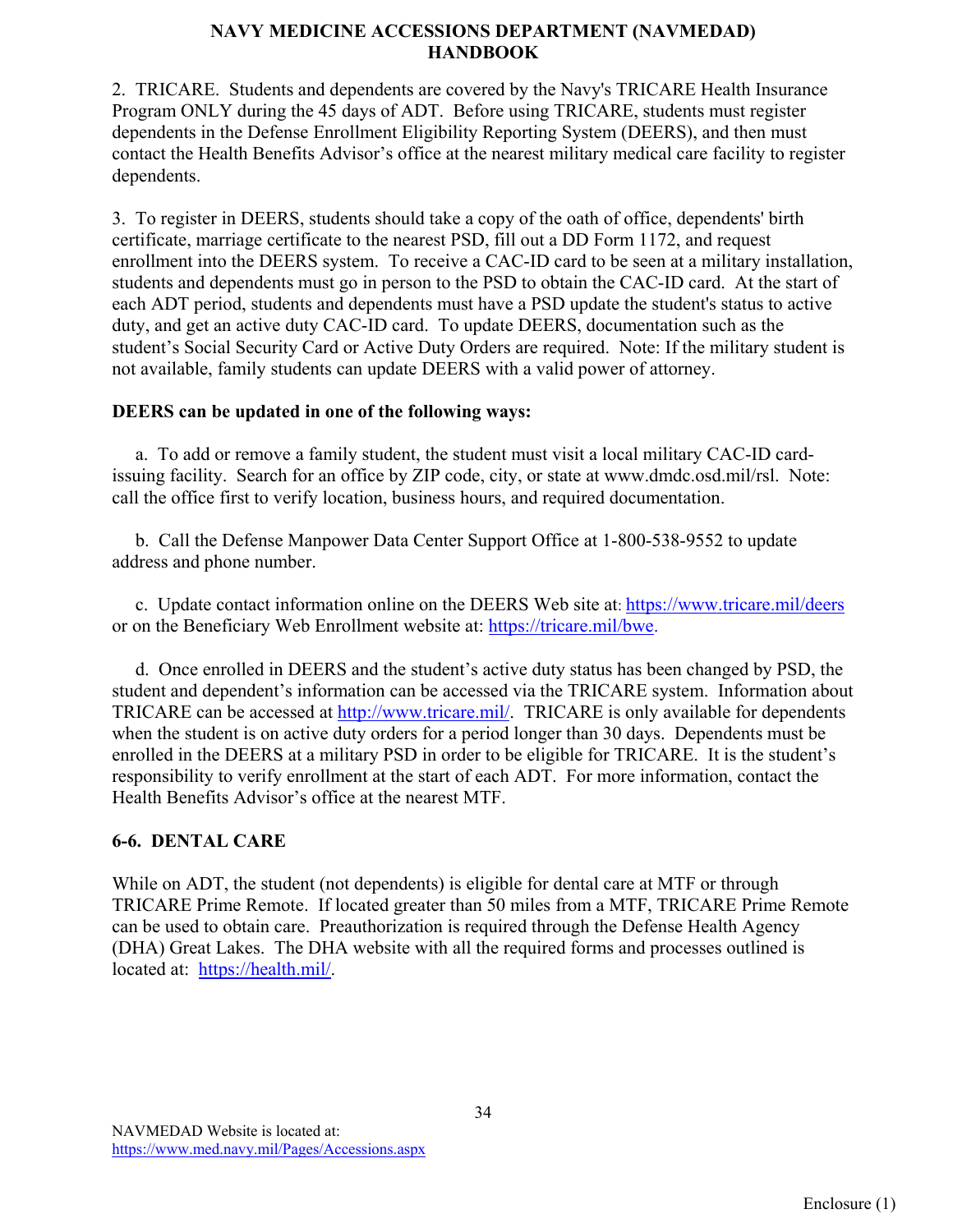# **6-7. CHANGES IN MEDICAL CONDITION**

1. All changes in medical condition resulting in hospitalization, medication use, changes in physical function etc., must be immediately reported to the NAVMEDAD. All changes in condition must be evaluated to ensure that a student can meet the physical requirements for active duty.

2. The student will forward all pertinent medical records and appointment follow-ups via email to USN.OHSTUDENT@MAIL.MIL. Failure to provide documentation will delay entry to active duty or will be grounds for separation from the program and the Navy.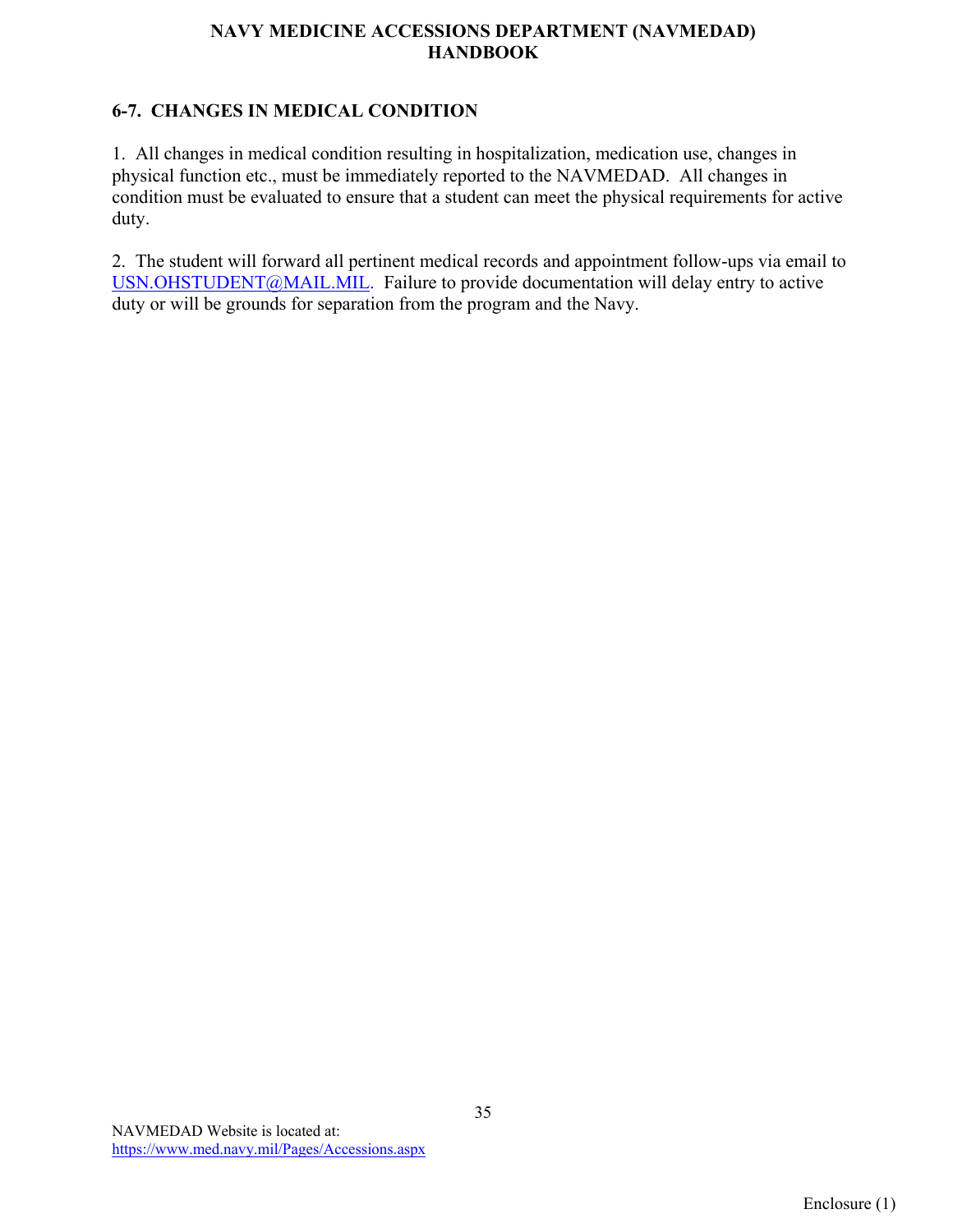# **CHAPTER SEVEN PROFESSIONAL AND CAREER PLANNING**

### **MEDICAL CORPS (MC) OFFICER CAREER PLANNING**

#### **7-1. NATIONAL BOARD EXAMINATIONS**.

One of the major objectives of the NAVMEDAD is to professionally develop officers through educational experiences, mentoring and self-development. All MC students are required to submit documentation demonstrating successful completion of professional examinations as outlined in the program contract. This includes United States Medical Licensing Examination (USMLE) Steps 1 and 2 Clinical Knowledge (CK) and Clinical Skills (CS) or Comprehensive Osteopathic Medical Licensing Examination (COMLEX) Level 1 and 2 Clinical Examination (CE) and Physical Examination (PE), as appropriate.

1. The USMLE Step 1 or COMLEX Level 1 should be taken at the end of the second academic year (July). Results are generally available four to six weeks after the test date. USMLE Step 2 (CK and CS) or the COMLEX Level 2 (CE and PE) should be taken after completion of the third academic year (July). Results for USMLE Step 2 CK or the COMLEX Level 2 CE generally take 4-6 weeks for results. USMLE Step 2 CS or COMLEX Level 2 PE generally takes 8-10 weeks for results. All board exams must be passed before a student is allowed to transition to active duty.

2. The Post Graduate Year (PGY-1) application process opens in July of the student's fourth year. All pertinent application documents must be uploaded into the PGY-1 application system by the application deadline (mid-October) of the year before graduation. To be as competitive as possible for the student's desired specialty and location, it is recommended that students have taken and passed required exams, and have the results available for the military match scoring by the mid-October deadline.

3. Not having exam scores on time may decrease the number of points that can be awarded on the PGY-1 application. When applying for the PGY-1 year (internship), students will be in competition with other scholarship MC students. All PGY-1 programs, military or civilian, are considered competitive and the student who excels in all aspects of being a medical student will generally get the first choice. Acceptance into internship programs is based on quality candidates with excellent academic performance (good grades in medical school courses, good board exam scores, and excellent performance on clinical rotations). Performance in clinical rotations is especially important, and participation in research projects (publications) as a student will help increase the student's competitiveness during the match. A student's performance in military clinical rotations is an important factor for program directors when deciding on an internship (PGY-1) or a residency program.

4. It is particularly important for a student who failed or received a low passing score on the USMLE Step 1 or COMLEX Level 1 to have USMLE Step 2 CK or COMLEX Level 2 CE in the PGY-1 application, to show the Intern Selection Committee that the student is not an "academic risk."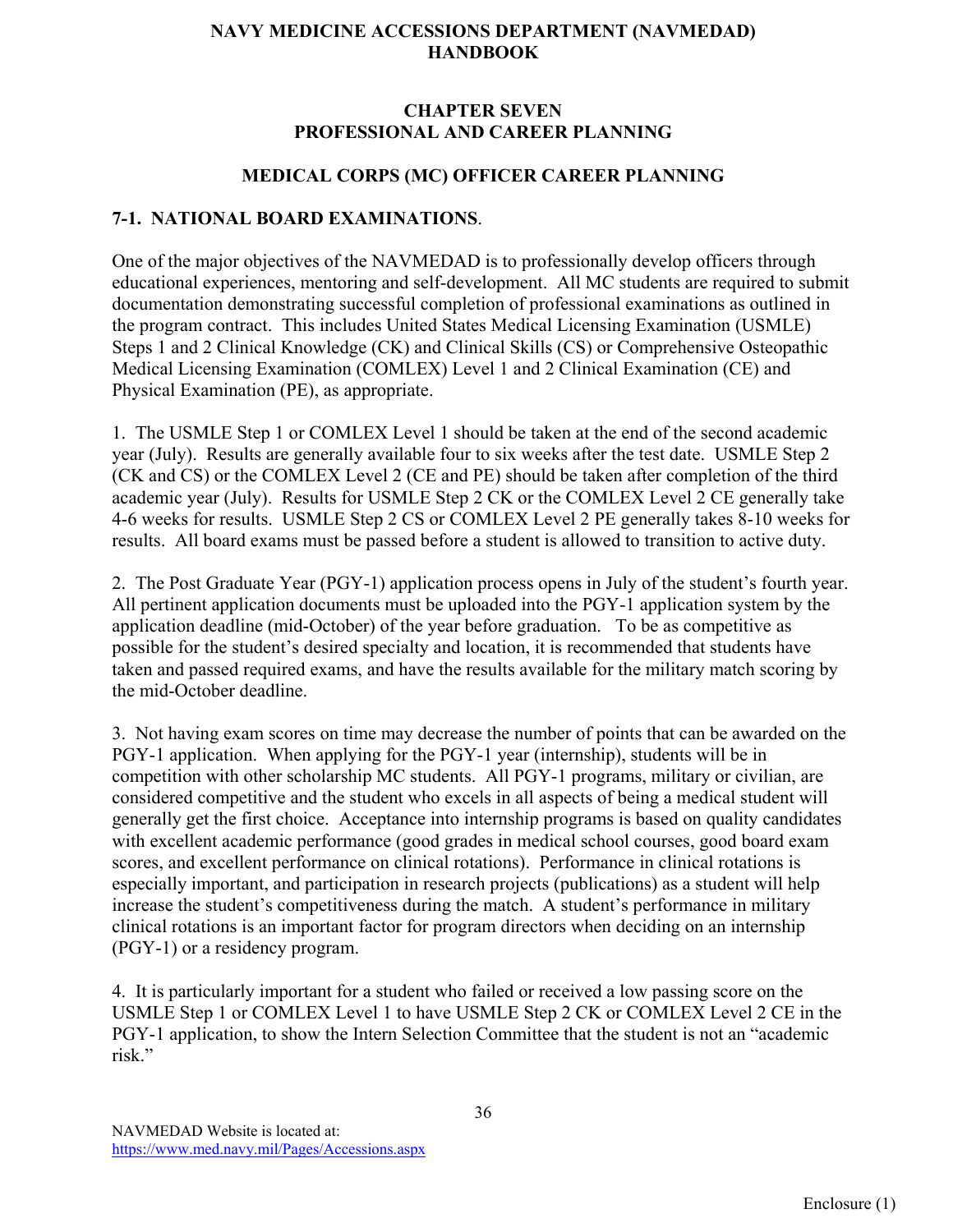5. Failure to pass national licensing examinations twice is considered to be "a failure to progress academically" and will result in disenrollment from the program (per the student's contract). Students should be proactive and notify the NAVMEDAD MC Program Manager immediately if there are problems associated with licensing exams. Proactive action will be viewed favorably.

6. **ADT**. Officers in the program are granted ADT for up to 45 days during each year for military training and professional training directly related to their healthcare specialty. While on ADT orders, officers are subject to the Uniform Code of Military Justice. Uniforms may only be worn while on ADT orders or when specifically permitted by BUMED following regulations governing IRR status personnel.

7. **ODS**. Students are **STRONGLY** encouraged to complete ODS prior to graduation by using one of the ADTs. If unable to attend ODS before graduation, students may receive orders to ODS in the orders to active duty after graduation.

# 8. **GRADUATE MEDICAL EDUCATION (GME) INTERNSHIP APPLICATION PROCEDURE**

1. A preliminary Joint Graduate Medical Education Selection Board (JGMESB) is convened to meet in November for graduating medical students. In June of the year prior to graduation, students will receive a group email outlining the procedures for application for internship, first year of graduate medical education (PGY-1). All MC students are **REQUIRED** to apply to the Navy for the first year of GME. The Navy application electronic process enables students to submit a preference list of the choices for internship (PGY-1year). Students may apply for Navy training for the GME-1 year or request permission to complete a civilian residency (i.e. a full deferment of active duty obligation until residency completion). (For more information regarding the application process visit the NAVMEDAD website.

2. Factors Considered by the JGMESB. Students are evaluated on the basis of the following:

a. Medical school performance (pre-clinical and clinical years);

b. Standardized test scores;

 c. Evaluations such as a Dean's letter, letters of recommendation, clerkship reports, and interviews from Navy training sites; and

d. Potential as an intern and military adaptability.

3. Clerkship evaluations and interview reports from Navy MTF are very important. Students must make every possible effort to perform the ADT training periods and interview at the Navy MTF preferred for internship. The Navy and the NAVMEDAD do not fund travel for interviews. Students should schedule interviews during ADT periods if possible. It is recommended to then use a few days to interview at other sites that are geographically close (such as Naval Medical Center Portsmouth and Walter Reed National Military Medical Center, Bethesda). It is recommended that students use the last two ADT periods for this purpose. The first ADT period

37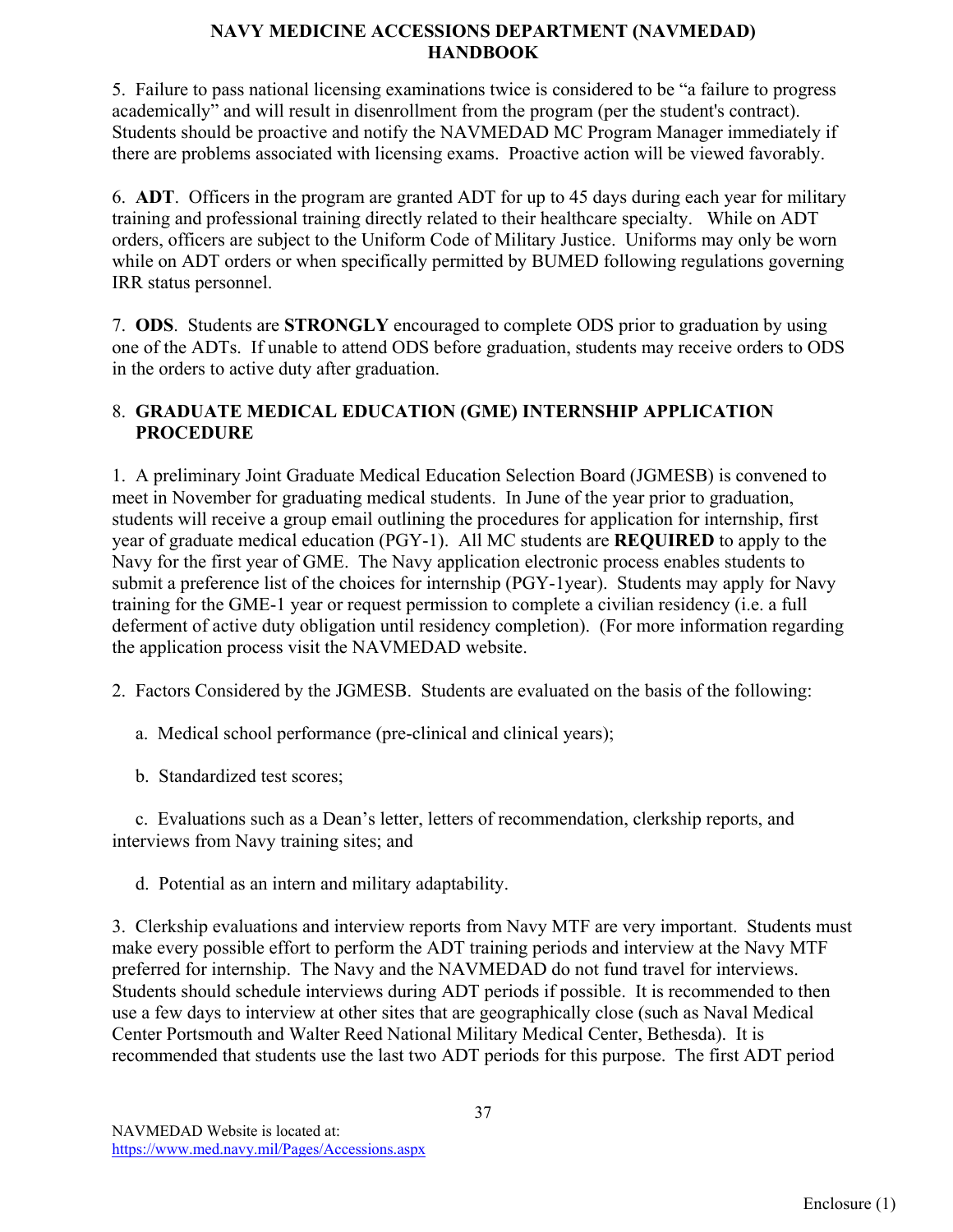should be taken before September 30th, and the second ADT period should be taken after October 1st of the senior year, because only one ADT is allowed per fiscal year.

4. Selection for GME. All MC students are required to submit a Navy GME-1 application, and to apply via the Electronic Residency Application Service (ERAS). The Navy application enables students to submit a preference list (in descending order) of choices for GME. An applicant must apply for Navy training for the internship year. A student may also request permission to complete a civilian residency (a full deferment of active duty obligation until residency completion).

5. Deferments. Full deferments are granted based on the needs of the Navy. A student chosen for a full deferment is authorized to participate in the civilian match, and to complete a civilian residency before coming on active duty in the Navy as a fully trained, board eligible, medical specialist. Students who ask for a full deferment should be in the top third of the class, have strong board scores, no failing grades on the transcript, high profile, exam grades, and honors evaluations from the rotations.

6. Notification of JGMESB results. Students will be notified in mid-December of the results of the JGMESB. This provides adequate notice for continued participation in the civilian match if necessary.

# **CHAPTER SEVEN DENTAL CORPS (DC) CAREER PLANNING**

# **7-2. LICENSING BOARD EXAMINATIONS**.

1. The National Dental Board Exam (NBDE). The DC student's contract specifies that students must complete all parts of the licensing NBDE exam at the earliest possible date. Part I of the NBDE must be completed before the beginning of the third academic year, with the results provided to the NAVMEDAD Program Manager by 15 September. Part II of the NBDE must be taken in December, during the fourth academic year, with results provided to the NAVMEDAD Program Manager by 15 February. Second attempts must occur by the following March and results provided by 15 April. Failure to take the examination or provide scores to the NAVMEDAD Program Manager may result in an immediate LWOP status with possible cessation of all payments. Failure to pass national licensing examinations after two attempts will be considered "**Failure to Progress**" academically and may result in separation from the Navy with recoupment of expended funds.

# 2. **PGY-1 GRADUATE DENTAL EDUCATION (GDE) APPLICATION**.

In July beginning of the fourth year, students will receive instructions regarding the process to apply for the Advanced Education in General Dentistry (AEGD) and General Practice Residency (GPR) programs. All DC students are encouraged to apply for PGY-1 training to allow continued development in clinical and treatment planning skills. Students who decide not to apply for a PGY-1 position should indicate that decision on the application. The PGY-1 programs are required to be accredited by the American Dental Association Council on Dental Accreditation (ADACODA). A selection board is convened in mid-November for these programs. Selectees are notified of selection in December. Although it is highly recommended, it is not required that Dental Officers complete a PGY-1 year. For more information about the AEGD Program, go to the NAVMEDAD website.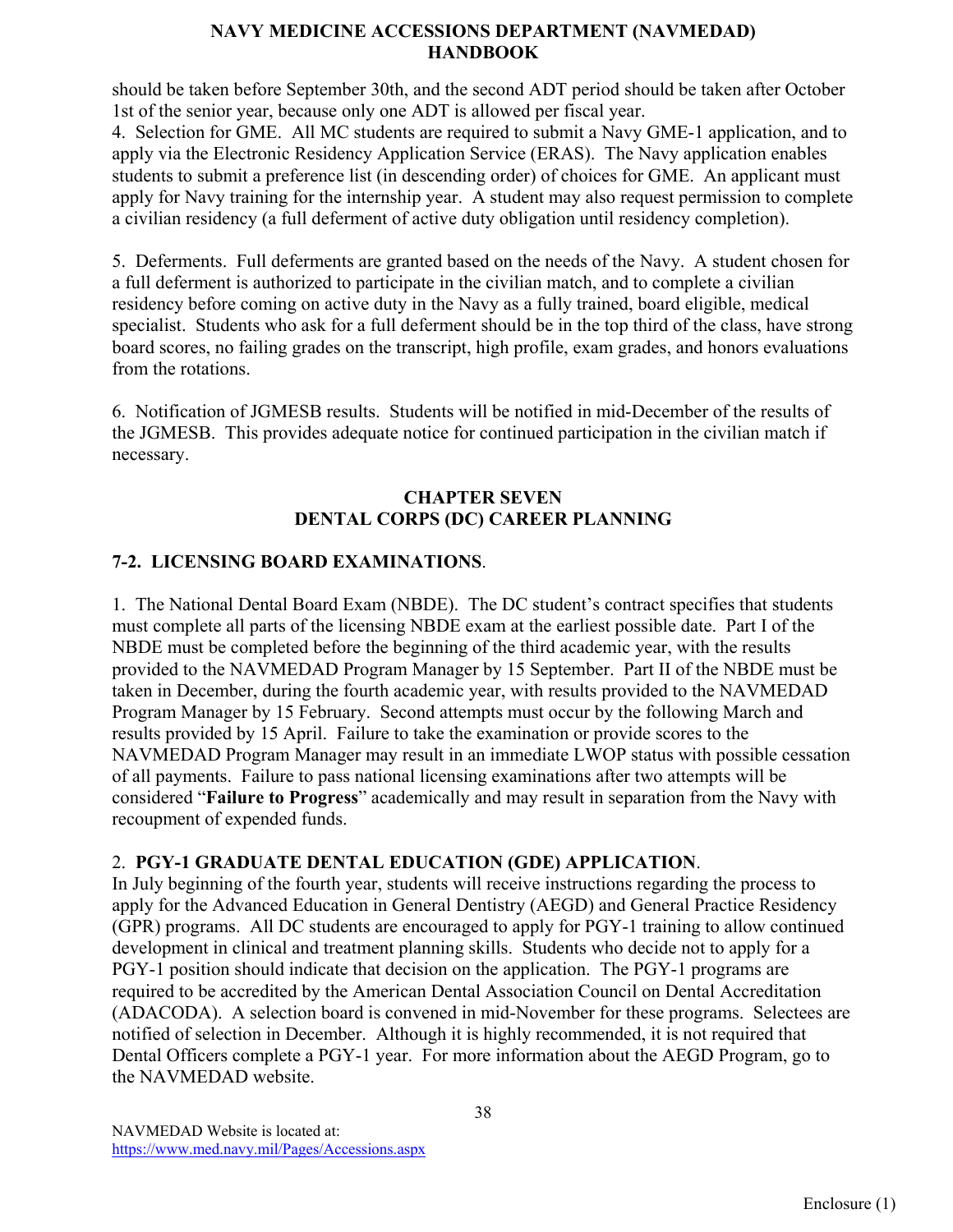OPTIONS FOR POST GRUADUATE DENTAL EDUCATION INCLUDE:

# a. **Advanced Education In General Dentistry (AEGD)**

# b. **General Practice Residency (GPR)**

3. **PGY-1 OBLIGATION**.The PGY-1 year is considered to be a neutral year for training. No additional Active Duty Obligation (ADO) is incurred in exchange for this training. However, payback for previous educational training does not begin until after the PGY-1 program ends.

4. **POST-GRADUATE DENTAL SPECIALTY RESIDENCY PROGRAMS**.In January of the third year, students should review the Dental Corps Graduate Education Announcement posted on the Dental Corps Home page located at:

[https://www.med.navy.mil/sites/nmpdc/Pages/index.aspx.](https://www.med.navy.mil/sites/nmpdc/Pages/index.aspx) This instruction announces which postgraduate dental programs are available, and has instructions on how to complete the application. Questions regarding the Duty Under Instruction Selection (DUINS) application process should be addressed to the Director, Dental Corps Programs of the Graduate Programs Department by phone at: (301) 295-0650. The DUINS Board convenes prior to the PGY-1 board and the application process for these two programs is separate. The following factors are considered by the PGY-1 and DUINS Selection Boards:

a. Dental school performance (preclinical and clinical years);

b. Standardized test scores;

 c. Evaluations such as a Dean's letter, letters of recommendation, clerkship reports, and interviews at Navy training sites; and

d. Potential as a PGY-1 resident or dental specialty resident and military adaptability.

5. **LICENSING**. Current credentialing and privileging instructions require that dental officers be licensed within 12 months of entry on active duty. The exception to the policy is for officers who come from states that allow a license to be given in lieu of an exam if an AEGD or GPR year is completed. In that case, the officer has 18 months to be licensed.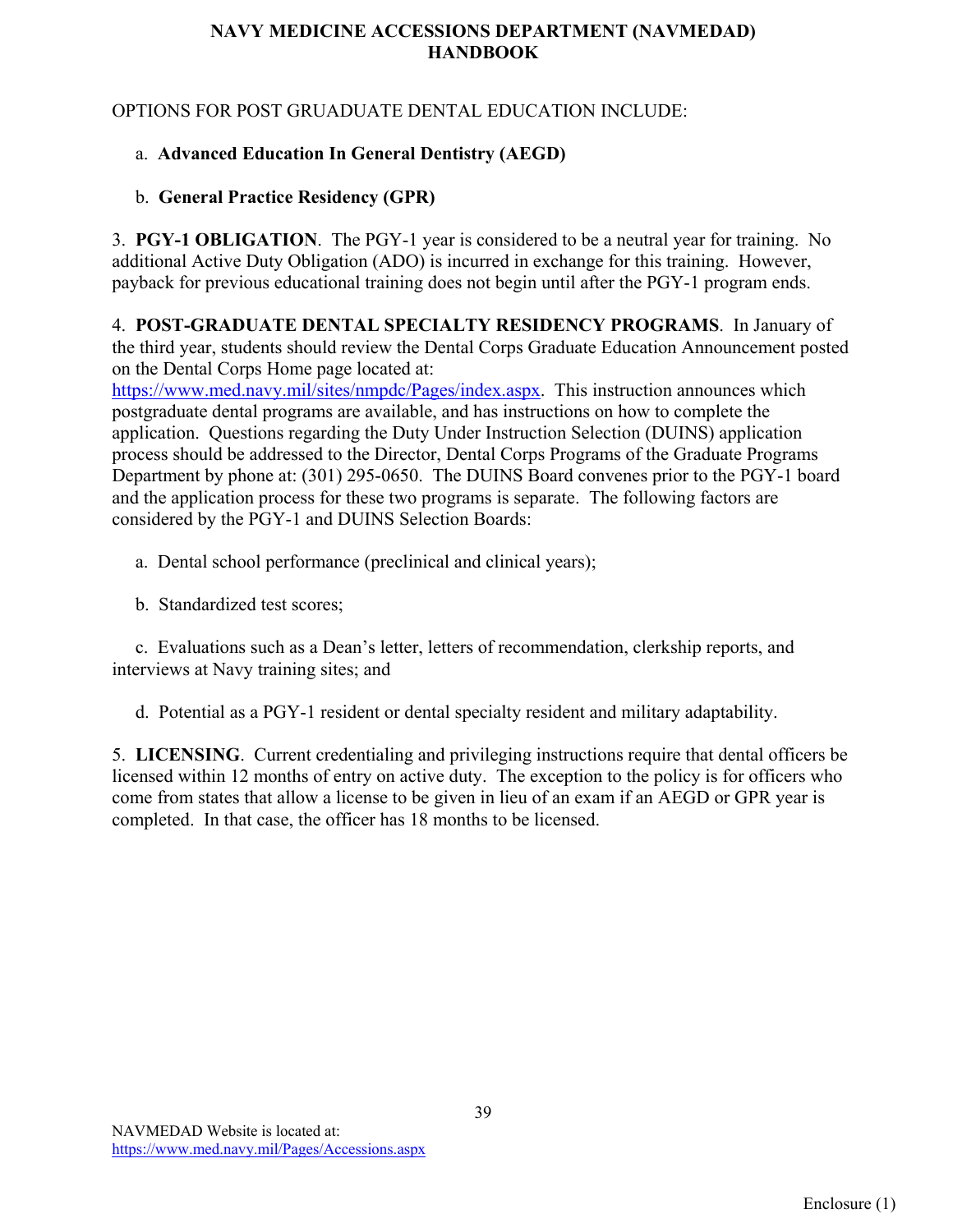#### **CHAPTER SEVEN MEDICAL SERVICE CORPS (MSC) OPTOMETRY CAREER PLANNING**

# **7-3. BOARDS AND ACADEMICS**.

1. Students are expected to take the National Boards at the earliest opportunity as follows:

a. Part I: March of Year 3;

b. Part II: December of Year 4; and

c. Part III: Spring of Year 4.

2. Students are expected to pass all boards at the first opportunity and be ready to practice once results come in from Part III, shortly after graduation. The Optometry Specialty Leader and the NAVMEDAD Program Manager must be informed of any board developmental changes.

3. **RESEARCH CLERKSHIPS**. Optometry students who have completed ODS during the first year may consider a research clerkship during the second year only. Research clerkships are opportunities to participate in research activities in a military setting during an ADT period.

 a. The Research Clerkships are generally two to four weeks in length and provide the student with the opportunity to learn about the Navy's medical system, meet program directors and department heads, as well as attain skills in clinical research or professional knowledge. After completion of the research program, students finish the remaining ADT requirement with School Orders. Students return to school and continue the normal routine and continue to draw active duty pay and benefits. For available research options, contact the specialty leader.

 b. Internships. It is recommended that optometry students perform one of the fourth year internships at a MTF. This provides students an orientation to Navy Optometry as well as fulfilling a graduation requirement. The Navy has a number of sites with established Memorandums of Understanding with the schools. Since optometry externships exceed the standard 30 days of travel, ADT orders are not authorized for these Internships.

4. **RESIDENCY TRAINING**. The majority of Optometry scholarship students will graduate from Optometry school, be commissioned, and rapidly proceed to their first duty assignment.

 a. Full deferments are granted based on the needs of the Navy at the time of selection. A student selected for a full deferment is authorized to participate in the Optometry Residency Matching System, and to complete a civilian residency before coming on active duty. Since relatively few students who request a full deferment are selected for that pathway, it is important that students be prepared for an active duty assignment. Students who ask for a full deferment should be in the top third of the class, have strong board scores, no failing grades on the transcript, have top grades from clinical rotations, and apply to residency programs approved by the Optometry Specialty Leader.

40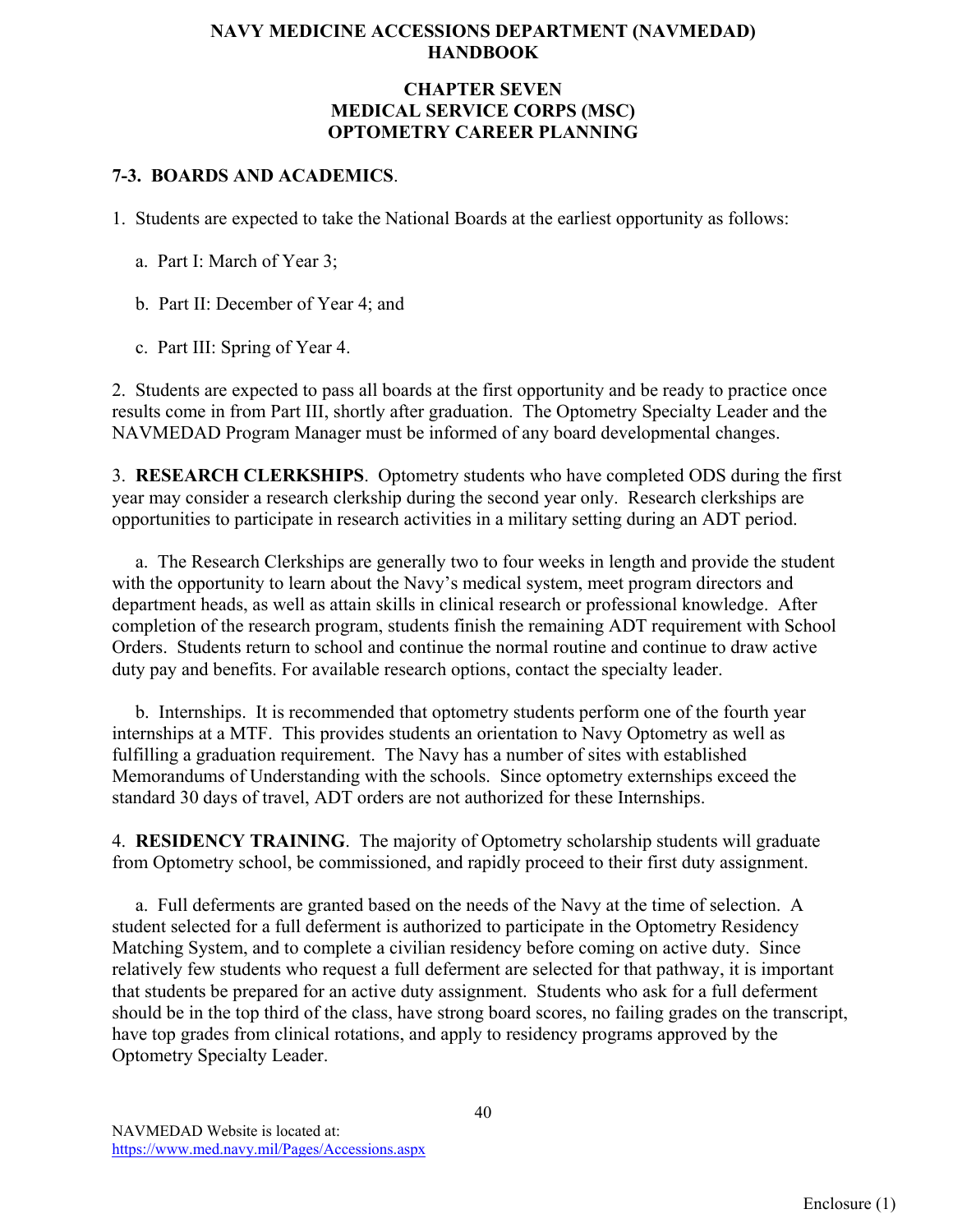#### **CHAPTER SEVEN MEDICAL SERVICE CORPS (MSC) PHYSICIAN ASSISTANT (PA) CAREER PLANNING**

**7-4. CLERKSHIPS**. Navy clerkships for Physician Assistant (PA) students are not recommended. PA students should take school orders for each ADT.

# 1. **PA LICENSE AND FEDERAL DRUG ENFORCEMENT AGENCY (DEA) LICENSE**.

PA students are considered to be a Federal Medical Provider-PA. The National Commission on Certification of Physician Assistants (NCCPA) certification is the only requirement. PA students will not need a state license from current duty station.

**\*PLEASE NOTE:** If stationed at Great Lakes, IL, the student will need a state of Illinois license in addition to a NCCPA license. The credentialing office will have the details.

2. **PA FELLOWSHIPS**. PA Fellowship training in Orthopedic Surgery, Emergency Medicine, General Surgery and Aeromedical Flight PA training is available after the completion of at least one tour on Active duty. Selection is competitive with operational experience (CVN -Air Craft Carrier), USMC (Greenside, Marines), and are likely to occur during second tour). A third year obligation or commitment will be incurred after completing any of the Fellowships.

# **MEDICAL SERVICE CORPS (MSC) PODIATRY CAREER PLANNING**

**7-5. CLERKSHIPS**. The Navy does not offer clinical clerkships for Podiatry students. Podiatry students may complete school orders for their ADT.

**GRADUATE TRAINING**. The Navy does not offer a Podiatric internship or residency. Students may apply for Army graduate Podiatric training or request to enter the Navy Active Duty Delay for Specialist (NADDS) program to complete training. The NAVMEDAD website: <https://www.med.navy.mil/Pages/Accessions.aspx> is available for information on the application process.

# **NURSE CANDIDATE PROGRAM (NCP)**

**7-6. CLERKSHIPS**. The Navy does not offer clinical clerkships for NCP. The NCP provides a monthly stipend for full- time students in a Commission on Collegiate Nursing Education (CCNE) or the Accreditation Commission for Education in Nursing (ACEN). Students are selected either in their third academic year or fourth academic year. After graduation and successful passing of the Nurse Licensure and Certification Examination (NCLEX) the NCP Graduate is commissioned into the Navy Nurse Corps.

1. **NCP ACTIVE DUTY SERVICE OBLIGATION**. Participation in the NCP for the third academic year the NCP student will incur a five year Active Duty Service Obligation. For the fourth academic year the NCP student will incur a four year Active Duty Service Obligation.

2. **PROGRAM REQUIREMENTS**. Students are required to keep NAVMEDAD informed of changes in address, telephone number, dependency status or physical condition. **ANY** change in academic status or a delay in graduation must be reported immediately.

41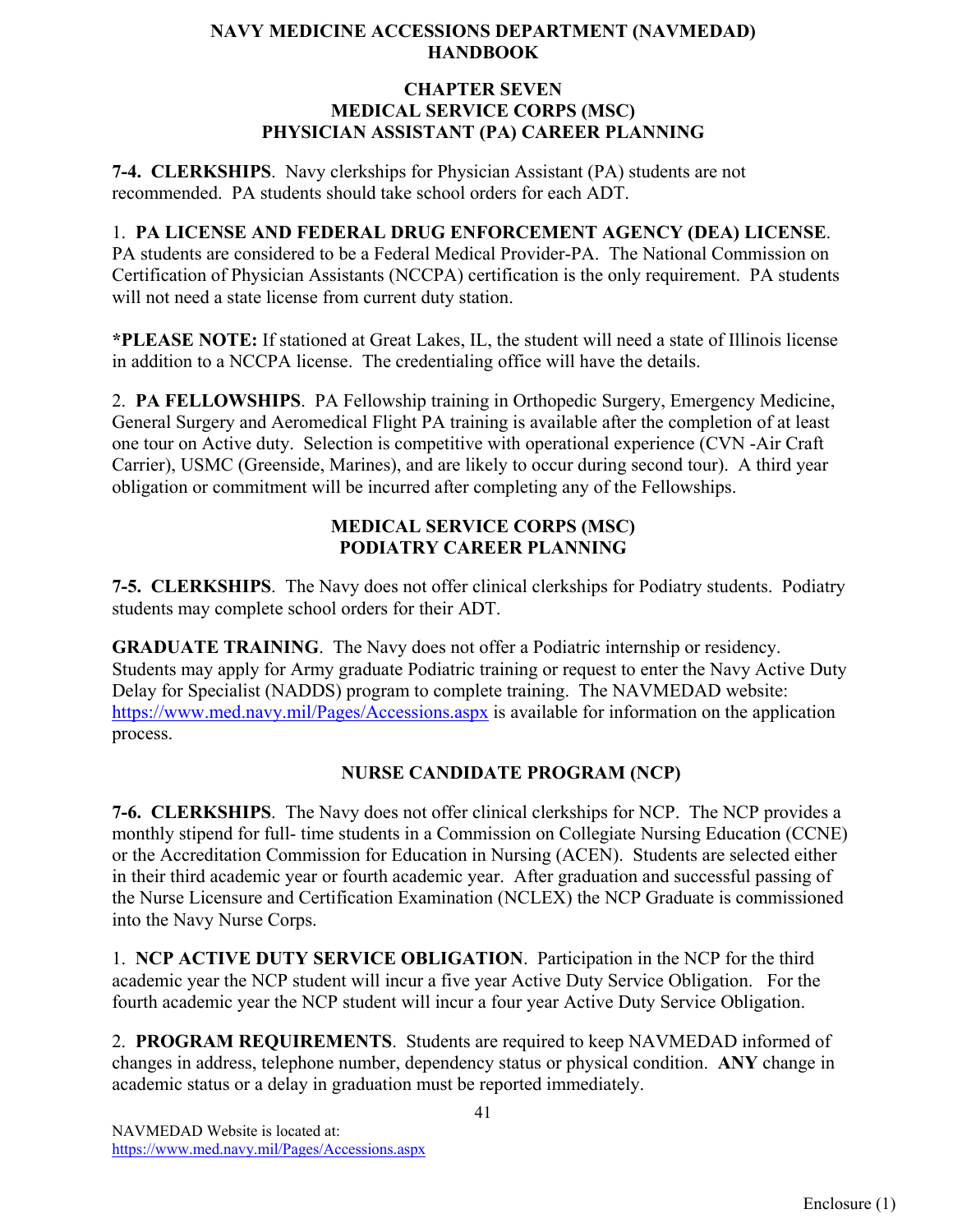An official transcript is sent to the NCP Program Manager at the end of each semester and then at graduation. Students are required to submit a Graduation Academic Year Statement (AYS), which is endorsed by the Dean or Registrar of the school, at least six months prior to graduation. The AYS must be sent to the NAVMEDAD via email.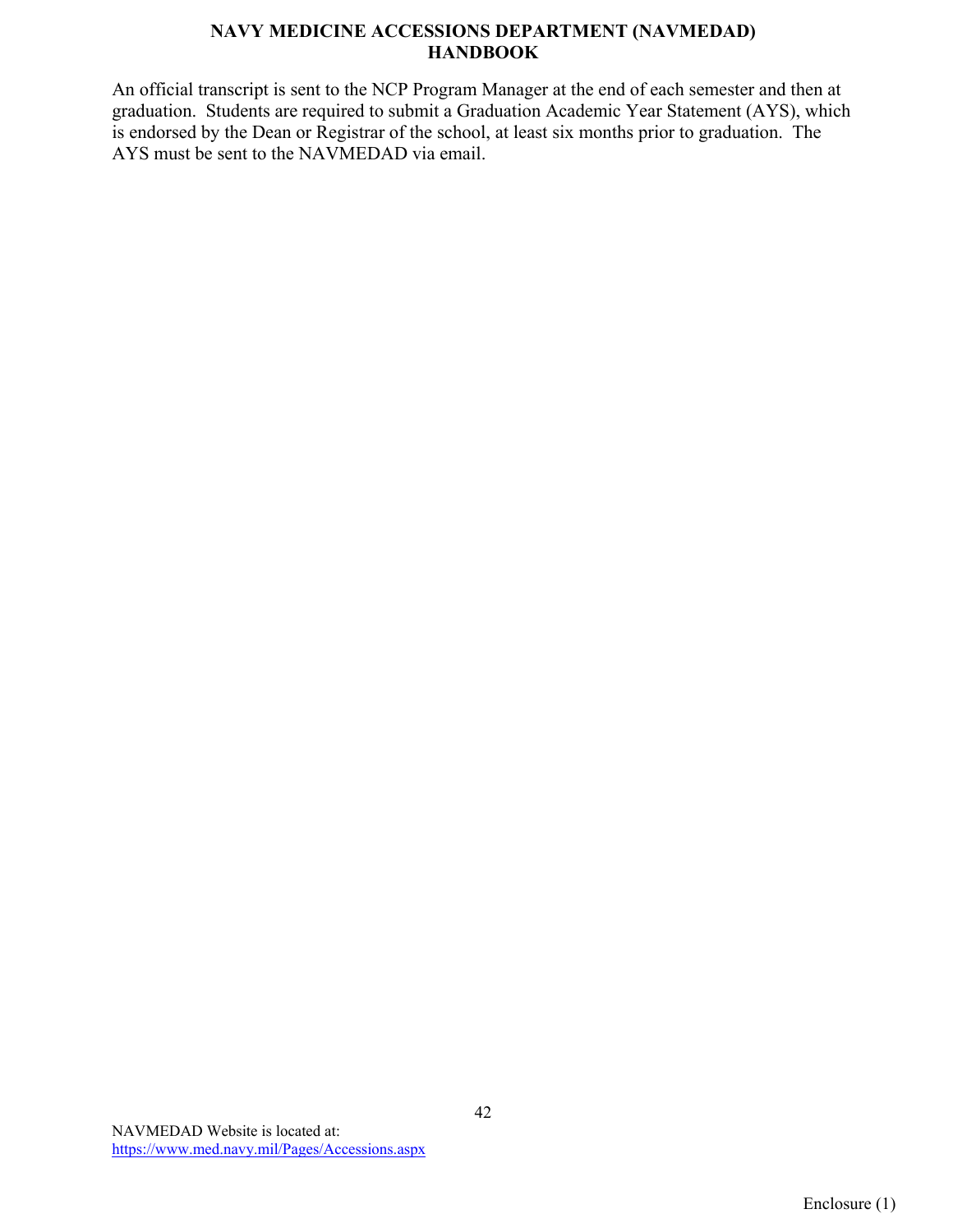#### **FINANCIAL ASSISTANCE PROGRAM (FAP)**

# **7-7. PROGRAM DESCRIPTION**

1. FAP is an Individual Ready Reserve (IRR) program for physicians and dentists currently accepted to or enrolled in an accredited specialty or fellowship program which has been designated as critical to the Department of Defense. FAP students receive a monthly stipend, 14 days of annual ADT, reimbursement for all required tuition, fees, books, USMLE or COMLEX step III test, equipment for training, and a yearly grant paid shortly after the anniversary of enrollment into the program. In exchange for these benefits, the FAP student agrees to serve on active duty for the number of years of participation in the FAP.

2. **REIMBURSEMENT FOR BOOKS AND EQUIPMENT**. FAP reimbursement follows the procedures outlined for FAP. FAP students do not have a Dean of Students, so the Program Director signs the Dean's Certificate certifying that the request for reimbursement request is valid and that items requested are required of all students in the training program for that level of training. See the Chapter 3 for reimbursement details.

3. **TUITION**. Tuition is not generally paid for medical residencies. Dental FAP students may have an associated tuition. Tuition is paid directly to the training facility via contract between the Navy and the training facility. See Chapter 2 for tuition details.

4. **FAP STIPEND AND GRANT**. The stipend for FAP is the same as the NAVMEDAD scholarship stipend. See the NAVMEDAD website: <https://www.med.navy.mil/Pages/Accessions.aspx> for more information regarding FAP stipend amounts.

5. **FAP STIPEND**. The FAP stipend starts on the FAP benefit start date and ends on the contract completion date. The FAP stipend is generally received two to four weeks after the student's pay record is established following the benefit start date. Students of the FAP are eligible for 12 months of financial assistance each year: 11 half-months of stipend and 14 days of full pay and allowances while on ADT. FAP participants also receive a 14-day prorated Medical Officer Pay while on active duty. Stipend payments are suspended while participants are on ADT.

6. **FAP GRANT**. The FAP Grant is a yearly bonus paid at the beginning of the contract year and is "earned" for that year by day- to- day participation in the FAP program. The initial FAP Grant is generally paid two to four weeks after the student's pay record is established following the BSD. Subsequent yearly grant payments are paid two to three weeks following the anniversary of the student's BSD and continue until the contract is completed. The last grant payment is prorated from the benefit start date to the contract end date.

7. If a FAP student is removed from the FAP program for medical purposes and recoupment is not a condition of the separation process, any unearned portion of the FAP Grant will be recouped.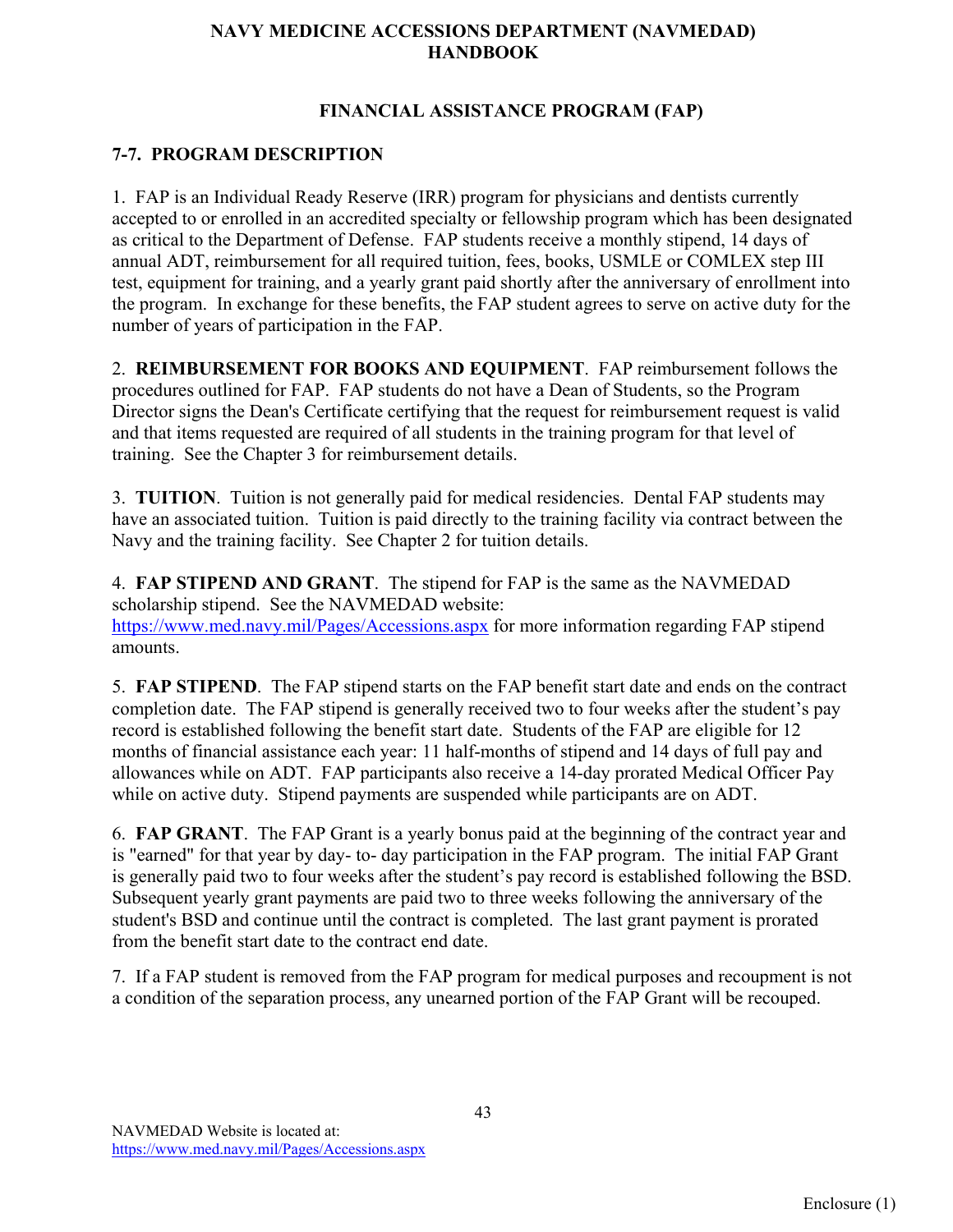# **NAVY ACTIVE DUTY DELAY FOR SPECIALISTS (NADDS)**

## **7-8. PROGRAM DESCRIPTION**

1. The NADDS program allows graduated medical students or medical officers the option to defer the fulfillment of the active duty obligation for medical school in order to receive graduate residency education in a critical shortage specialty in the civilian sector. While in the NADDS program, medical officers are in the IRR and receive no benefits. A NADDS resident receives pay and compensation from the civilian educational facility, not the Navy. Upon completion of the authorized residency training, or upon voluntary or involuntary termination, the officer is recalled to active duty to complete the deferred period of active duty obligation or for 2 years, whichever is longer. A student who agrees to go into the NADDS program MUST supersede to the appropriate rank. This is done by signing a new oath of office designating the officer as a USNR Medical Officer. At the time of graduation from medical or osteopathic school, the student **WILL NOT** receive orders. The Navy does not pay a NADDS student to move to a new location for residency training.

- 2. NADDS students are NOT ELIGIBLE FOR:
	- a. Permanent Change of Station Orders to the residency training site;
	- b. TRICARE (medical insurance);
	- c. Annual Training;
	- d. Active Duty for Special Work (ADSW);
	- e. Space A Flights;
	- f. Stipend;
	- g. Reimbursements; or
	- h. Tuition payments.

3. NADDS students are eligible **ONLY** for a Reserve CAC, which allows entry on military bases, commissary (grocery store), exchange (department store), and recreational facilities.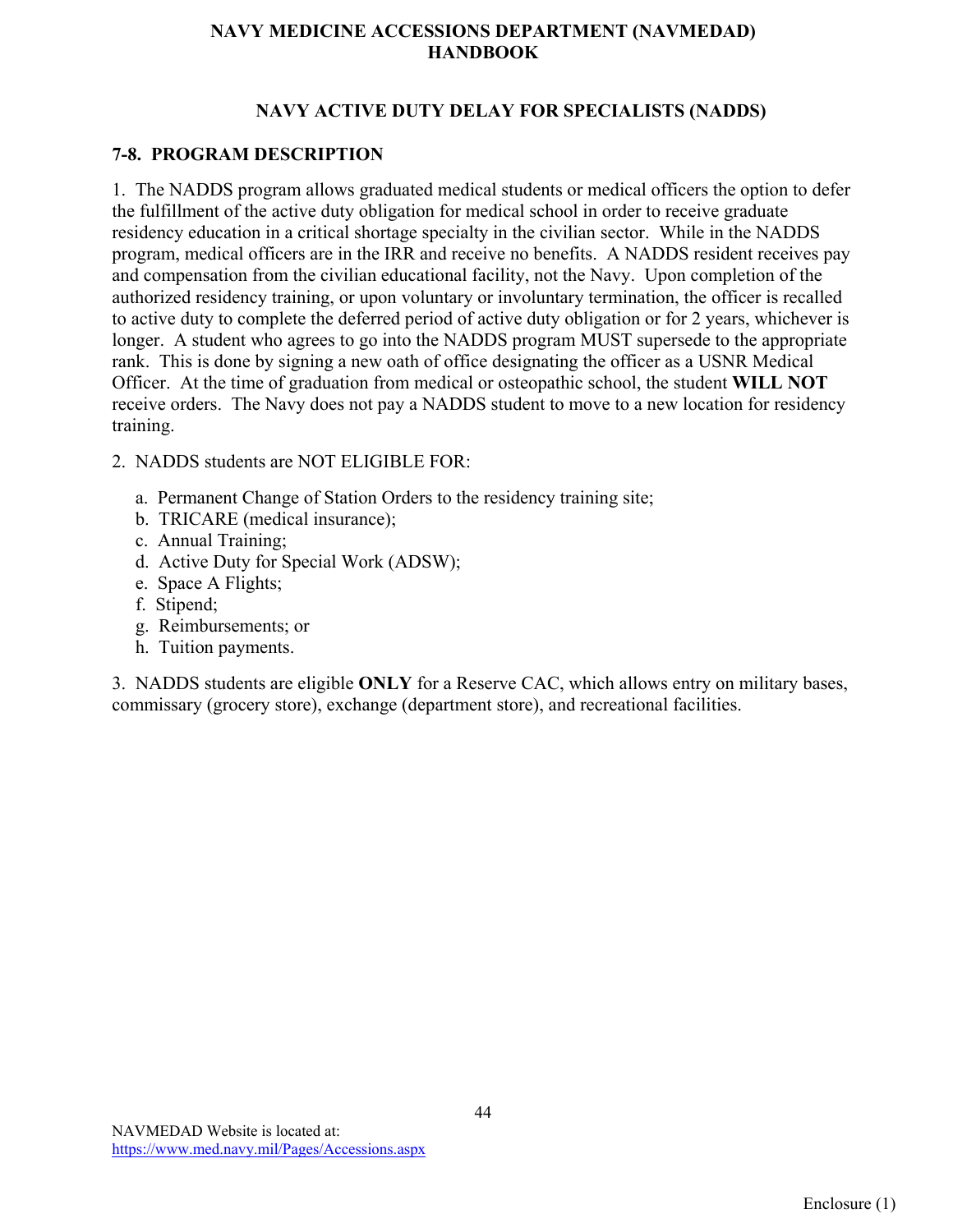## **CHAPTER EIGHT GRADUATION AND PROGRAM COMPLETION**

# **8-1. PRIOR TO GRADUATING FROM THE PROGRAM**

1. NAVMEDAD must have the **EXACT** date of graduation for all (MC, DC, NCP, MSC, NADDS, FAP) students in the program. The graduation date is the date used as the new active duty officer's date of rank. Date of rank is used to determine eligibility for promotion selection boards. Entry Grade Credit (EGC) is factored into the date of rank. Request for DD-214s (statement of prior service time) are made approximately 10 months prior to graduation, so that EGC calculations can be completed. Future graduates should carefully monitor these requests for information and provide a response within two weeks of the request. This will help ensure that appropriate credit is given at the time of graduation.

2. **OFFICER RANK AND ENTRY GRADE CREDIT**.Program students with no previous active commissioned service are appointed as officers with a date of rank that is the same as the date of graduation from the professional school. An officer's date of rank is the date used to calculate eligibility for the next promotion board. Date of rank does not influence pay, except as it pertains to promotion to the next higher rank.

 a. Physicians, Dentists, Optometrists, and Podiatrists supersede to active duty to the rank as Lieutenant (O-3).

b. Physician Assistants supersede to active duty to the rank as Lieutenant Junior Grade (O-

c. Nurse Candidates are commissioned to the rank as Ensign (O-1).

 d. Commissioned service prior to entering the specific programs can be counted toward EGC. When awarded, EGC makes the date of rank for the officer earlier than the graduation date. If a student has prior commissioned service, contact the NAVMEDAD via email for additional information. Students in either the NADDS or FAP, who believe prior commissioned service was not considered for EGC, should contact the Board for Correction of Naval Records (BCNR) at: . [https://www.secnav.navy.mil/mra/bcnr/Pages/default.aspx.](https://www.secnav.navy.mil/mra/bcnr/Pages/default.aspx) The BCNR is a separate Navy authority for adjudicating such issues under the direction and supervision of the Assistant Secretary of the Navy for Manpower and Reserve Affairs.

3. **CONTACT THE DETAILER**. Dental graduates selected for the AEGD and GPR programs, and MC graduates already selected through the respective selection boards for assignments, will not negotiate the assignment with their detailer. The Navy Detailer assigns graduates to the first duty station. Approximately six to eight months prior to graduation, students should contact the detailer and begin assignment discussion. By contacting the detailer early, a student can find out assignment availability and provide personal preferences. A student's next duty assignment is based on availability and specialty. Overseas operational assignments are filled preferentially. When discussing preferences, students should inform the detailer if ODS was already attended.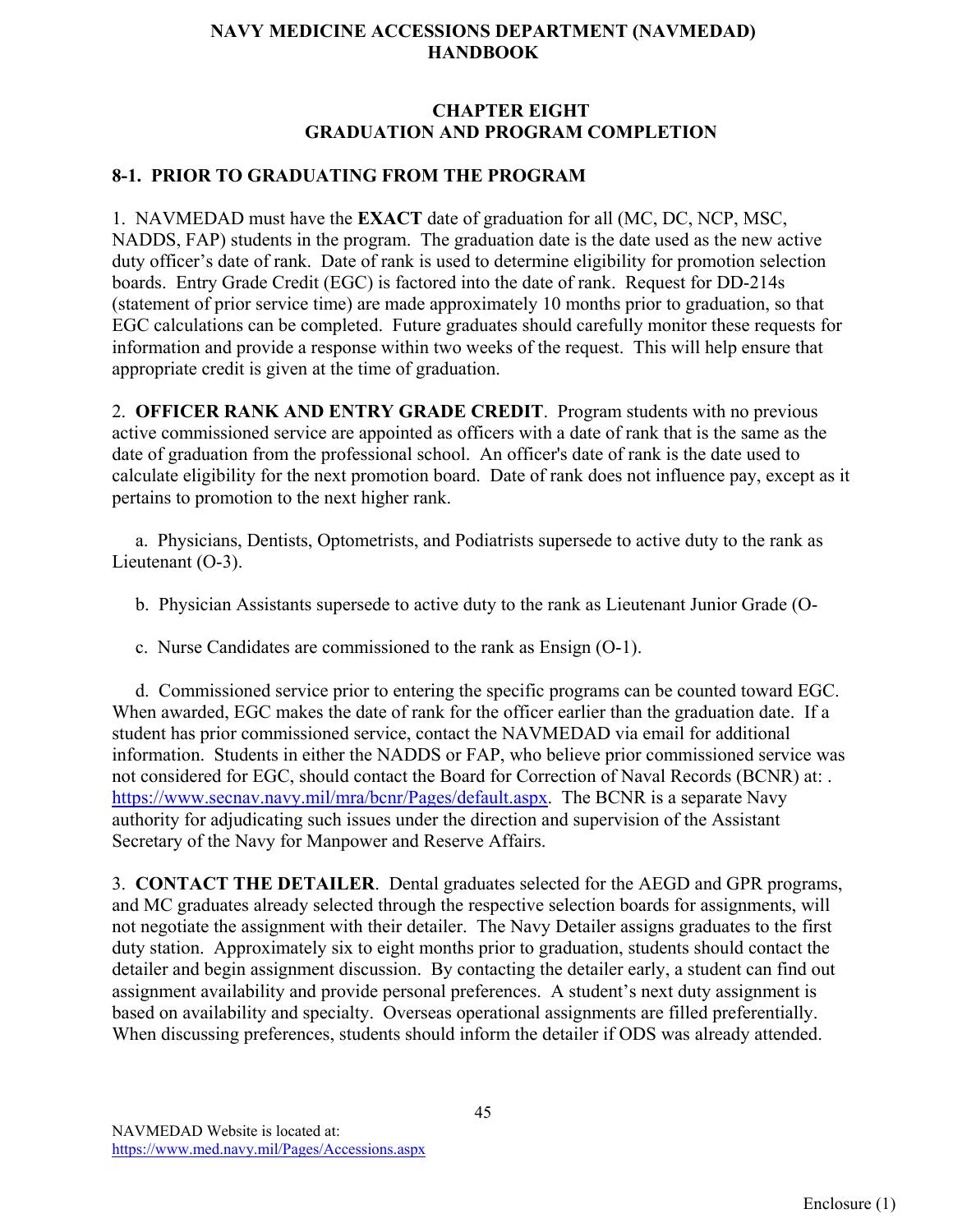If ODS has not been attended, then the ODS training will be scheduled prior to arrival at the first duty station. Contact information for detailers is as follows:

 a. Medical Corps: Surgical Detailer (includes anesthesia and all surgical specialties): (901) 874-4094.

- b. Medical Corps: Non-Surgical Detailer: (901) 874-4046.
- c. Family Medicine and Operational Detailer: (901) 874- 4037.
- d. Nurse Corps: Nurse Candidate Detailer: (901) 874-4041.
- e. Dental Corps: Dental Detailer: (901) 874-4093.
- f. Medical Service Corps: Optometry: (901) 874-3756.
- g. Medical Service Corps: Physician Assistant Detailer: (901) 874-4115.

4. **OBTAIN ORDERS**. Once a student has been given an assignment, the detailer will write and provide a set of orders. Approved orders will be distributed to graduating students via NAVMEDAD, the NRD or the Detailer. Orders to active duty give instructions on where and when to report and other important information about arranging a household goods move, etc. If the student has not attended ODS, orders to ODS may be included in the travel itinerary prior to reporting to the active duty assignment. Discuss ODS attendance with the appropriate NAVMEDAD Program Manager well in advance of graduation.

5**. CONTACT SPONSORS, GME-GDE COORDINATORS**. Graduating dental students not going into an AEGD or GPR program, NADDS and FAP officers, Optometrists, PA, Podiatrists, Clinical Psychologists and NCP officers should be contacted by a "Sponsor" after orders are initiated. The Sponsor can provide more information about the duty station and should assist with the student's transition to active duty. If a student is not assigned a sponsor, the gaining command should be contacted and a request is made for a sponsor. Graduating MC students, and DC students going into a GPR or AEGD program, should be contacted by the facility's educational coordinator in mid-February. If contact has not occurred by then, the student should initiate contact. The Graduate Medical Education (GME), Graduate Dental Education (GDE) coordinator should be kept informed of any changes in report date or contact information. If there are any special needs such as a family student with health or school issues, or restrictions on travel due to pregnancy, the GME, GDE Coordinator should be informed and can assist with special arrangements. Do not hesitate to contact the GME, GDE Coordinators with questions. If traveling to the area where the hospital is located stop by and meet the GME, GDE Coordinator for the program.

6. **PHYSICAL EXAMINATION**. New or updated physicals are not required when coming on active duty. New physicals are required for overseas assignments which require a medical screening, or students with a newly diagnosed or exacerbated medical condition which might interfere with the ability of the student to complete the active duty obligation. Visit the NAVMEDAD website: [https://www.med.navy.mil/Pages/Accessions.aspx.](https://www.med.navy.mil/Pages/Accessions.aspx)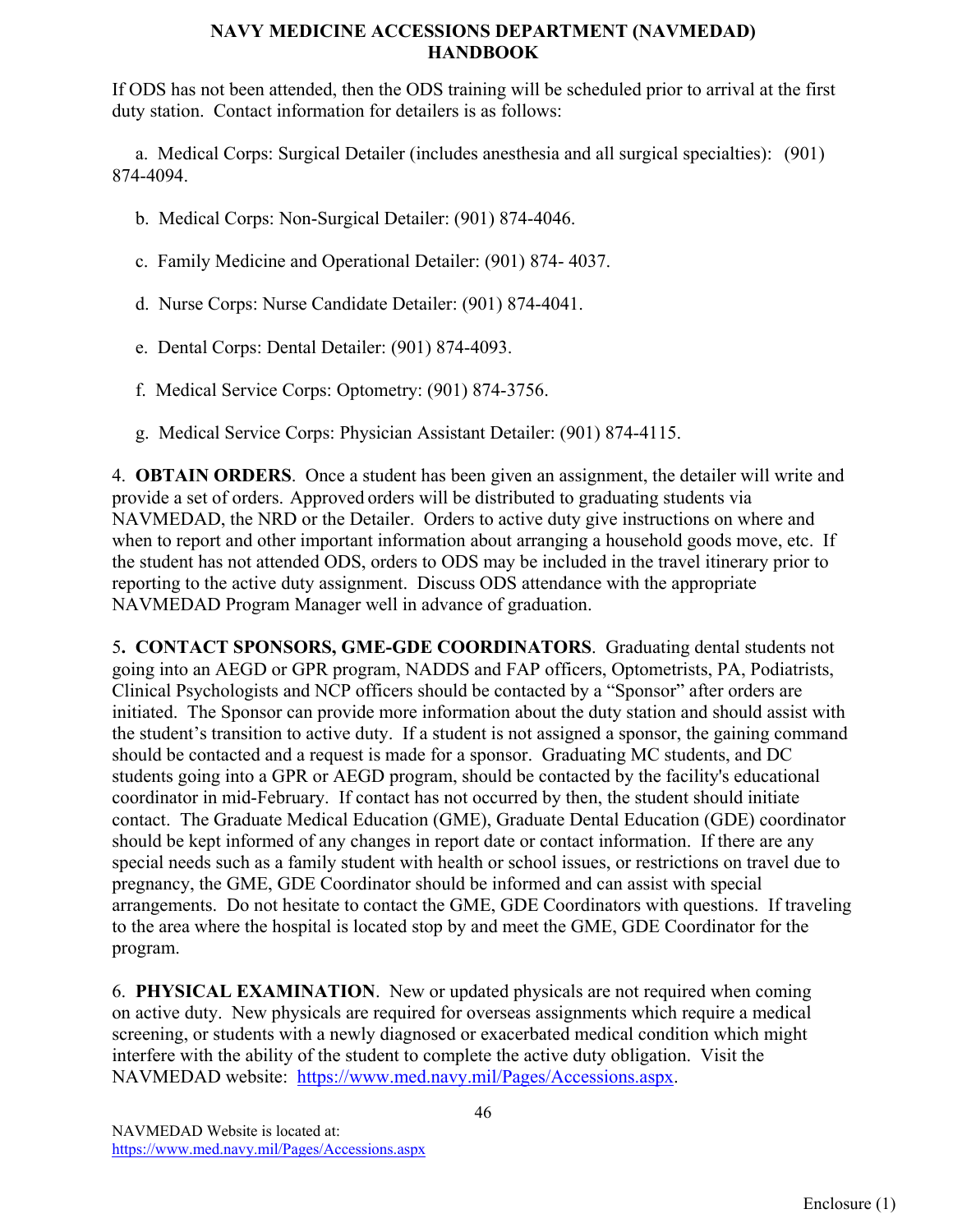for further guidance.

7. **MOVING HOUSEHOLD GOODS**. The Navy pays for transportation of household goods from the current place of residence to the new duty station. There is a section in the orders which contains contact information for the nearest Personal Property Office. Additionally, SMART WEB MOVE at: [https://military.smartmove.com.](https://military.smartmove.com/) has information on moving. If a student decides to do self-move, information on Do It Yourself (DIY) moves can be found at: [https://www.military.com/money/pcs-dity-move/a-dity-move.html.](https://www.military.com/money/pcs-dity-move/a-dity-move.html) Always check in with the Transportation Management Office before moving. Students may not be reimbursed for moving expenses if not authorized.

8. **MEDICAL, DENTAL, AND SERVICE RECORDS**. The NAVMEDAD will forward graduating student's medical, dental and service records to the Navy Recruiting District nearest the professional school attended. Graduates will execute orders and assume custody of the service records on the day of graduation. Graduates will retain custody of the orders and service records until actually reporting to the duty station. To ensure correct pay once on active duty, the student must have a copy of their new oath of office, Page Two document, DD-214 (if prior service), copy of diploma, proof of marriage or divorce, children's birth certificate, etc. at the time of report to the first duty station. If deferred from active duty to obtain graduate medical or dental education at a civilian facility, NAVMEDAD will retain the student's records until the student is recalled to active duty. For additional information about service, medical, and dental records, contact the NAVMEDAD via email.

9. **FINANCIAL ACCOUNT RECONCILIATION**. All students must send in any outstanding reimbursement and travel claims no less than 60 days prior to graduation. Failure to do so may result in forfeiture of the benefit. Students are advised not to close out any existing bank accounts until all anticipated compensation has been received.

# 10**. GRADUATION, PROMOTION AND OFFICER DEVELOPMENT SCHOOL (ODS)**

1. Graduation and Promotion. The Naval Personnel Command (NPC) sends all documents related to officer promotion to the Naval Recruiting District (NRD) closest to the students professional school. Students should contact their nearest NRD at least 30 days prior to graduation to ensure all documents are there and ready for signature and pickup. Most NRDs will work with the student to have commissioning ceremonies and provide delivery of promotion documents. Promotion or "superseding" documents should be signed on the day of graduation from professional school. Immediately upon commissioning, send a copy of the new oath of office and any prior service DD-214 (if any) to the Navy Personnel Command (NPC) PERS 822. If a student graduated from the professional school and did not sign a superseding, promotion appointment to the appropriate rank, contact the NAVMEDAD Registrar immediately via email. Failure to complete the superseding process will result in problems with military orders and a significant delay in receiving correct pay when the student finally reports to active duty.

2. NADDS Program or FAP Participation Following Graduation. If participating in the NADDS and FAP the officer must sign a new oath of office which corrects the designator and rank.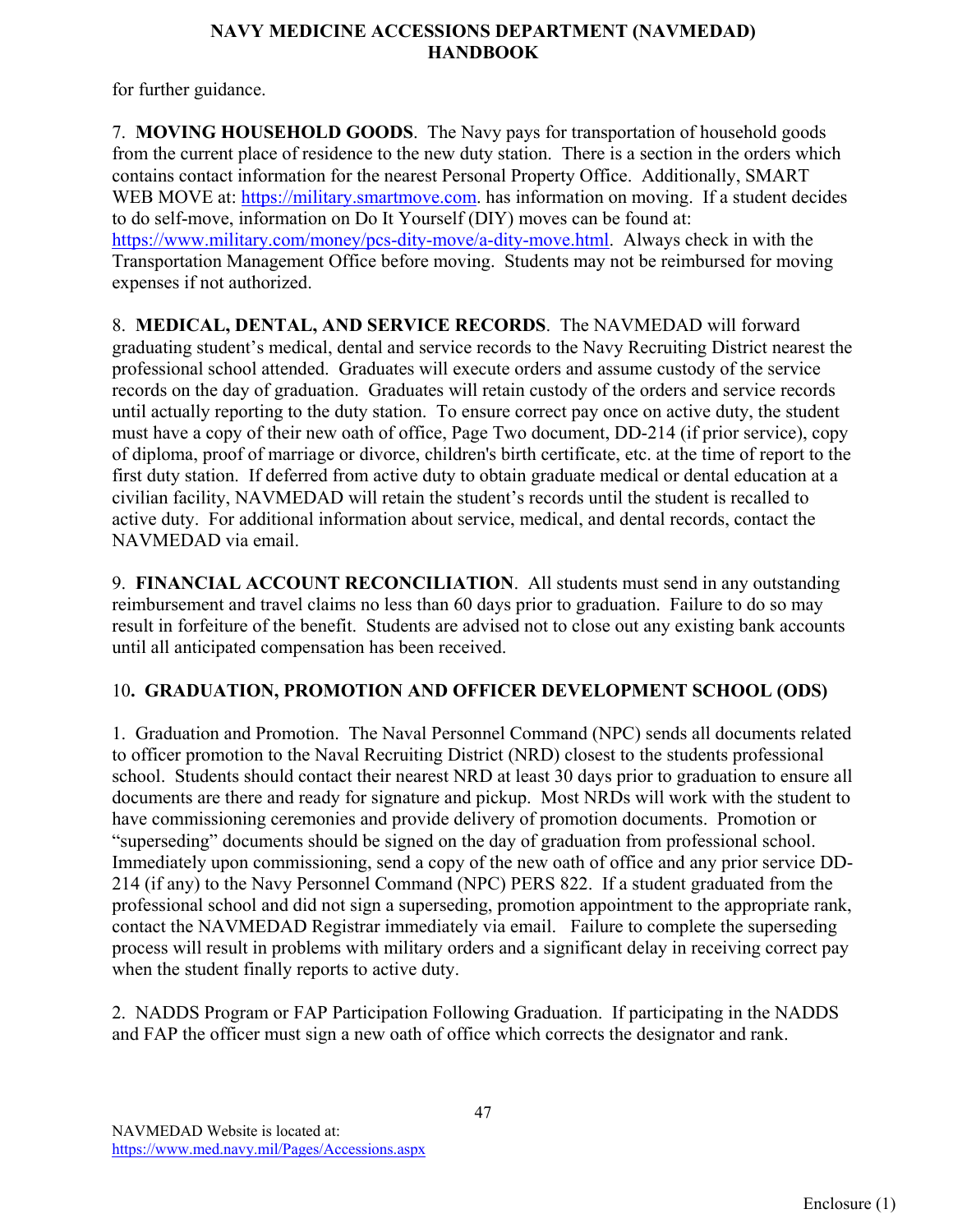3. Stipend and Active Duty Pay. Program stipend terminates on the day of graduation. Active duty pay will not start until the graduated student reports to the first duty station. All officers should arrange to have sufficient funds available to pay living expenses prior to the start of active duty.

4. Officer Development School (ODS). ODS is a 5-week course designed to familiarize the student with the Navy and the responsibilities of being a Navy Officer. The course contains a full schedule of academic studies, and military and physical fitness training. If a student did not attend ODS during program participation, or did not have undergraduate education in a military academy or ROTC program, ODS will be attended immediately prior to reporting to the new active duty assignment. Medical Service Corps graduates who received officer indoctrination from other services may have to repeat ODS in the Navy. Graduates must have the following when checking into ODS:

- a. Original orders to active duty (no pay without Navy orders);
- b. Service and health records (these will be sent by NAVMEDAD to ODS); and
- c. A copy of the new Officer Appointment Acceptance and Oath of Office.

# 11. **TRAVEL TO FIRST DUTY STATION AND TRAVEL ALLOWANCES**.

1. Information on travel allowances and reimbursements can be found at the Per Diem, Travel and Transportation Allowance Committee web site at [http://www.defensetravel.dod.mil/.](http://www.defensetravel.dod.mil/) Officers coming on active duty may be eligible for some of the following allowances:

 a. Student and Dependent Travel and Transportation Allowances. When a student must travel under orders, the Government either furnishes transportation, reimbursement, or a payment in lieu of transportation not exceeding the government rate. Generally, a student selects the transportation mode (i.e., airplane, train, bus, or private auto) for travel to new permanent duty station. The student must contact the nearest Military Personnel Transportation Office to make transportation arrangements.

 b. Household Goods (HHG) Transportation and Storage. A student directed to make a permanent change of station (PCS) move is authorized HHG transportation and, or storage. A student's HHG weight allowance depends on the student's grade and dependency status.

 c. Dislocation Allowance (DLA). DLA partially reimburses a student, with dependents, for the expenses incurred in relocating the student's household on a PCS move. By law, there is no DLA allowance when the PCS is from home (or the place from which the student entered on active duty) to the first permanent duty station unless dependents actually move in connection with the PCS. (See Chap. 5, par. U5600 of the Joint Federal Travel Regulations (JFTR) for more information).

 d. Temporary Lodging Expenses (TLE). TLE is intended to partially pay for lodging, meal expenses when a student, dependent(s) occupy temporary quarters in the continental United States (INCONUS) due to a PCS. Reimbursement is limited to a maximum of 10 days.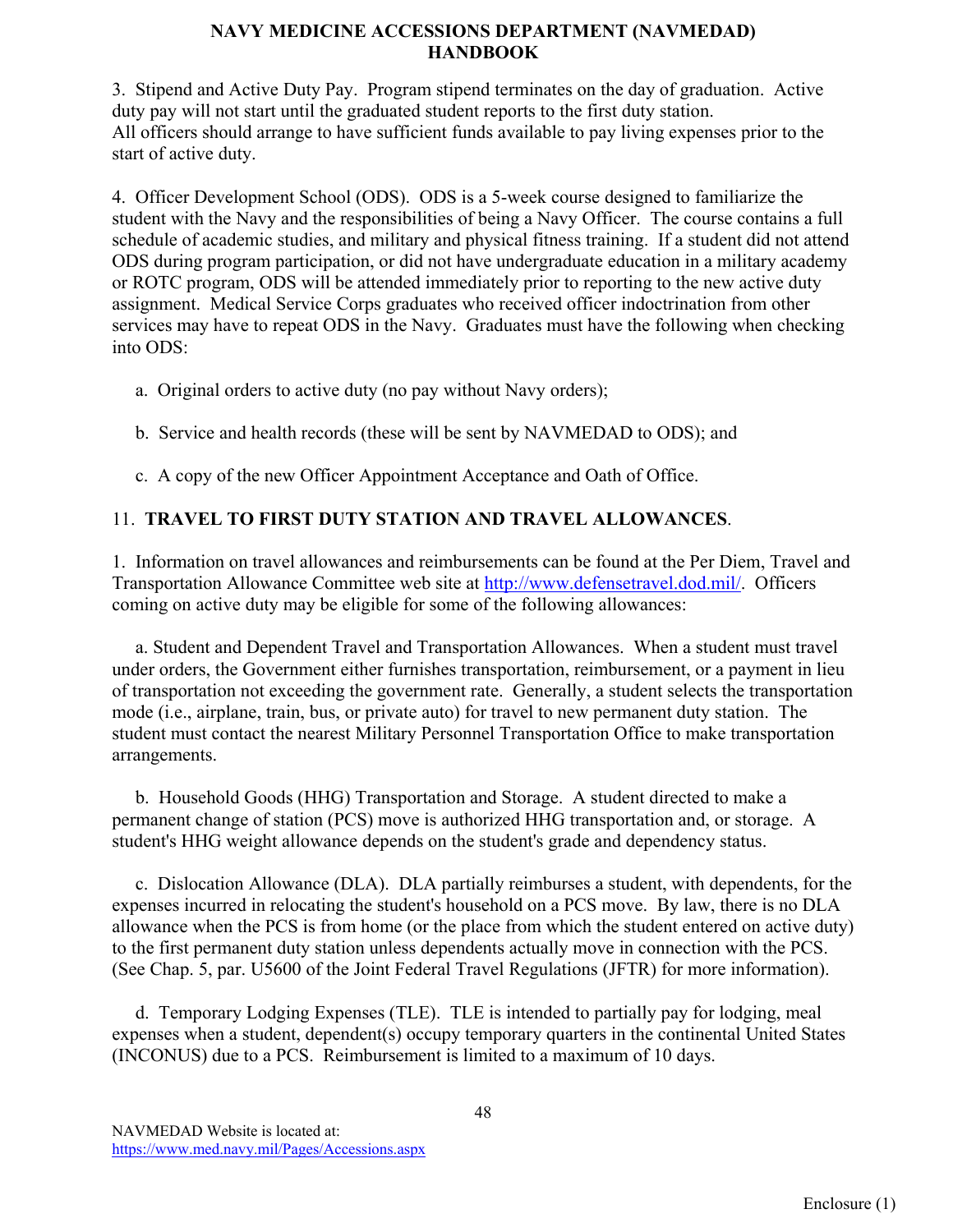2. Travel Tips. If a student must go to ODS prior to reporting to active duty, household goods must be packed prior to ODS. If the student has dependents, ensure that the spouse has a power of attorney to handle the move while the student is at ODS. There will be very little time between the end of ODS and the start of internship. The following documents need to be hand carried to the new duty station to establish a pay record, training, credentials file, and to get family students registered into the DEERS system for health care:

 a. A minimum of three copies of the orders to active duty and Oath of Office to the new commissioned rank;

b. A copy of all DD-214s if the new officer had prior enlisted or commissioned service;

 c. The graduate diploma or an official copy of the diploma (notarized), and an official copy of transcripts showing the professional degree and date of conferral;

d. Copies of additional degree substantiation if any;

e. A letter from the school stating the student graduated;

f. Birth certificates for the officer and any children;

g. Marriage certificate, if married;

 h. Divorce decree, if now divorced and former spouse is still listed in the service student's Page 2;

 i. A copy of the Medical Student Performance Evaluation (MSPE, also known as the Dean's Letter) for GME-1 (as applicable);

j. Copies of BLS and ACLS completion (if applicable);

k. Medical and Dental Records; and

l. Service Record from NAVMEDAD.

# 12. **REPORTING IN AT FIRST ACTIVE DUTY ASSIGNMENT**

1. **Uniforms.** Officers should have one or more clean sets of Summer Whites, if reporting during the summer uniform period, or Dress Blues, if reporting during the winter uniform period, ready for inspection on the first day of orientation. Uniforms must not be packed with household goods. Uniforms should be hand carried. Ensure that the appropriate rank and insignia is worn. Officers must be in uniform when reporting for duty. If going to ODS prior to the first duty station, officers will get uniforms there.

2. **Additional Uniform Allowance**. Officers reporting for their first active duty assignments are eligible for a Uniform and Equipment Allowance. The DoD Financial Management Regulation (FMR), DoD 7000.14-R, Volume 7A, Chapter 30, October 2005, paragraph 300301, addresses an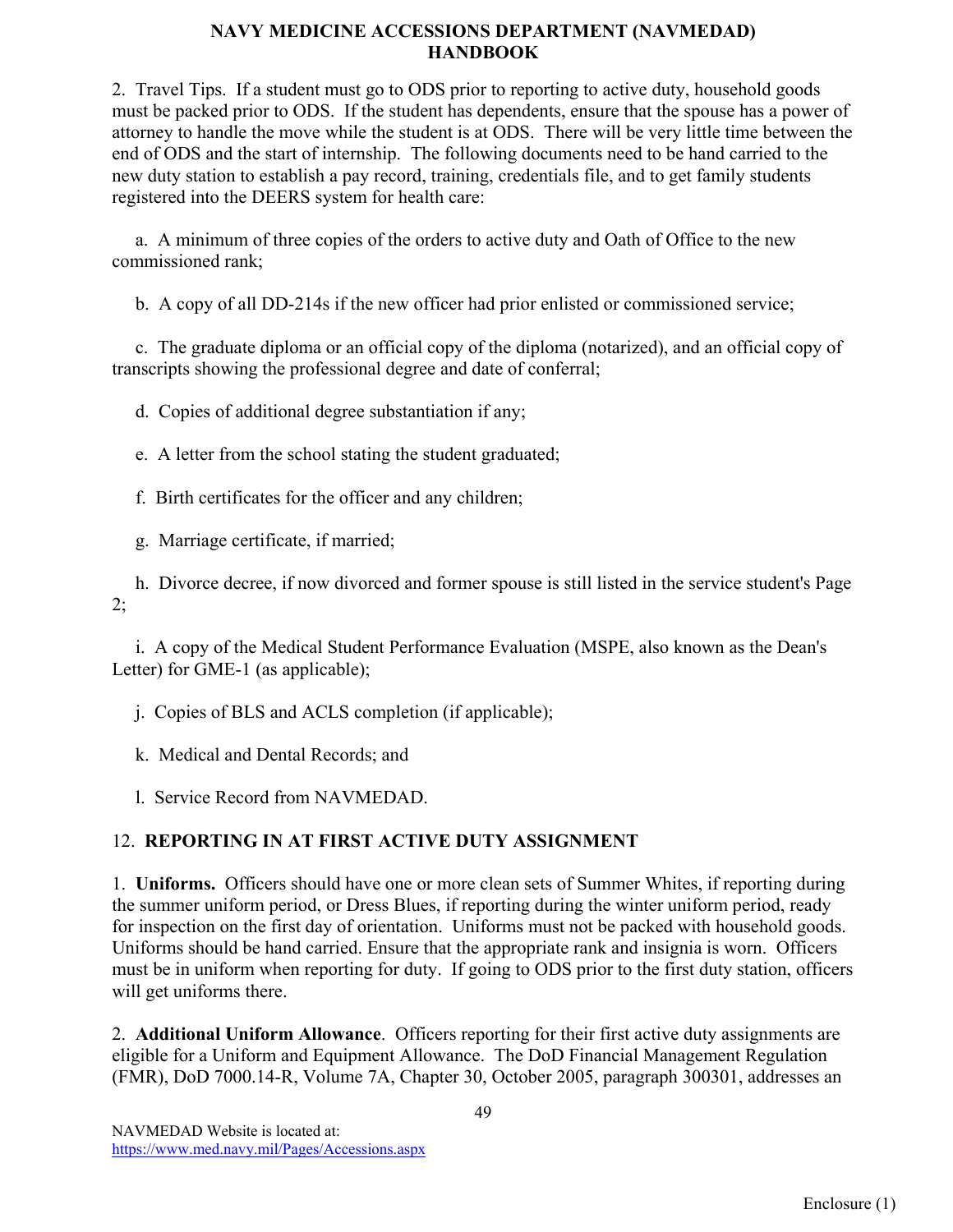additional active duty uniform allowance that can be requested via the individual's chain of command and processed by the Personnel Support Detachment (PSD) after the officer has been at the Command for 90 (continuous) days of active duty. An additional active duty uniform allowance is payable to qualified officers and is an addition to the initial one-time clothing allowance that officers receive after completing ODS or the first annual training while the student is in the program. Officers must request this additional uniform allowance in writing by submitting a request through the Chain of Command for approval. The PSD will process the payment.

3. **Pay**. A student's stipend ends on the day of graduation. The Navy provides no additional pay or stipend until the officer reports for active duty. Student's must plan ahead to have funds available for expenses during this time. Since a pay record is required to obtain advance pay, officers must wait until reporting for active duty to make such a request. Even under the best of circumstances, it can take one to two months for pay to normalize. Information regarding military pay can be found at the Defense Finance and Accounting Service web site: <https://www.dfas.mil/> . Active duty pay is composed of several payments:

- a. Basic pay based on rank and years of service;
- b. Basic Allowance for Subsistence a flat rate for all officers;
- c. Basic Allowance for Housing based on zip code and dependent status; and
- d. Special Pays based on specialty of practice.

4. **ID Card**. All officers on active duty are required to have a Common Access Card (CAC). When reporting to the first active duty assignment, part of the check-in process will include obtaining a CAC card. Required documentation includes a set of the orders to active duty, oath of office, and at least two forms of photo identification. Have required documentation available. **DO NOT** pack this documentation in with household goods.

# 13. **ADDITIONAL CONSIDERATIONS**

1. **Selection and Promotion Boards**. Because of the length of specialty training, some NADDS and FAP graduates become eligible for a selection board during the first year on active duty. If a student was not selected for Lieutenant Commander while in the IRR, the student should discuss selection boards with their Detailer. There are instances in which officers may need to request a waiver to have the service record reviewed before the selection board.

2. **Specialty Board Examinations.** Participation in specialty and sub-specialty board certification examinations may be funded by the Navy. Additional information on specialty board funding can be obtained by contacting the NAVMEDAD via email: [USN.OHSTUDENT@MAIL.MIL.](mailto:USN.OHSTUDENT@MAIL.MIL)

3. **State Licenses**. The Navy does not reimburse for state professional licenses. This is a responsibility of the individual officer.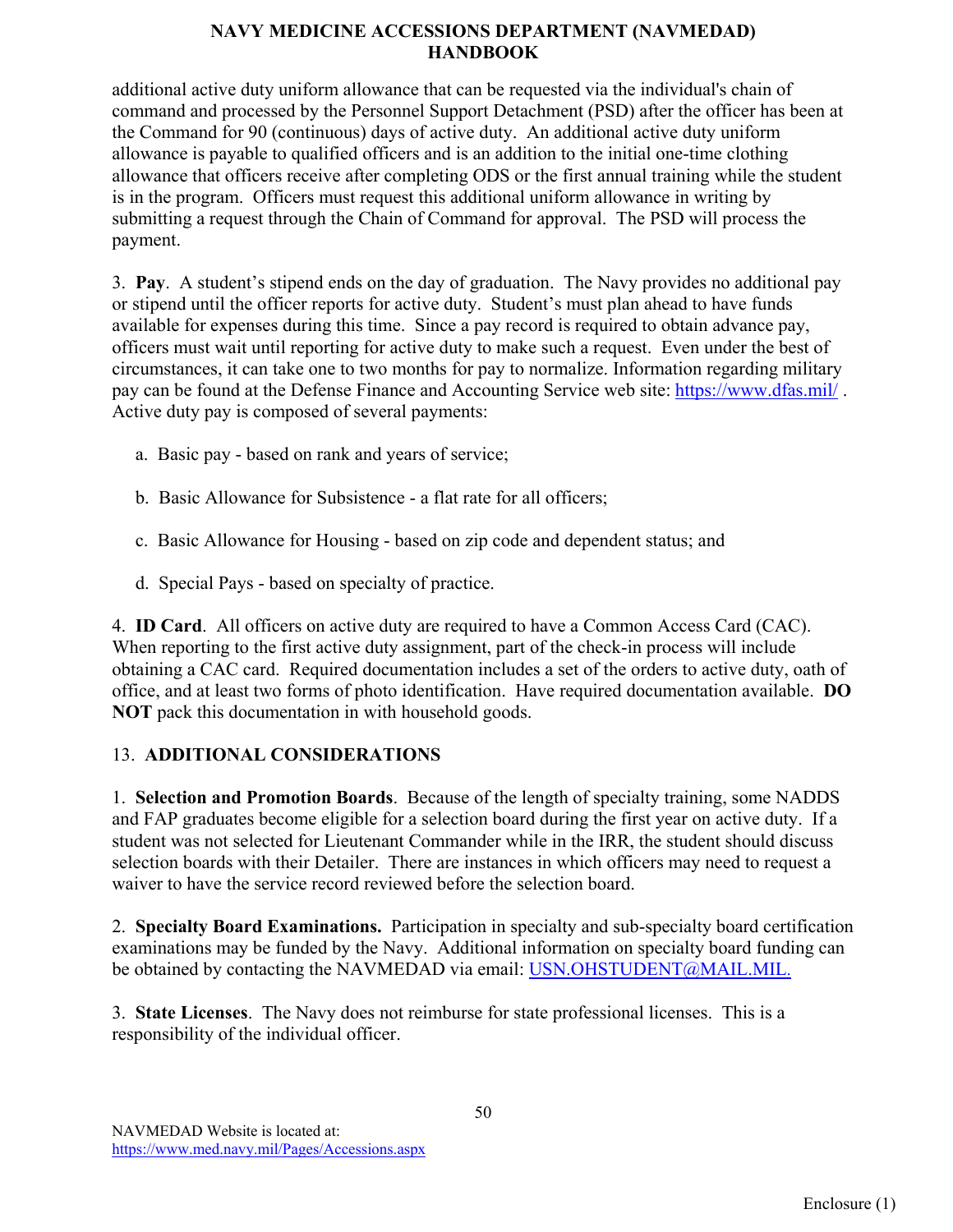4. NAVMEDAD has entered into a written contract with students of this program with good faith and is relying on the student's matriculation to fill Navy Medicine's needs. A student's acceptance precludes another motivated and capable candidate from entering the program. Students of this program enter a rigorous education program that attests to the student's maturity, integrity, academic ability and comprehension; thus, students are expected to understand and fulfill the terms of the program.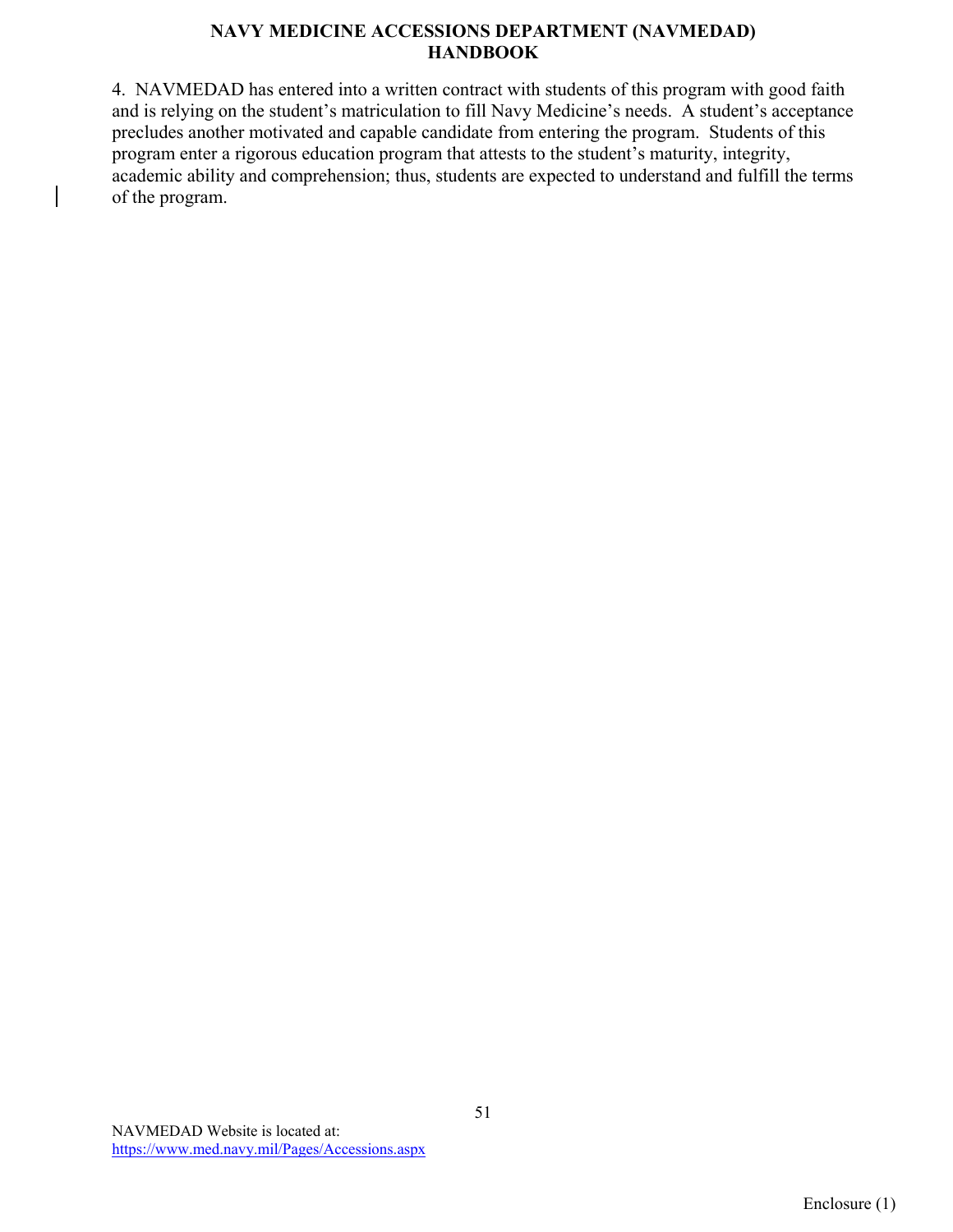#### **ACRONYMS**

- Accreditation Commission for Education in Nursing (ACEN)
- Active Duty for Training (ADT)
- Active Duty Service Obligation (ADSO)
- Advanced Education in General Dentistry (AEGD)
- American Dental Association Council on Dental Accreditation (ADACODA)
- Armed Forces Health Professions Scholarship Program (AFHPSP)
- Bachelor Officer Quarters (BOQ
- Base Pay (BP)
- Basic Allowance for Housing (BAH)
- 10 Basic Allowance for Subsistence (BAS)
- Benefit Start Date (BSD)
- Board for Correction of Naval Records (BCNR)
- Bureau of Medicine and Surgery (BUMED)
- Certificate of Non-availability (CNA)
- Clinical Evaluation (CE)
- Clinical Knowledge (CK)
- Clinical Skills (CS)
- Commander, Navy Personnel Command (COMNAVPERSCOM)
- Commission on Collegiate Nursing Education (CCNE)
- Common Access Card (CAC)
- Comprehensive Osteopathic Medical Licensing Examination (COMLEX)
- Defense Enrollment Eligibility Reporting System (DEERS)
- Defense Enrollment Eligibility Reporting System (DEERS)
- Defense Finance and Accounting Service (DFAS)
- Dental Corps (DC)
- Dental students: National Board of Dental Examiners (NBDE)
- Department of Defense (DoD)
- Department of Defense Instruction (DoDI)
- Dislocation Allowance (DLA)
- Drug Enforcement Agency (DEA)
- Duty Under Instruction Selection (DUINS)
- Educational Service Agreement (ESA)
- Electronic Funds Transfer (EFT)
- Entry Grade Credit (EGC)
- Financial Assistance Program (FAP)
- Financial Management Regulation (FMR)
- General Practice Residency (GPR)
- Graduate Medical Education (GME)

NAVMEDAD Website is located at: <https://www.med.navy.mil/Pages/Accessions.aspx>